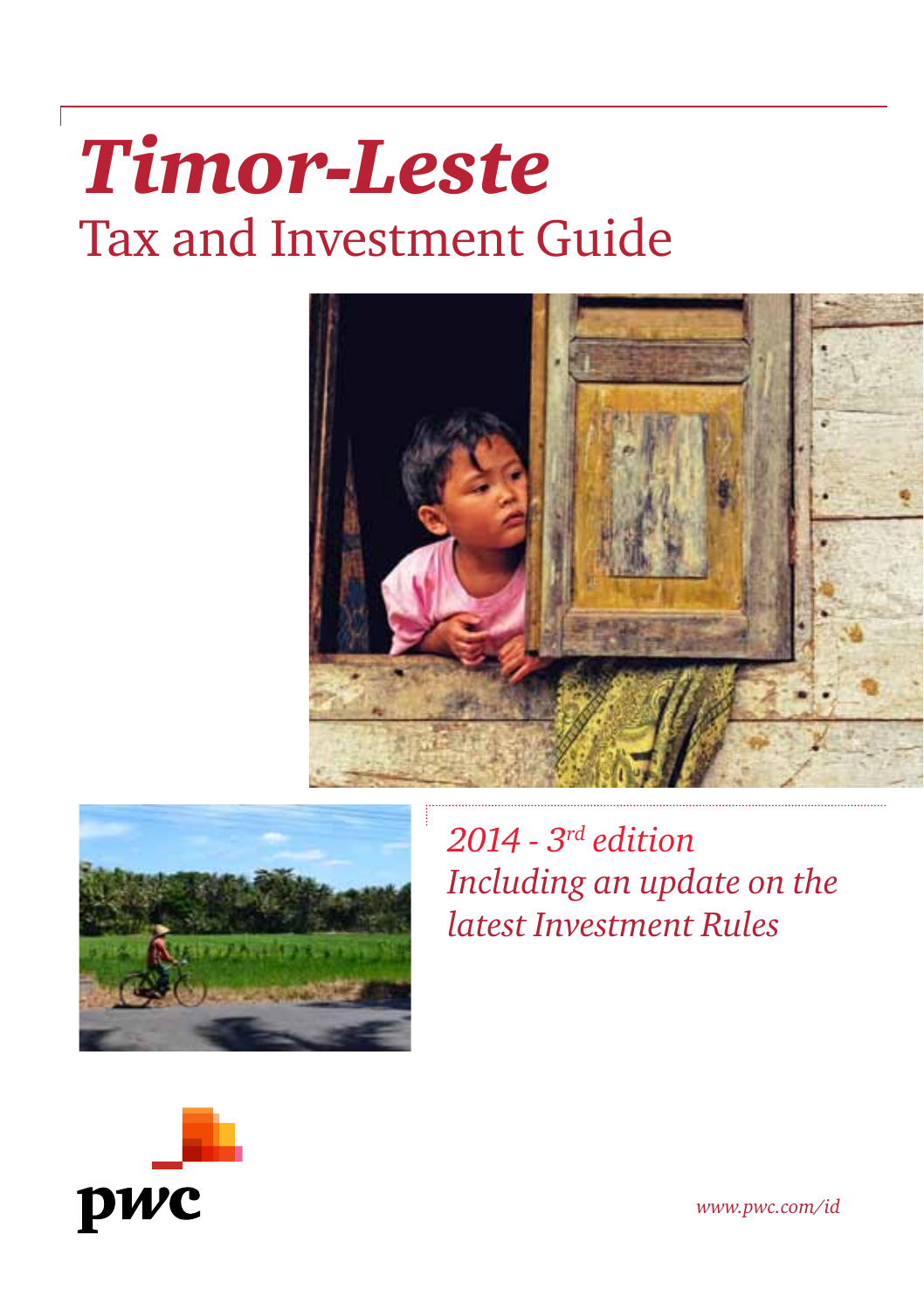

November 2011 (Colour) . . . . . . . . . . . . . . . . . .

Cartographic Section

A Summary of Timor-Leste Taxation and Investment Rules The information continued in this booklet is based on taxation and investment rules and practices, including legislative proposals, as at 1 January 2014. The focus of this booklet is primarily on Timor-Leste's taxation arrangements with only high level comments provided on the associated investment and legal issues.

This booklet is intended as a general guide only. Where specific transactions are being contemplated definitive advice should be sought.

*Map source: The United Nations*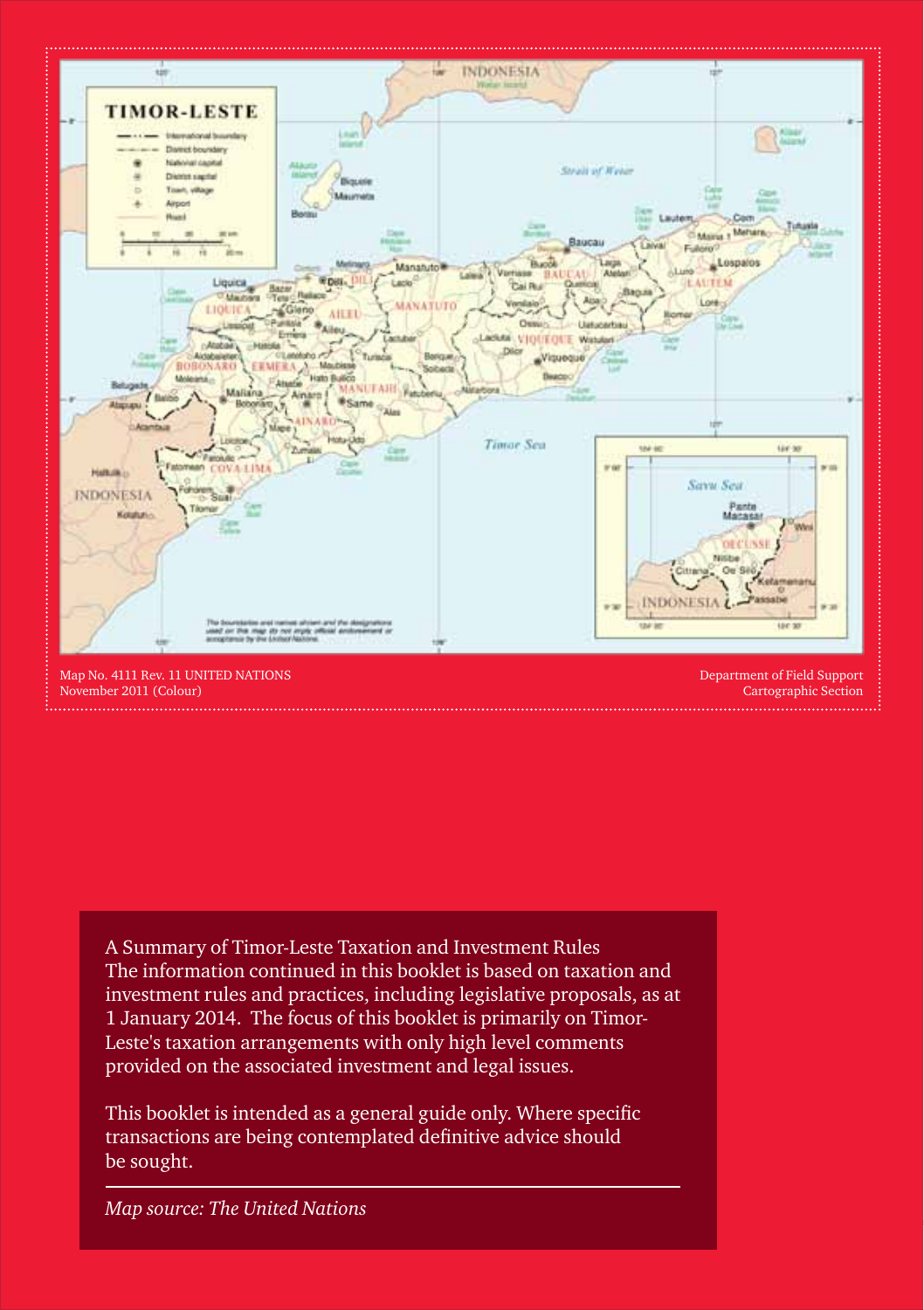# *Contents*

| 3<br><b>Snapshot</b>                                     |                                                                        |    |  |
|----------------------------------------------------------|------------------------------------------------------------------------|----|--|
|                                                          | <b>Part A Overview - Political and Social</b><br>4                     |    |  |
|                                                          | <b>Part B General Investment</b><br>8                                  |    |  |
|                                                          | <b>Part C Taxation - Non Petroleum</b>                                 | 14 |  |
| <b>Part D Taxation - Petroleum Operations</b>            |                                                                        |    |  |
| i)                                                       | Sub-Part 1 - Regulatory Background                                     | 30 |  |
| ii)                                                      | Sub-Part 2 – Non JPDA Petroleum<br>Operations: TDA Regime - Chapter IX | 36 |  |
| $\overline{\text{iii}}$                                  | Sub-Part 3 - JPDA PSCs (non-Annex F)                                   | 44 |  |
| iv)                                                      | Sub-Part 4 – JPDA PSCs (Annex F)                                       | 47 |  |
| Appendix A – Regulations/Documents of<br>59<br>Relevance |                                                                        |    |  |
| 62<br><b>Appendix B - Tax Regime Matrix</b>              |                                                                        |    |  |
| <b>Appendix C - Possible PSC Classifications</b><br>64   |                                                                        |    |  |
| 65<br><b>Appendix D - PSC Map</b>                        |                                                                        |    |  |
| 66<br><b>Appendix E – Glossary of Abbreviations</b>      |                                                                        |    |  |
| 68<br><b>PwC Contacts</b>                                |                                                                        |    |  |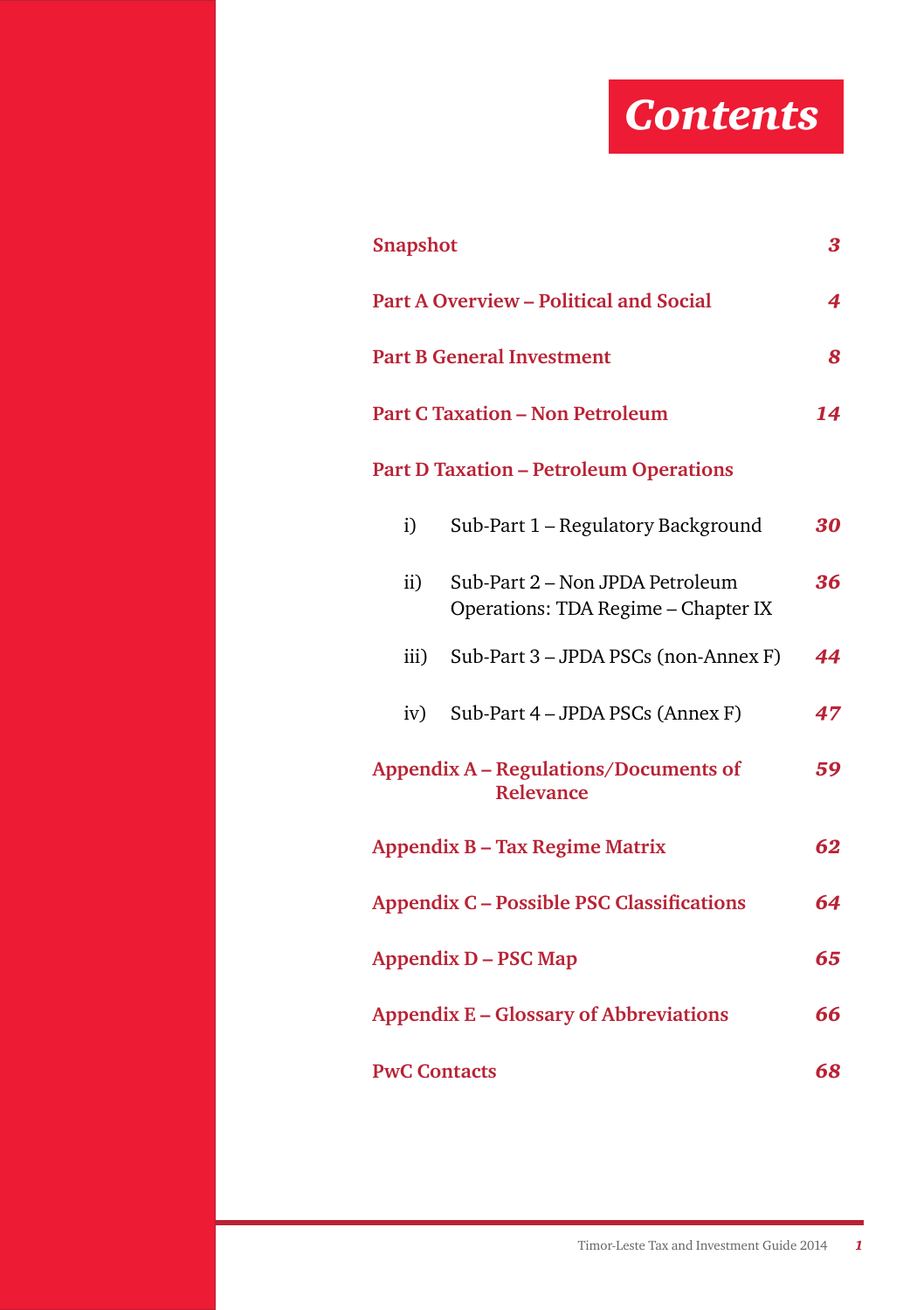# *Snapshot*

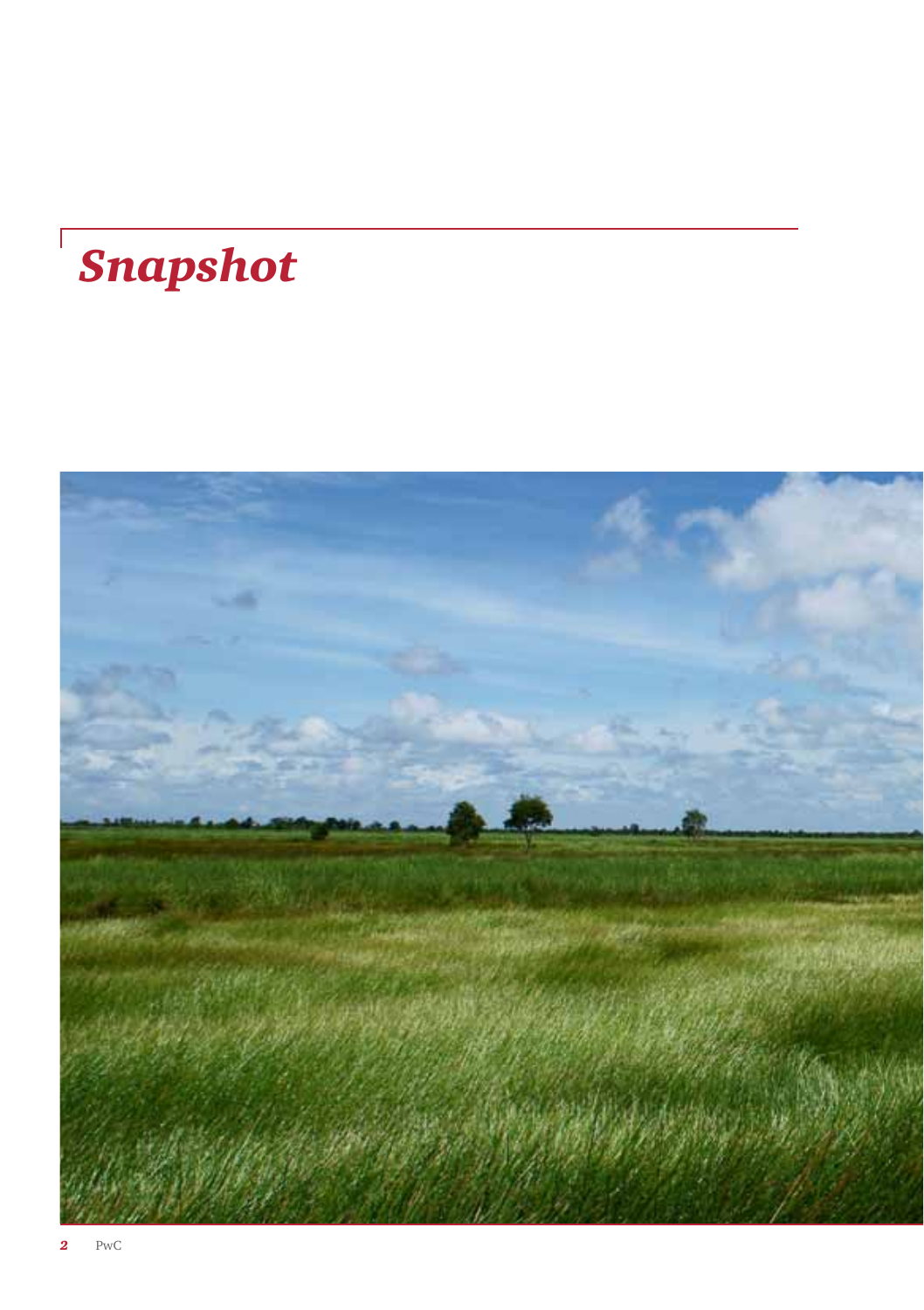| Population <sup>1</sup>                            | 1.210m (2012)                                                                                                                                                                                                                                                                            |
|----------------------------------------------------|------------------------------------------------------------------------------------------------------------------------------------------------------------------------------------------------------------------------------------------------------------------------------------------|
| Capital                                            | Dili                                                                                                                                                                                                                                                                                     |
| $Geography - size$                                 | 14,874 km2 (approx), located in the Eastern<br>portion of the Indonesian archipelago.                                                                                                                                                                                                    |
| Official currency                                  | The US Dollar                                                                                                                                                                                                                                                                            |
| GDP per capita (non-oil) <sup>2</sup>              | US\$1,175 (2012)                                                                                                                                                                                                                                                                         |
| GDP per capita (including $oil$ ) <sup>2</sup>     | US\$5,643 (2012)                                                                                                                                                                                                                                                                         |
| GDP at current prices (non-oil) $^2$               | US\$1,355m (2012)                                                                                                                                                                                                                                                                        |
| GDP at current prices (including oil) <sup>2</sup> | US\$6,300m (2012)                                                                                                                                                                                                                                                                        |
| Real non-oil GDP growth (annual) <sup>2</sup>      | 8.3% (2012 estimate) 8.1% (2013 forecast)                                                                                                                                                                                                                                                |
| Consumer Price Index (average annual) <sup>2</sup> | 13.1% (2012 estimate) 10.6% (2013 forecast)                                                                                                                                                                                                                                              |
| Total government non-oil revenues <sup>2</sup>     | US\$137m (2012) US\$148m (2013 budget)                                                                                                                                                                                                                                                   |
| Total government oil revenues <sup>2</sup>         | US\$3,559m (2012) US\$2,726m (2013 budget)                                                                                                                                                                                                                                               |
| Total government expenditure <sup>2</sup>          | US\$1,390m (2012) US\$1,439m (2013 budget)                                                                                                                                                                                                                                               |
| Non-oil fiscal deficit <sup>2</sup>                | US\$999m (2012) US\$1052m (2013 budget)                                                                                                                                                                                                                                                  |
| Withdrawals from the Petroleum Fund <sup>2</sup>   | US\$1,055m (2012) US\$843m (2013 budget)                                                                                                                                                                                                                                                 |
| Imports <sup>2</sup>                               | US\$672m (2012) US\$769 (2013 forecast)                                                                                                                                                                                                                                                  |
| Exports <sup>2</sup>                               | US\$33m (2012) US\$37m (2013 forecast)                                                                                                                                                                                                                                                   |
| Petroleum Fund balance <sup>3</sup>                | US\$14.9 billion (December 2013)                                                                                                                                                                                                                                                         |
| Non-oil industries % of (non-oil) GDP <sup>4</sup> | Construction (20.8%); Public sector (20.2%);<br>Agriculture, forestry, and fishing (14.6%);<br>Retail & wholesale (13.3%); Real estate<br>(8.6%); Information & Communication<br>(5.7%); Transport, Accommodation &<br>Restaurants, Manufacturing (each less than<br>5.0%) (2011 actual) |
| <b>Official languages</b>                          | Portuguese and Tetum (national languages).<br>15 local dialects. English and Indonesian are<br>used in government and business.                                                                                                                                                          |
| Mother tongues                                     | Tetum Prasa (37%), Mambai (12%), Makasai<br>(10%), Tetum Terik (6%), Baikenu (6%),<br>Kemak (6%), Bunak (5%), other (18%) (2010<br>census)                                                                                                                                               |
| Religions                                          | Catholic (97%), Protestant (2%) and Muslim<br>$\sqrt{(1\%)}$ (2010 census)                                                                                                                                                                                                               |

*Sources: 1. World Development Indicators database, The World Bank; 2. International Monetary Fund Country Report No.13/338, December 2013; 3. Banco Central De Timor-Leste press release; 4. Timor-Leste 2014 budget.*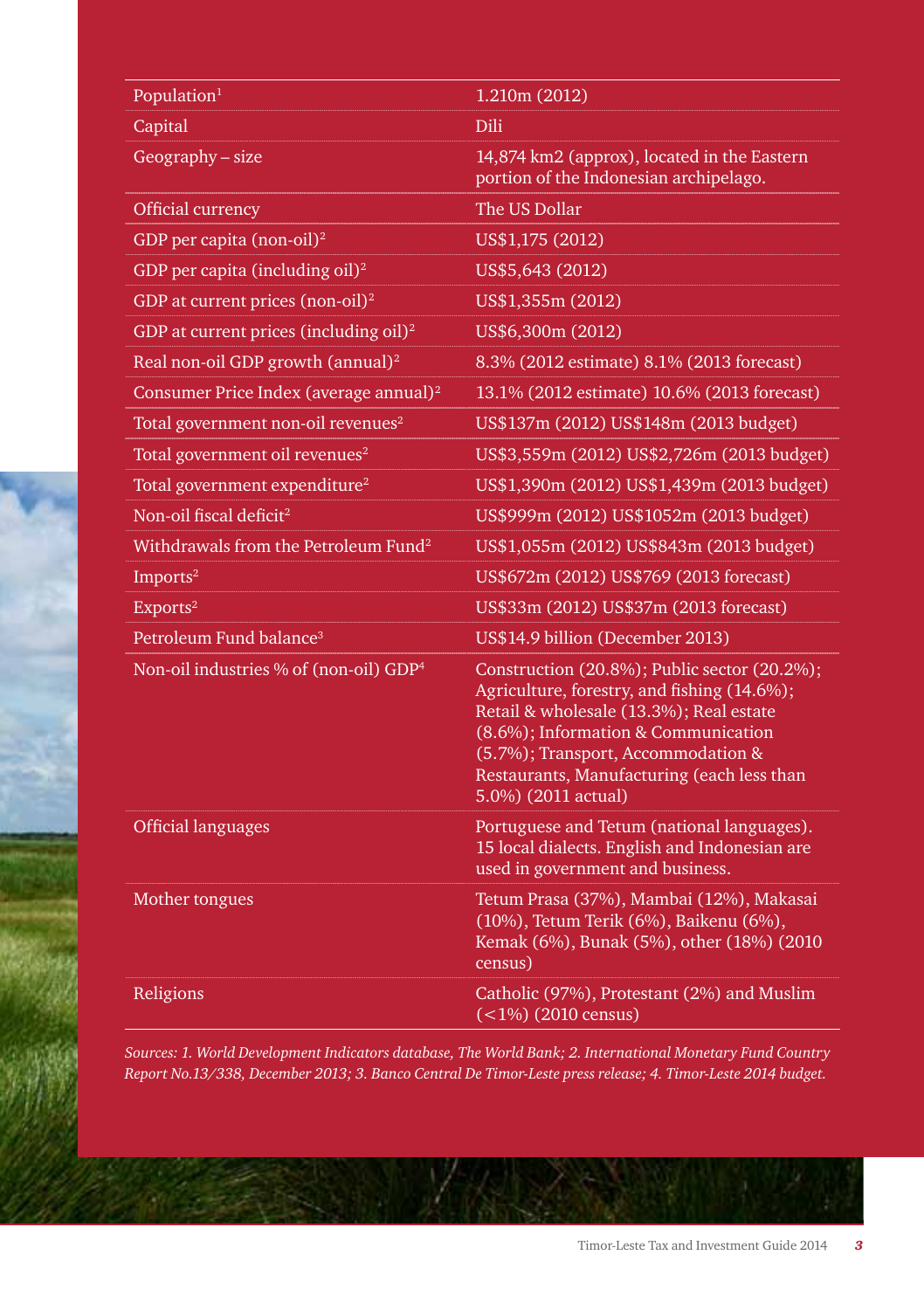

# *Overview – Political and Social*

*Since our 2009 Timor-Leste Tax and Investment Guide, Timor-Leste has continued down a path of cautious political, social and economic development. Nevertheless, to understand the investment and taxation regimes applicable in Timor-Leste today it is important to understand some of this evolutionary process.*

#### *1. Historical*

Beginning with Portuguese and Dutch traders in the early 16th Century the island state of Timor-Leste (known as East Timor until 2002) has been under various forms of foreign influence until its recent transformation to an independent democratic republic commencing in 1999 (see below).

From around 1515 until the Second World War Timor-Leste was a Portuguese colony. Japan assumed control of the island region from 1942 – 1945. Portugal however reassumed control at the end of WWII until a coup in Lisbon in April 1974 led to the break-up of many Portuguese colonial territories.

Independence movements then gained momentum in Timor-Leste and three main political parties evolved: the União Democrática Timorense (UDT) which favoured a gradual approach to independence; the Frente Revolucionária do Timor-Leste Independente (Fretilin) which advocated immmediate independence; and the Associação Popular Democratica Timorense (Apodeti) which supported integration with Indonesia.

In local elections held on 13 March 1975 Fretilin and UDT emerged as the largest parties having formed an alliance to campaign for independence (although this alliance later broke down). On 11 August 1975 UDT launched a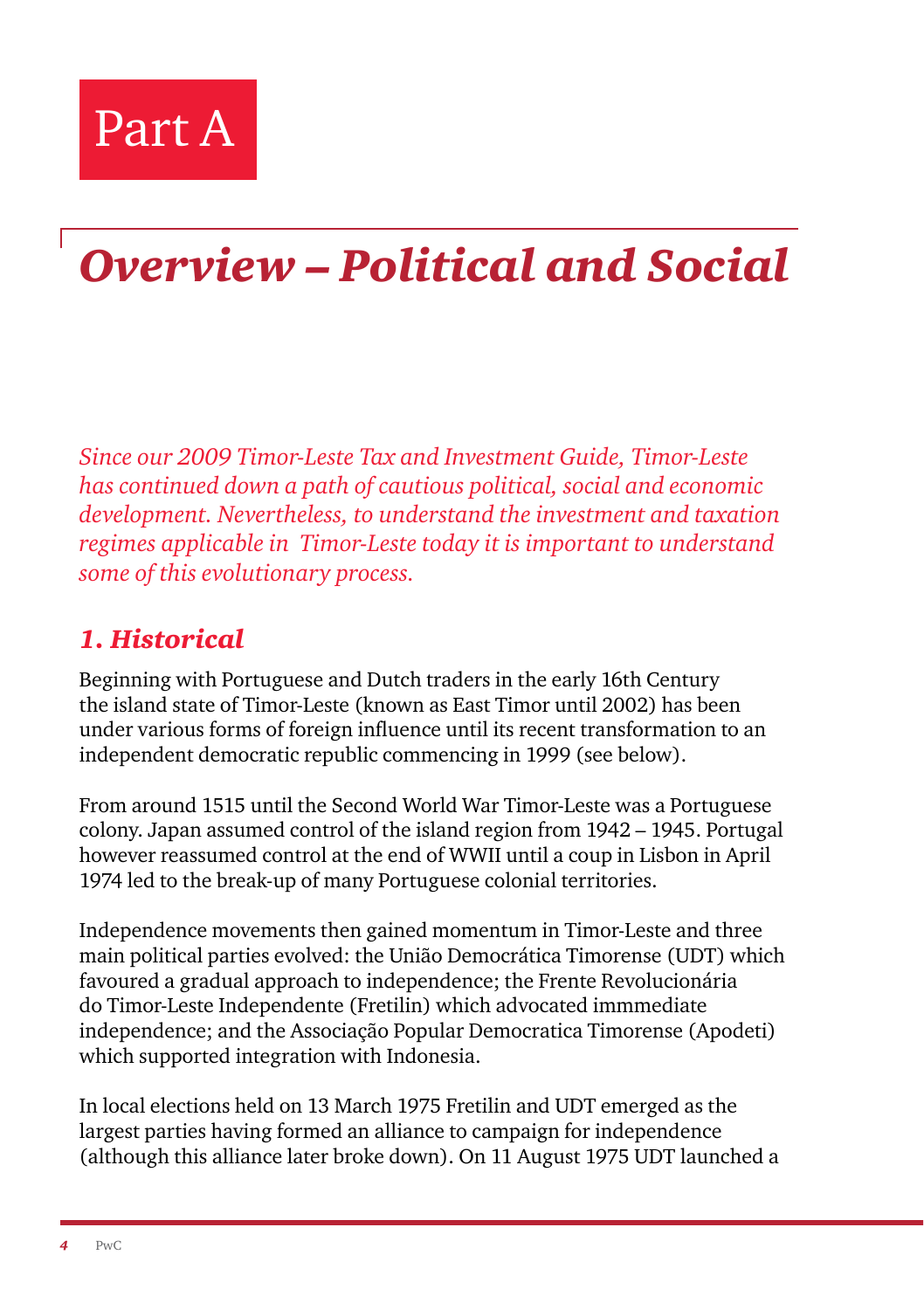

coup in an attempt to prevent the ascendancy of Fretilin while on 28 November 1975 Fretilin unilaterally declared Timor-Leste an independent republic. Notwithstanding this on 7 December 1975 Indonesia assumed control of Timor-Leste.

# *2. Indonesian Era*

From 1975 to 1997 Timor-Leste's economic progress was largely unknown (although during the period from 1983 – 1997 annual growth was reported to be an estimated 6% p.a.).

The late 1990s saw the onset of the Asian Financial Crisis and the resignation of Indonesia's President Suharto. On 27 January 1999, the new President of Indonesia BJ Habibie announced a Plebiscite on East Timorese independence. In May 1999, an agreement was reached under the auspices of the UN to begin the process towards such a vote. On 30 August 1999, the East Timorese voted in favour of independence with a 78% majority.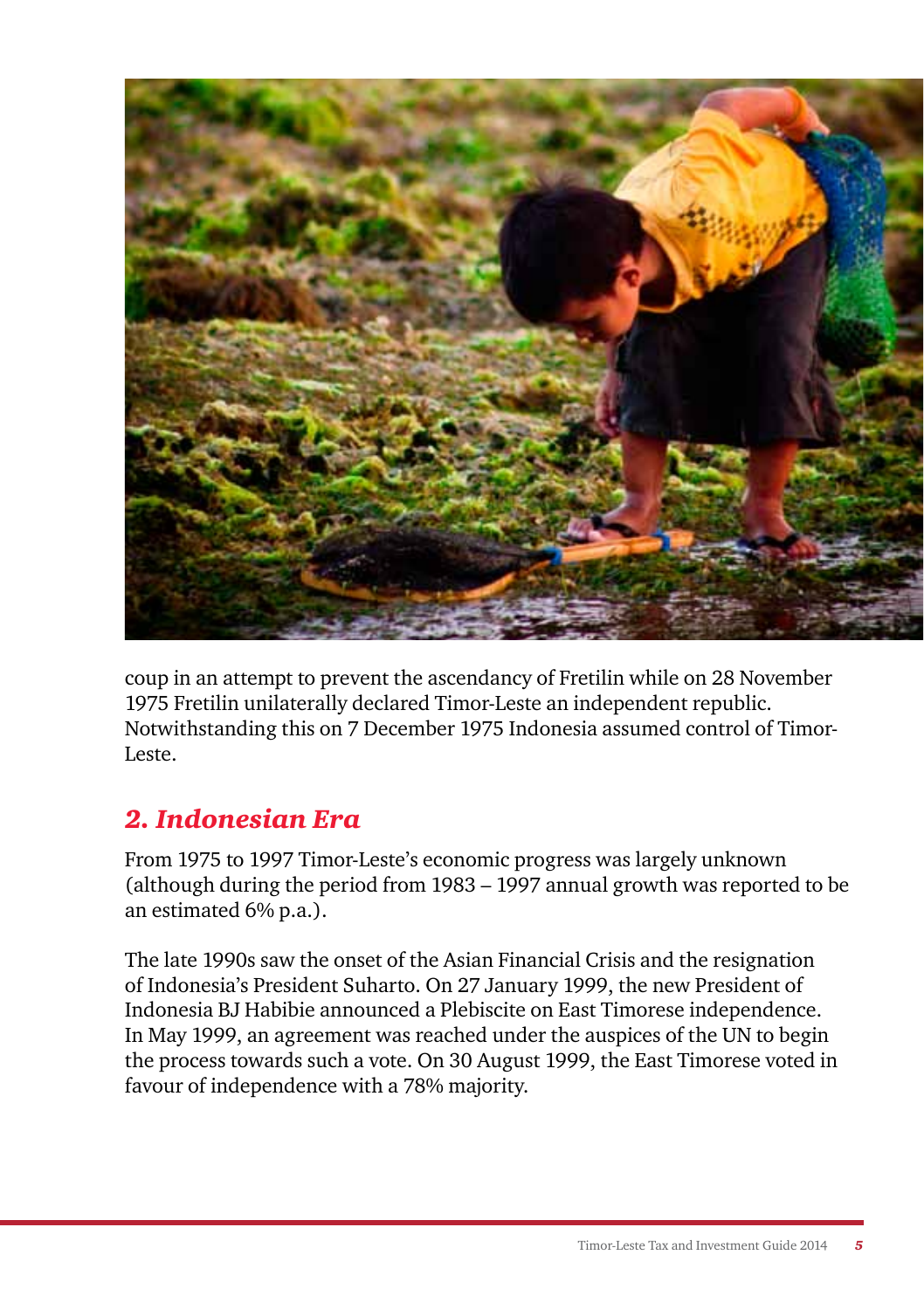# *3. Timor-Leste Independence*

With the 30 August 1999 Plebiscite, Timor-Leste elected to "begin a process of transition towards independence". On 25 October 1999, the United Nations' Security Council issued Resolution 1272 pursuant to which effective authority for the administrative of Timor-Leste was transferred to the United Nations' Transitional Administration in East Timor (UNTAET) headed by the Special Representative of the Secretary General. This transfer included all legislative, judicial and executive authority.

On 30 August 2001, elections for Timor-Leste's first Constituent Assembly took place. Fretilin won 55 of the 85 available seats and Mari Alkatiri was nominated Chief Minister of a transitional Council of Ministers.

On 22 March 2002 a Constitution was approved by the Constituent Assembly. The framework adopted a unicameral system (i.e. single chamber) of parliament (renamed as the National Parliament) with key executive authority resting with the Prime Minister who was to be elected by the Parliament. The Presidential role was vested with certain veto powers but was otherwise largely ceremonial. Both the President and the Parliament were to be elected for five year terms.

On 14 April 2002, elections for Timor-Leste's first President took place with Xanana Gusmão obtaining an 85% majority.

On 20 May 2002, Gusmão was sworn in as Timor-Leste's first President. Full administrative authority also passed from the UNTAET to the newly established Timor-Leste Government led by Mari Alkatiri as (by then) Prime Minister. On the same day, a new Timor Sea Treaty was agreed between Timor-Leste and Australia (see below).

#### *4. Post Independence Events*

The immediate post 2002 era featured a degree of political and social instability. This included a period of civil disturbance in 2006 which led to Australian-led peacekeepers (as the International Stabilisation Force) being invited to enter the country to help restore order.

On 26 June 2006, Mari Alkatiri resigned as Prime Minister and was replaced by his then Foreign Minister, José Ramos-Horta on 10 July 2006.

In the lead-up to the 2007 elections, Xanana Gusmão announced that he would not seek a second term as President while José Ramos-Horta resigned as Prime Minister to run as a Presidential candidate. Estanislau da Silva succeeded José Ramos-Horta as Prime Minister.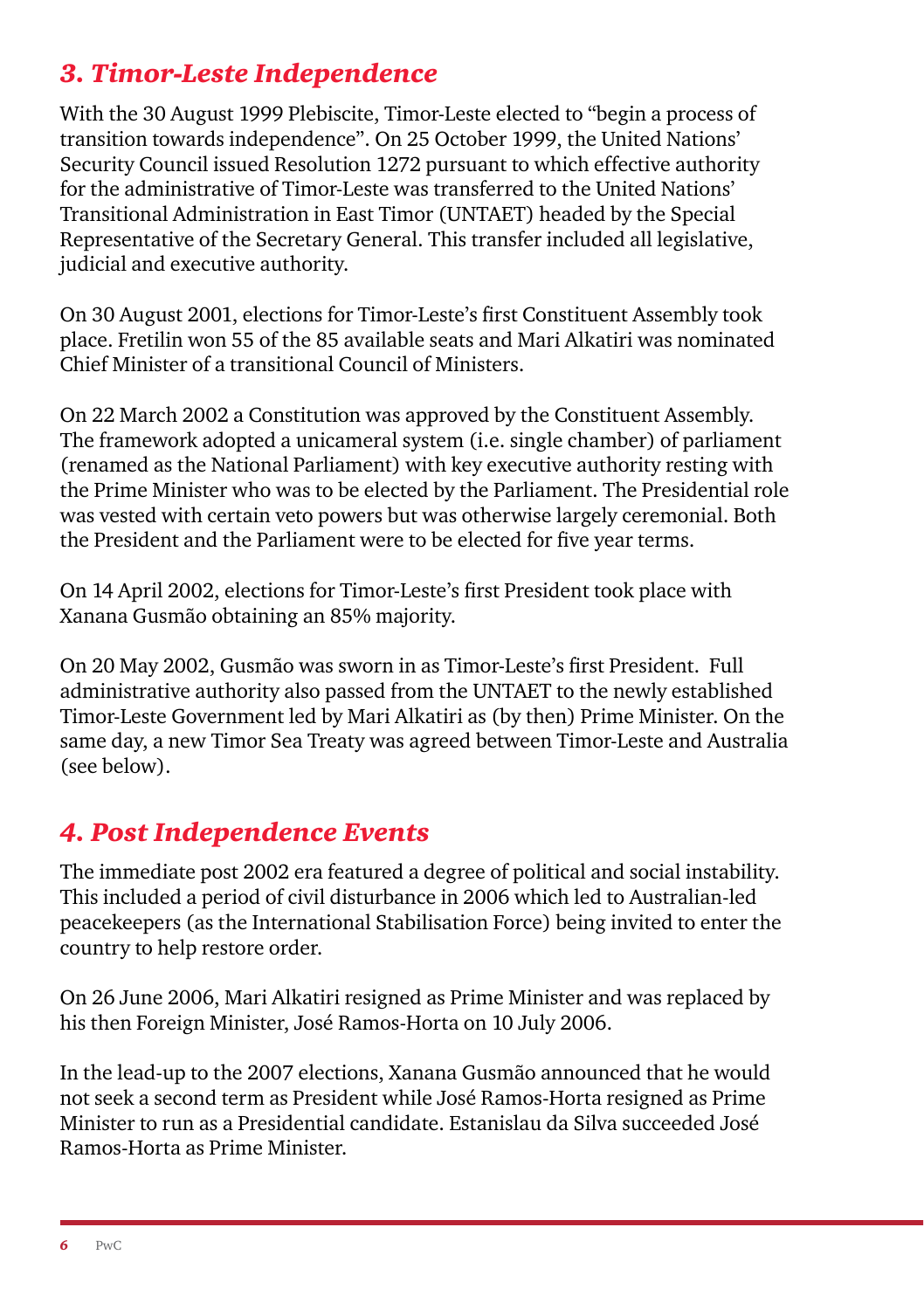On May 20, 2007, as part of the second cycle of elections, José Ramos-Horta was elected as Timor-Leste's second President. On 30 June 2007, Parliamentary elections took place and whilst Fretilin, led by Mari Alkatiri, won the most seats these were insufficient to form government. On 6 August 2007, President Ramos-Horta asked Xanana Gusmão, who led the National Congress for Timorese Reconstruction (CNRT), to lead a coalition government. Gusmão was sworn in as Prime Minister on 8 August 2007.

A further cycle of elections was held in 2012. On 20 May 2012, the same day that Timor-Leste marked the tenth anniversary of its independence, Taur Matan Ruak was sworn in as Timor-Leste's third President. In the 2012 Parliamentary elections, Xanana Gusmão's CNRT won 30 of the 65 parliamentary seats and formed a coalition government with the Democratic Party (8 seats) and Frenti-Mundanca (2 seats). Gusmão was sworn in for his second term as Prime Minister on 8 August 2012.

Both the United Nations Peacekeeping Mission and the Australian-led International Stabilisation Force withdrew from Timor-Leste at the end of 2012.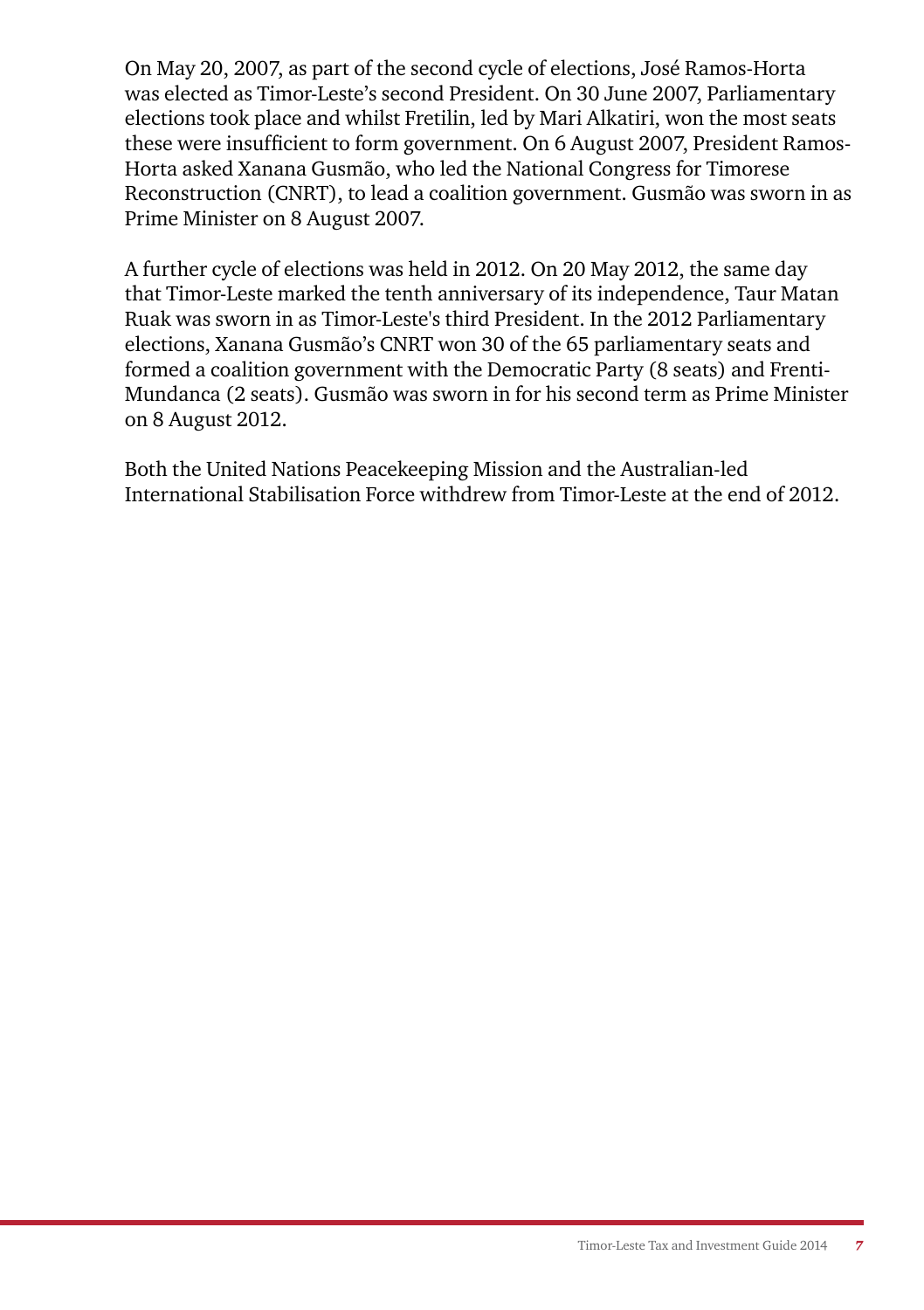

# *General Investment*

## *1. Commercial Laws*

#### **a) Historical**

From 25 October 1999 until 2004 Timor-Leste had no comprehensive commercial or investment framework (outside of the JPDA). Most investment was carried on through unincorporated arrangements or through branches of foreign entities.

On 7 June 2005, the Law on Domestic Investment No.4/2005 was passed and on 7 July 2005, the Law on External Investment No.5/2005 was passed. These two laws served as an initial framework to support commercial activity. The Law on Domestic Investment and the Law on External Investment have since been replaced by the Private Investment Law No.14/2011 (see below).

#### **b) Law on Commercial Companies**

On 21 April 2004, the Government introduced the Law on Commercial Companies No.4/2004. Law No.4/2004 provides a framework for basic commercial undertakings including:

- i) the recognition of various economic arrangements including general and limited partnerships, limited liability companies and joint stock companies;
- ii) the recognition of a distinct legal personality for incorporated entities;
- iii) guidelines for ordinary and extraordinary general meetings;
- iv) guidelines for paid-up capital;
- v) guidelines for profit participation and the voting rights of shareholders;
- vi) guidelines for the maintenance of registered offices, etc.;
- vii) the regulation of directors (including that at least one director reside in Timor-Leste); and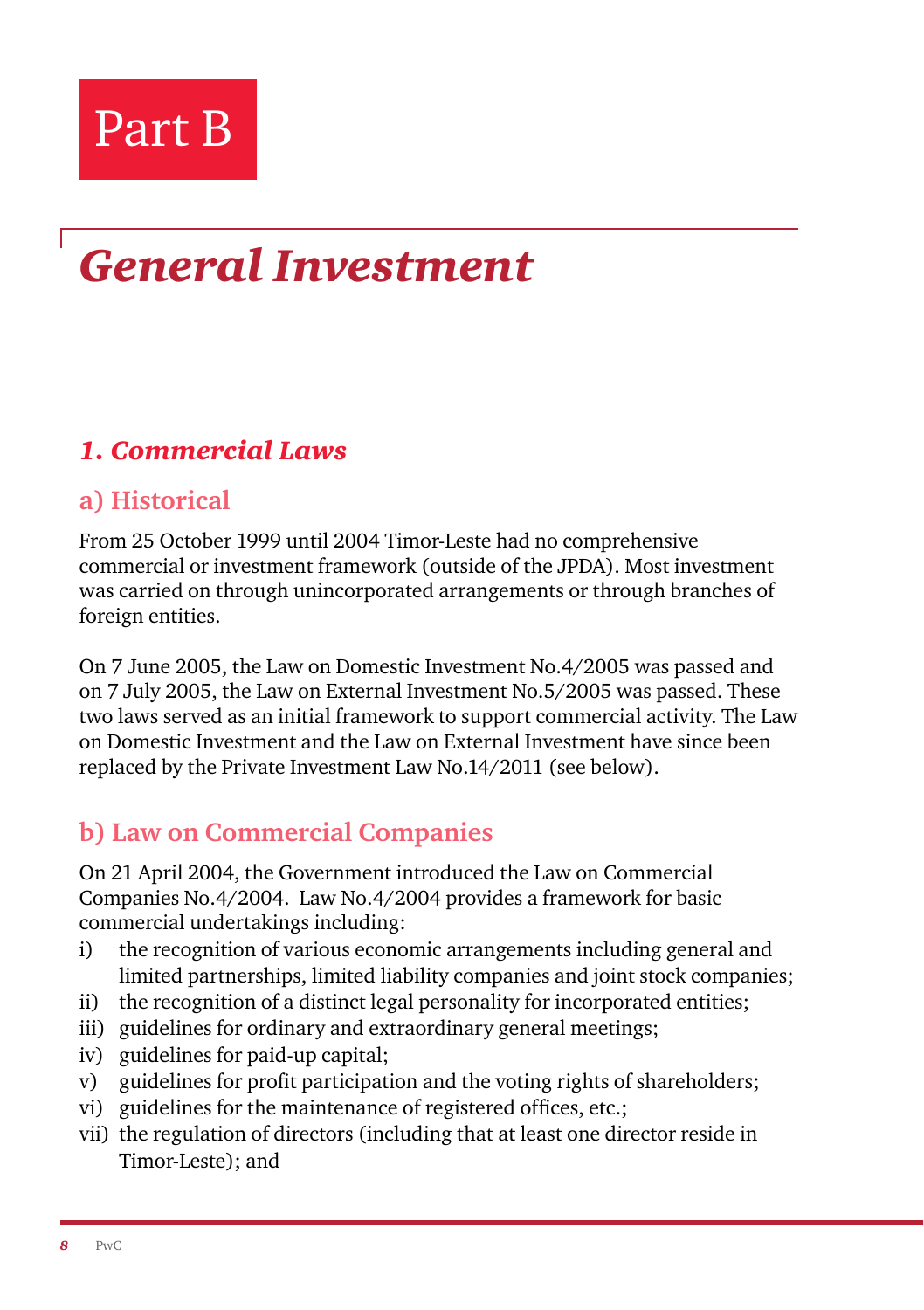

viii) guidelines for various secretarial matters including a requirement for a company secretary and audit committees.

On 1 March 2006, Decree Law No.7/2006 was issued which provides the mechanics for business registration.

On 1 December 2010, the Government issued Decree Law No.18/2010 to provide a "special regime for immediate incorporation of companies". This allows for the electronic creation of entities where specific conditions are met.

#### **c) Private Investment Law**

On 28 September 2011, the Government issued the Private Investment Law No.14/2011 (PIL) as the main legislative framework for regulating private investment. Key features of the PIL include:

i) that all business sectors are open to foreign investment unless reserved for the State (e.g. postal services, public communications, protected natural areas, weapons production etc.) or restricted by law (such as criminal and immoral activities);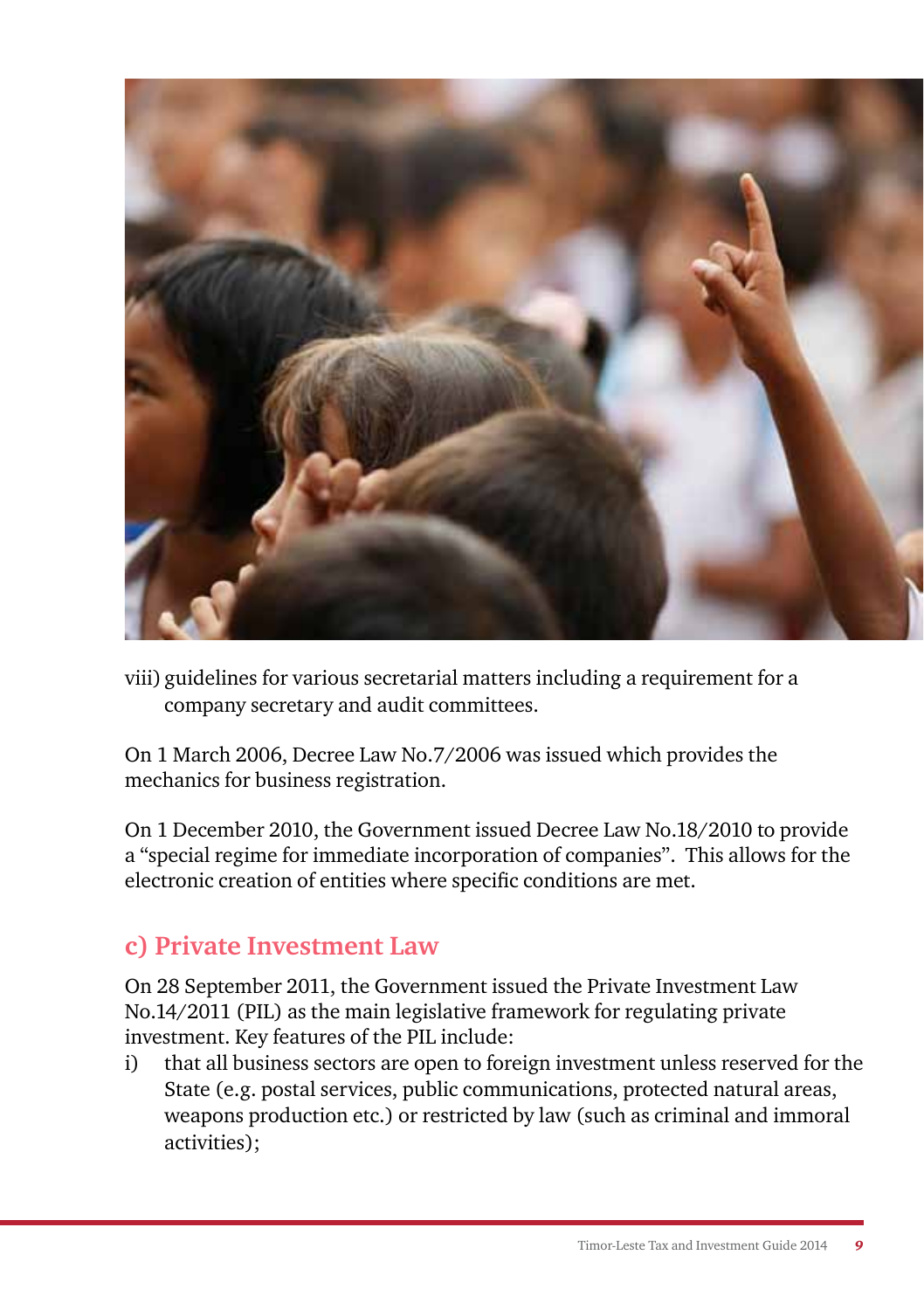- ii) that there be equal treatment of foreign and national investors;
- iii) that the PIL have wide application with excluded activities being limited to:
	- petroleum mineral activities;
	- retailing; and
	- the trading of real estate;
- iv) the creation of a Specialised Investment Agency (TradeInvest Timor-Leste) responsible for promoting and registering private investment;
- v) the introduction of an Investor's Certificate to formalise the obligations, benefits and incentives of investors;
- vi) the grant of "incentives" for investing (or reinvesting) a minimum of:
	- US\$50,000 (10% in cash) for a resident national investor;
	- US\$1,500,000 (50% in cash) for a foreign or non-resident national investor; or
	- US\$750,000 for a partnership between foreign and national investors where the national investors control at least 75% of voting rights;
- vii) that incentives are to consist of a five to ten year exemption from:
	- Income Tax;
	- Sales Tax (for goods etc. used in the construction or management of the project);
	- Services Tax (for ventures involving specialised services as listed in the TDA);
	- Import Duties (for all capital goods used in the construction or management of a project);
	- more advantageous incentives for investment outside of Dili and Baucau.
- viii) the right to freely employ foreign workers (subject to an obligation to employ and train Timorese workers whenever possible);
- ix) that there be a full tax deduction for the cost of:
	- training Timorese workers under a capacity building plan;
	- the construction and repair of roads not associated with the exercise of the business but which benefit populations in the respective area;
- x) the opportunity to lease State-owned land for up to 50 years (renewable once for an equal period);
- xi) the opportunity for special investment agreements for activities of national interest; and
- xii) an entitlement to freely transfer abroad funds arising from an investment in Timor-Leste.

# *2. Land Laws*

This is an area still undergoing legislative development. At the moment, Law No.1/2003 on Property and UNTAET Regulation No.2000/27 of 14 August 2000 provide a broad framework for the ownership and leasing of real property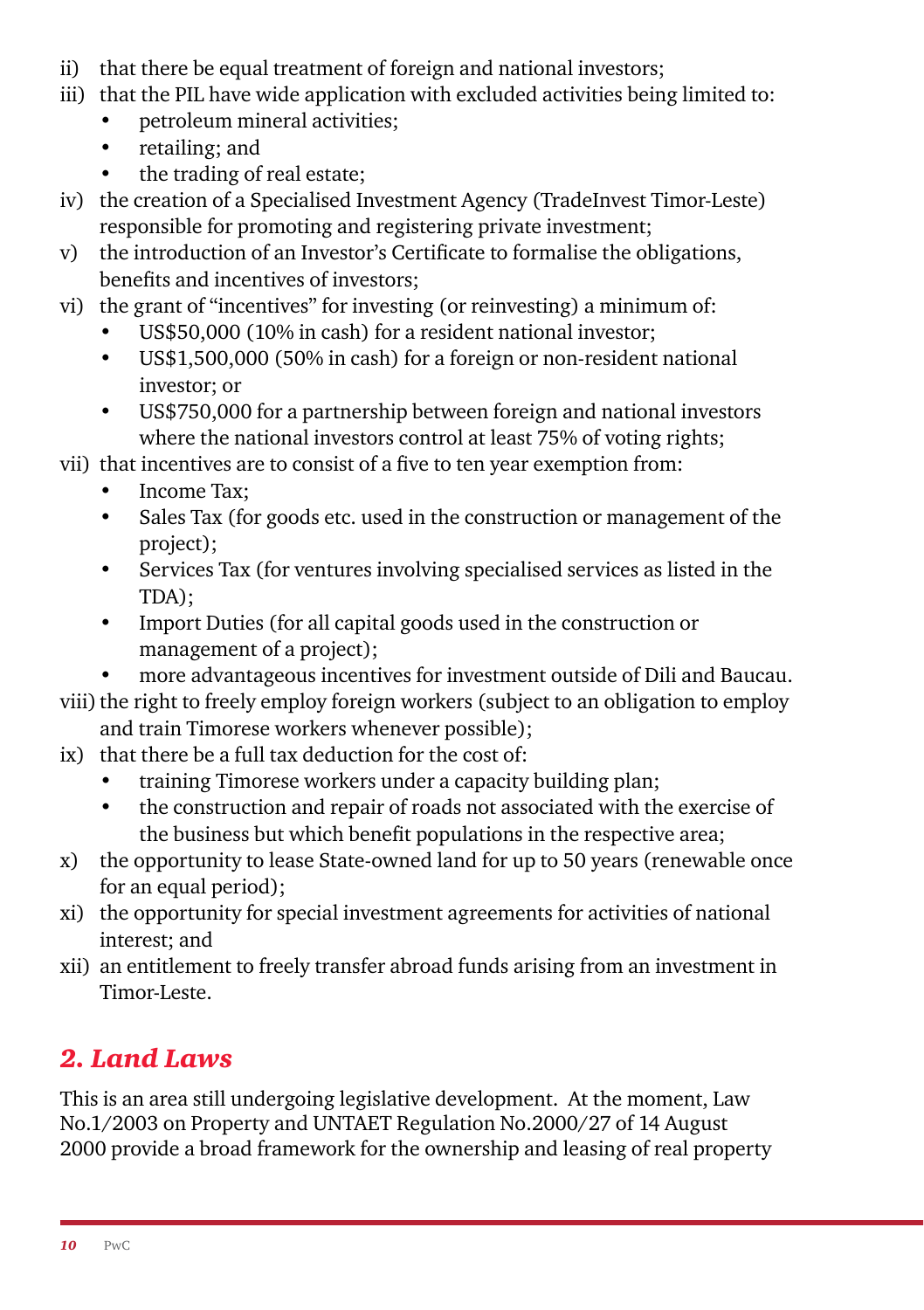(although property rights established under the Portuguese and Indonesian eras may still be recognised).

Overall, only "Timorese nationals" (individuals or corporations) have the right to private land ownership. Foreigners may alternatively lease land for up to 50 years (renewable once for an equal period).

Parliament is currently considering a package of land laws – the Law on the Special Regime for Definition of Ownership of Immovable Property, the Real Estate Fund Law and the Expropriation Law – which were released for comment in November 2012 and approved by the Council of Ministers on 25 June and 9 July 2013.

#### *3. Banking Laws*

From 1999 central banking functions were carried out via a number of authorities set up under UNTAET.

Pursuant to Law No. 5/2011 of 13 September 2011 the Government established Banco Central de Timor-Leste (BCTL) as Timor-Leste's central bank. BCTL operates as the clearing house for inter-bank payments and as a banker to the Government. BCTL also engages in banking operations for the Government and public administration including management of Timor-Leste's financial and external reserves.

A number of commercial banks currently operate in Timor-Leste including ANZ and Bank Mandiri.

The official currency of Timor-Leste is the US dollar.

# *4. Government Investment Plans*

#### **a) General**

National investment priorities are set out in the Strategic Development Plan 2011- 2030. Foreign direct investment in Timor-Leste is formally welcomed. In addition to the oil and gas industry major investment opportunities are stated as existing in relation to infrastructure, services, tourism and agriculture.

#### **b) Infrastructure Plans**

On 26 August 2012, the Program of the Fifth Constitutional Government 2012- 2017 was released as an update to the Strategic Development Plan July 2011. Infrastructure priorities outlined included: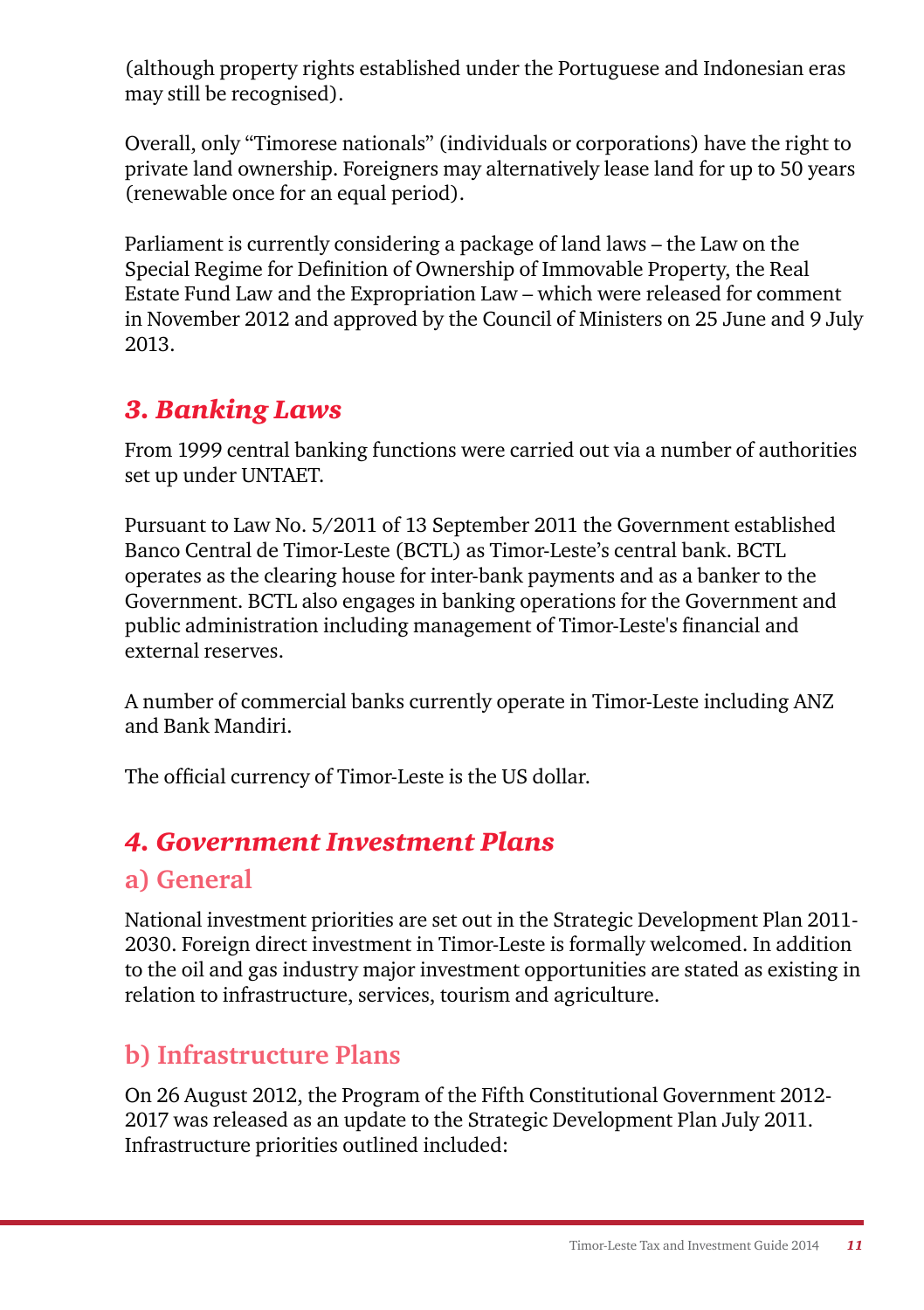National roads:

- i) to deliver a comprehensive roads' maintenance program;
- ii) to rebuild all national and district roads to an international standard by 2020;
- iii) to construct new bridges for all-weather access on major routes within five years and the remainder of national and district roads by 2030;
- iv) to build road infrastructure required to support the development of the south coast; and
- v) to establish national standards for a ring road by 2030.

Water and sanitation works:

i) to invest in major water and sanitation works in rural, regional and urban areas, as well as for schools, clinics and hospitals.

Renewable energy and rural electrification:

- i) to build low cost and easy to install solar and wind projects to provide 10% of energy needs;
- ii) to commence the construction of the Lariguto and Bobonaro wind farms with both being connected to the National Grid;
- iii) to establish a Solar Centre in Hera; and
- iv) to conduct feasibility studies on thermoelectric power and investigate biomass fuel options in Manatuto, Viqueque and Lautém.

Ports:

- i) to build a multi-purpose national port at Tibar (capacity of 1 million tonnes p.a.);
- ii) to build an international standard road from Díli to Tibar; and
- iii) to establish a logistics base for the petroleum sector in Suai including a new port.

Airports:

- i) to expand the International Airport in Díli to allow for one million passengers p.a. by 2020;
- ii) to rehabilitate/build new airstrips at Suai, Oecussi, Lospalos, Maliana, Viqueque, Atauro and Same; and
- iii) to develop Baucau airport as a cargo airport and military air base.

Telecommunications:

i) to connect Timor-Leste to both inland and subsea national fibre-optic telecommunication cables.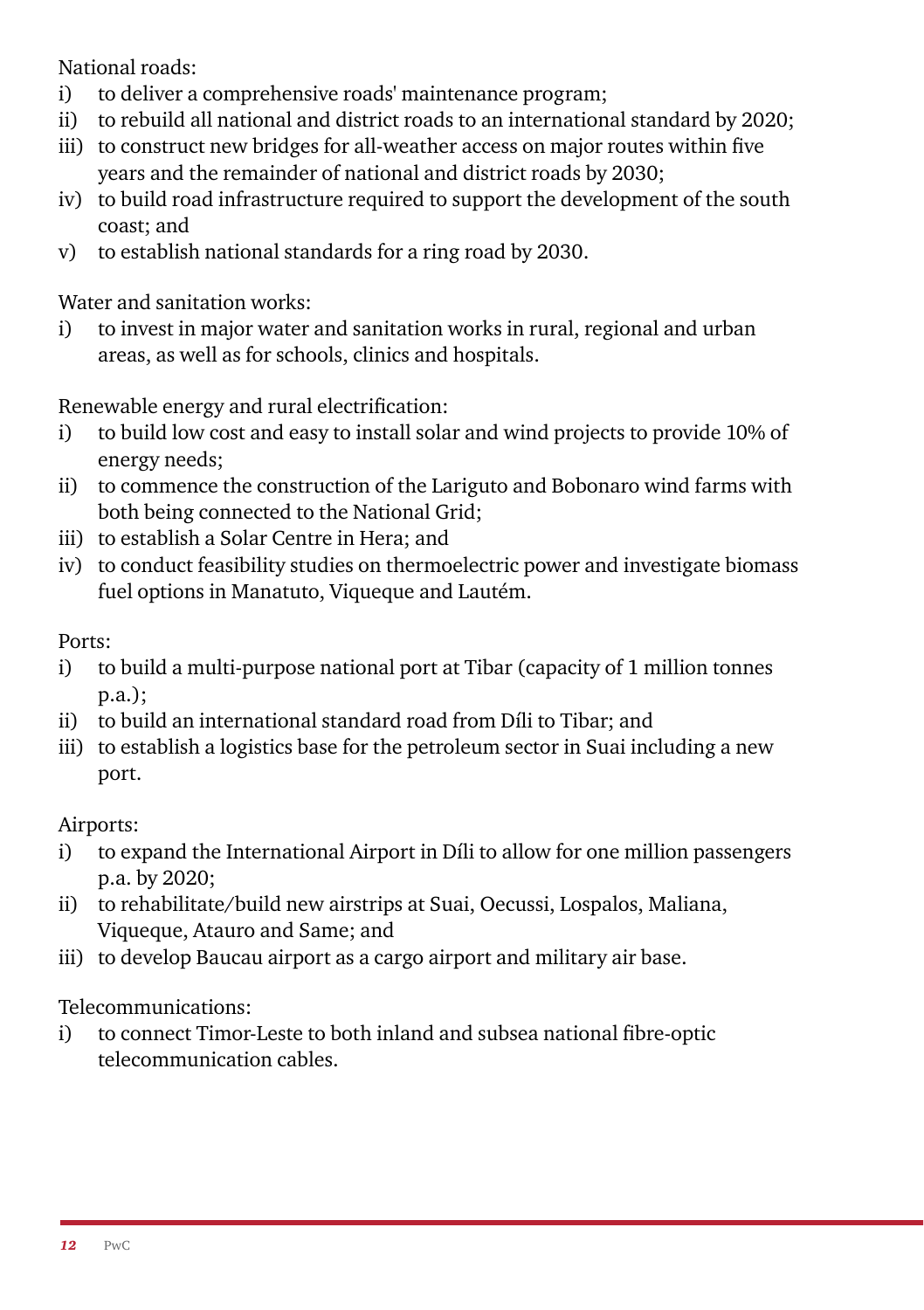Petroleum – Tasi-Mane project:

i) to build infrastructure for petroleum development on the south coast of Timor-Leste in three industrial clusters including the Suai Supply Base cluster, the Betano Refinery and Petrochemical cluster, and the Beaco LNG-Plant cluster (preliminary design and construction work having already commenced).

## **c) Public/Private Partnerships**

On 7 September 2012, Timor-Leste issued Decree Law No.42/2012 as the first step in providing a framework for public/private partnerships. The Law was amended on 5 November 2013 to extend PPP agreements from construction and execution only to design, construction, operations and maintenance of public infrastructure and related services. The Law was amended again on 21-22 November 2013 to approve the necessary structures for the implementation of PPPs and to establish procedures through all phases of a PPP project.

On 6-8 March 2013, the Government of Timor-Leste, with support from the IFC, held an international investor conference for the first two PPP projects – the Tibar Bay Port and the Dili Airport upgrade. The Tibar Bay Port project went to prequalification stage in October 2013.

#### *5. Other Relevant Laws*

These include:-

- i) Decree Law No. 7/2006 Code of Business Registration;
- ii) Decree Law No. 5/2011 Environmental Licensing Decree;
- iii) Law No. 10/2011 Civil Code; and
- iv) Law No. 4/2012 Labour Code.

Also of note is the the Decision of the Secretary of State for Professional Training and Employment Policy (SEPFOPE) No. 232/SEPFOPE-GSE/D/X/2013 on the employment of foreign employees. This includes provisions that:

- i) positions must be advertised locally before hiring foreigners;
- ii) employers must employ at least two Timorese nationals before hiring foreigners;
- iii) each foreign employee must work together with at least one Timorese national to transfer knowledge and experience;
- iv) all foreign workers must be approved by SEPFOPE; and
- v) work places will be inspected every six months.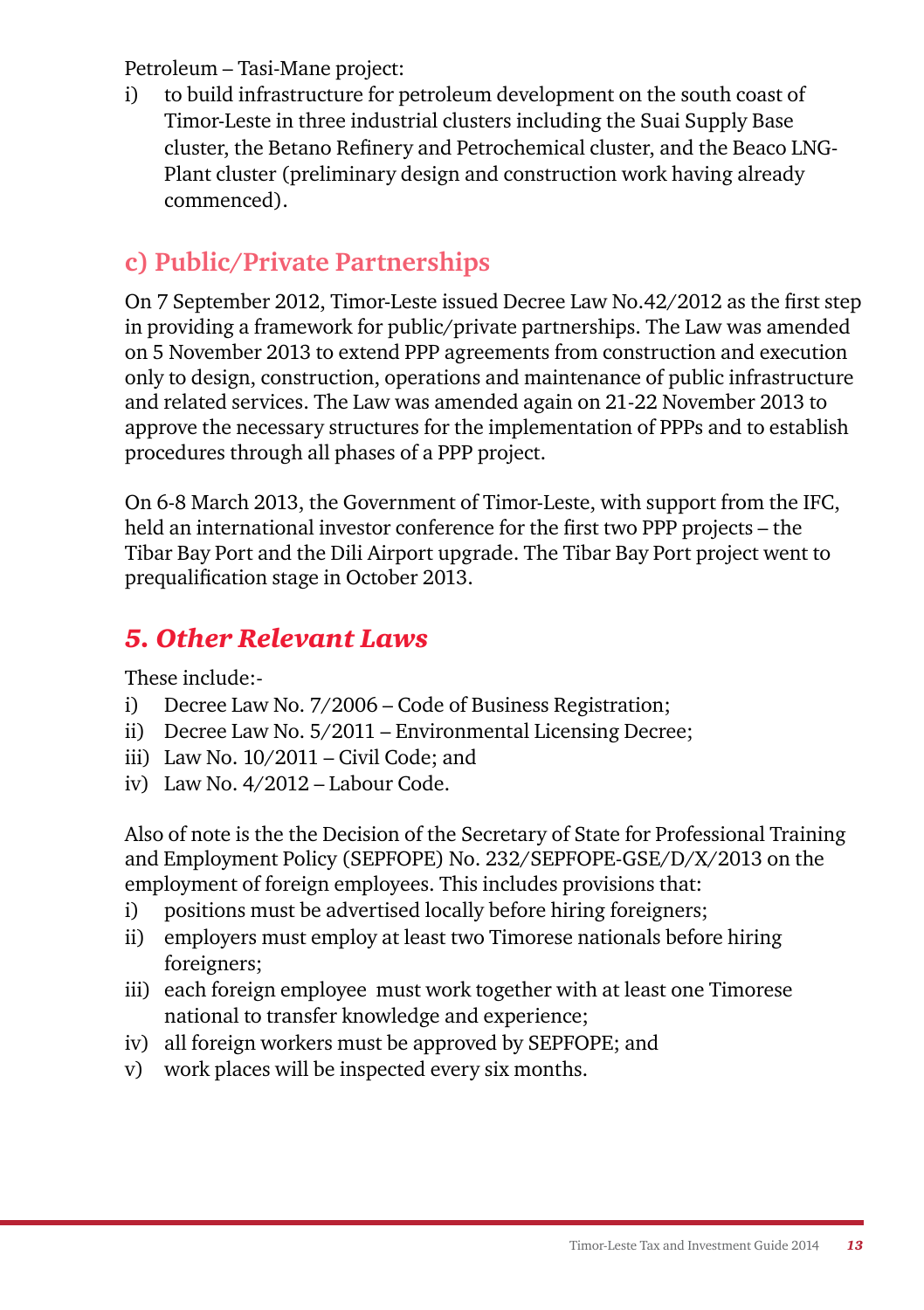

# *Taxation-Non Petroleum*

IMPORTANT: Whilst Timor-Leste has endeavoured to consolidate its taxation system four separate taxation regimes still exist for Timor-Leste's sovereign territory and the areas identified in the Timor Sea Treaty (TST). Please refer to Appendix B – Tax Regime Matrix for a summary of each regime.

This Part C focuses on the application of the Taxes and Duties Act (TDA) to non-Petroleum Operations in the exclusive territory of Timor-Leste (i.e. excluding the JPDA). Please see Part D for an outline of the taxation of Petroleum Operations including the modifications applicable for the JPDA and for the Bayu-Undan and Greater Sunrise projects.

#### *1. Historical*

From a taxation point of view, Timor-Leste fell under the umbrella of Indonesia's tax regime from 1975 until 24 October 1999 (being the day before the UNTAET assumed authority as a result of the 30 August 1999 Plebesite - see Part A).

On 27 November 1999, the UNTAET issued Regulation 1999/1 which provided that all laws applying in Timor-Leste prior to 25 October 1999 (i.e. Indonesian Law) should continue to apply until replaced by the UNTAET or by subsequently established democratic institutions of Timor-Leste.

On 8 March 2000, the UNTAET issued Regulation 2000/12 entitled a Provisional Tax and Customs' Regime for East Timor. Regulation 2000/12 was transitional in nature and levied an excise on the import, domestic production and export of certain goods. Regulation 2000/12 had application from 8 March 2000.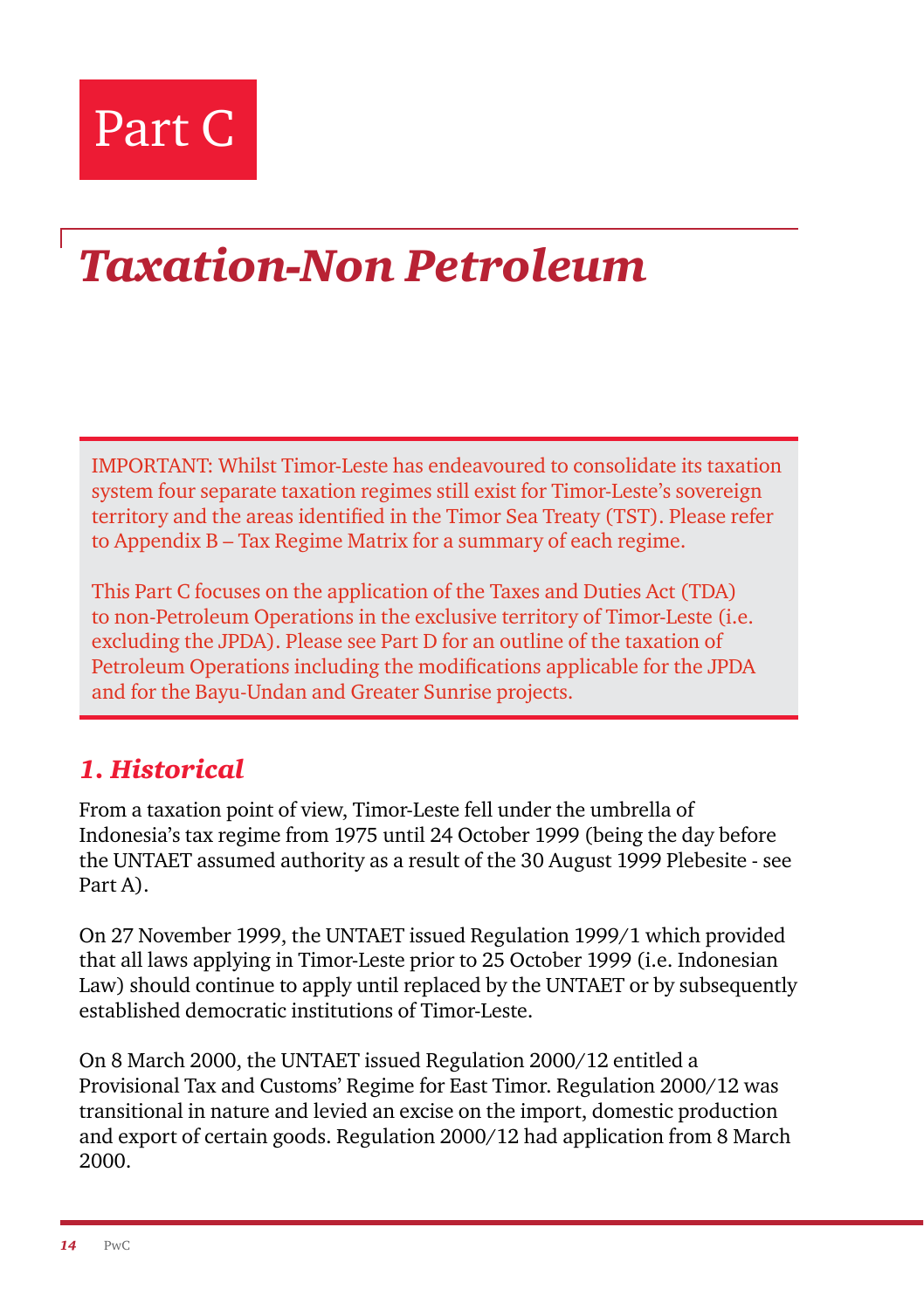

On 20 December 2000, the UNTAET issued Regulation 2000/18 entitled A Revenue System for East Timor. Regulation 2000/18 (as amended by the Revenue System Amendment Act 2002) provided the basis for Timor-Leste's first comprehensive taxation regime (other than for the area covered by the Timor Sea Treaty - see Part D). Particularly in regard to Income Tax, Regulation 2000/18 largely adopted the Indonesian Tax Law then in place but with specified modifications. Regulation 2000/18 had general application from 1 July 2000 although certain Income Tax amendments applied from 25 October 1999.

# *2. Current taxation regime (the TDA)*

As indicated above from 25 October 1999 to 1 January 2008 (for annual taxes) and 1 July 2008 (for all other taxes) Regulation 2000/18 effectively constituted the taxation regime in Timor-Leste.

On 25 June 2008, the Timor-Leste parliament passed the Taxes and Duties Act (Law No.8/2008) (the TDA). The TDA has effect from 1 January 2008 for annual taxes and from 1 July 2008 for all other taxes. The TDA applies to the territory of Timor-Leste including the JPDA (except for the so-called Annex F PSCs - see Part D).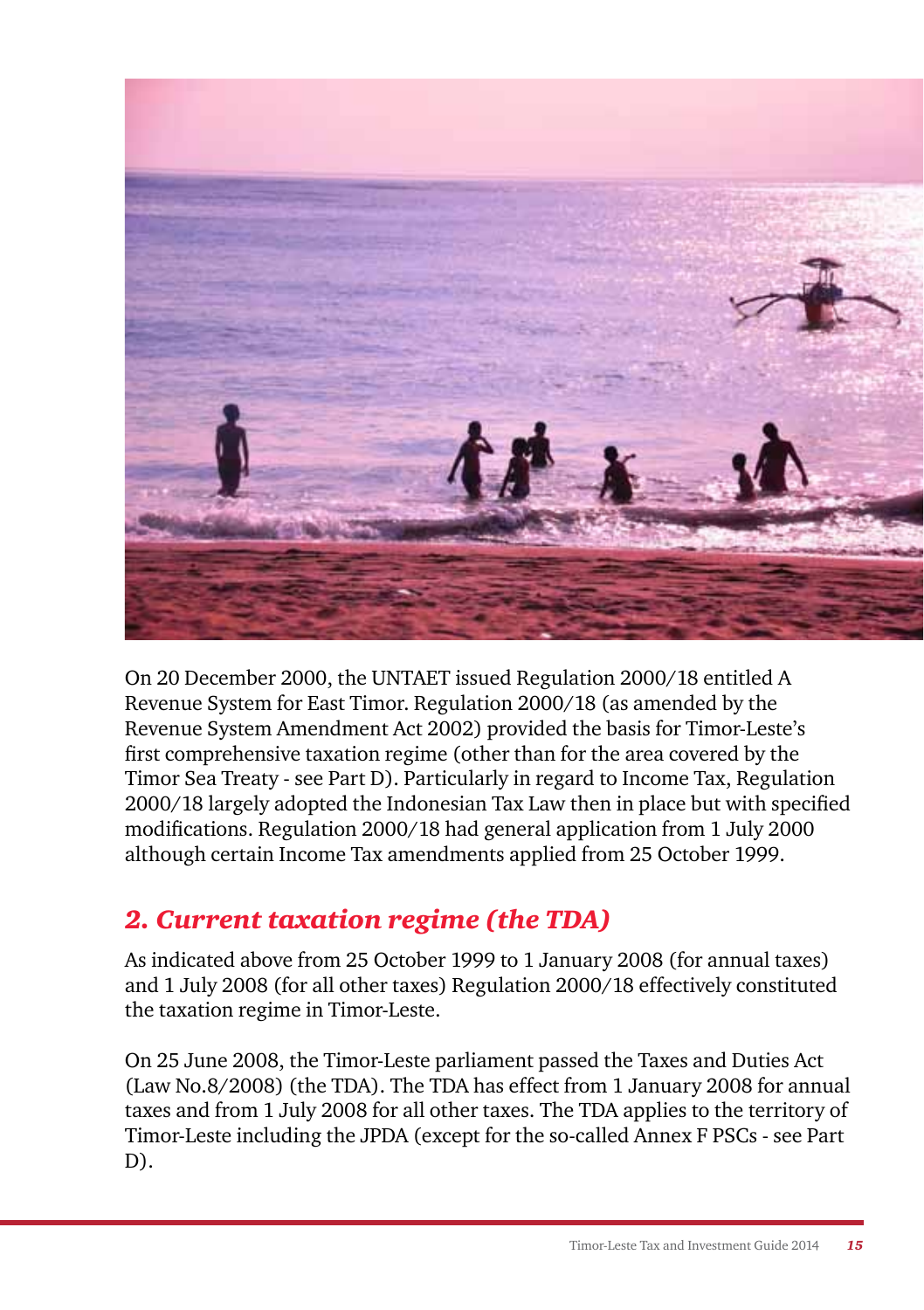On 26 June 2012 Implementing Regulations to the TDA were issued as Regulation TDA-IX/2012. This exclusively dealt with Petroleum Operations (see Part D).

The TDA repealed UNTAET Regulation 2000/18 (as well as UNTAET Directive No.2001/2 and the Petroleum Tax Act) to provide a single framework for the imposition of tax in Timor-Leste (subject to the overlay of the TST).

However, the TDA did not repeal the legal regime applicable for the collection and recovery of tax, for tax offences and for tax sanctions meaning that Regulation 2000/18 continues to apply in these areas (see below).

Significant features of the TDA (excluding those for Petroleum activities set out in Chapter IX - see Part D) include:

- i) a reduction in the maximum Wage Income Tax rate for resident natural persons from 30% to 10%;
- ii) a top corporate tax rate of 10% as applied to taxable income (although certain income is "final taxed" on a withholding basis-see below);
- iii) taxable income calculated according to "normal" accounting principles as modified by certain tax adjustments;
- iv) upfront deductibility for business inputs. This extends to all capital items including buildings (but excluding land) and trading stock which may be depreciated at 100% during the year of acquisition;
- v) a denial of interest deductibility (unless incurred by a financial institution);
- vi) the indefinite carry forward of losses;
- vii) internationally familiar concepts of residency and source;
- viii) an extensive collection of cross-border and domestic withholding taxes;
- ix) reductions in the rates of Import Duty (from 6% to 2.5%); and
- x) reductions in the rates of Sales Tax on imported goods (from 6% to 2.5%).

#### *3. Income Tax*

#### **a) Scope of Taxation**

The TDA broadly seeks to levy tax on all increases in economic capacity in whatever name or form which can be used for consumption or to increase the wealth of taxpayers.

Taxpayers include legal and natural "persons". "Legal persons" include a wide range of entities such as companies, partnerships, trusts, governmental institutions and unincorporated associations. A "natural person" means any individual.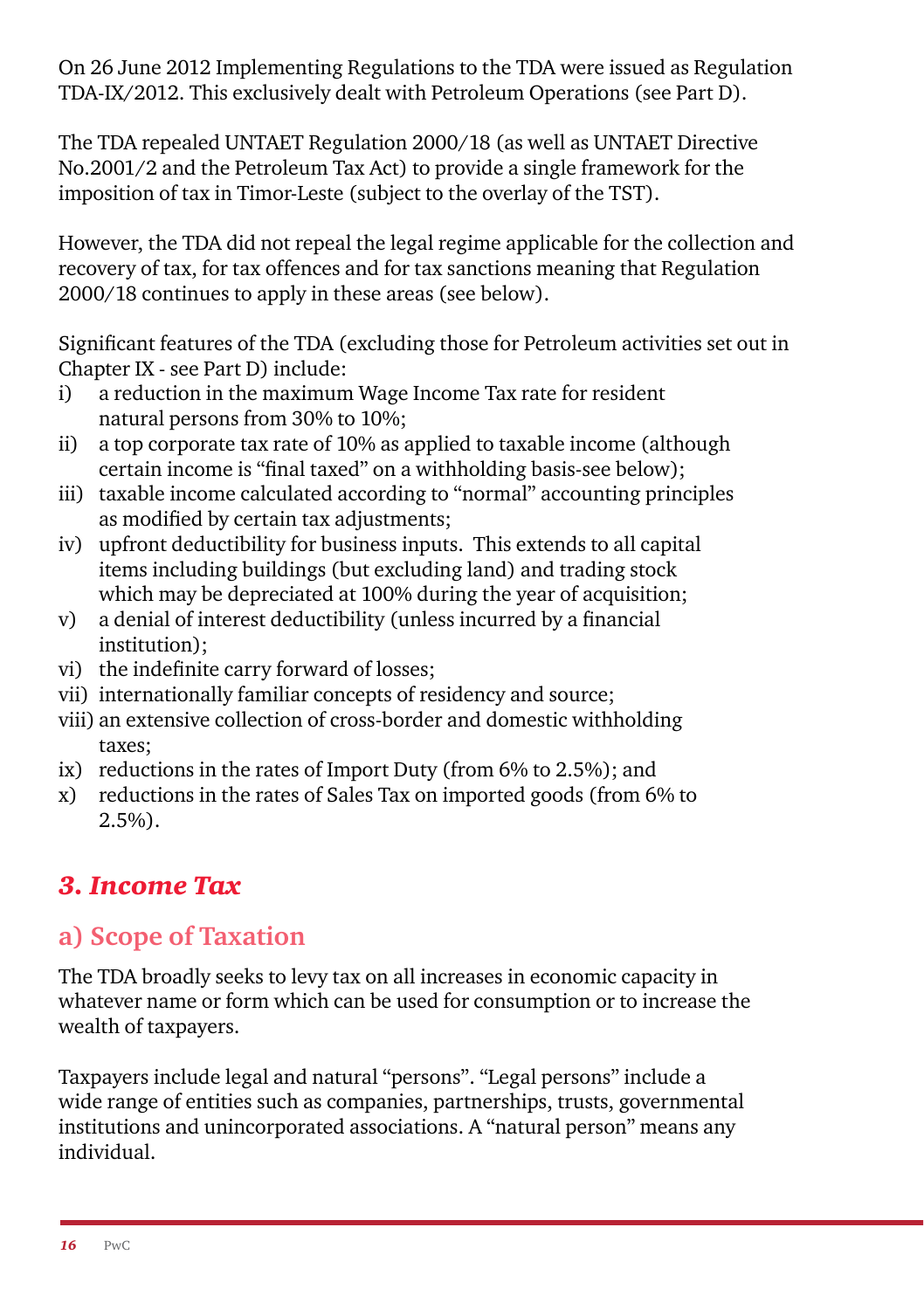There is an internationally recognisable and extensive permanent establishment (PE) definition.

#### **b) Residency and Source**

Resident "legal persons" are those incorporated, formed, organized or established in Timor-Leste including the undivided estate of a natural person who was a resident natural person immediately before death.

Resident "natural persons" include natural persons present in Timor-Leste for more than 183 days in a 12 month period (unless that person's permanent place of abode is not in Timor-Leste) and employees of the Timor-Leste government who are posted abroad.

Timor-Leste residents are taxable on world-wide income/profits. Non-residents are taxable on Timor-Leste sourced income/profits only.

Residents earning foreign sourced profits and income can receive credits for foreign taxes suffered.

#### **c) Rates of Tax**

#### *Natural Persons*

The rates of Income Tax for resident natural persons are as follows:

| Annual Income          | Ratel |
|------------------------|-------|
| $0 - US$6,000$         | $0\%$ |
| in excess of US\$6,000 | 10%   |

Wages that have been correctly subject to Wage Income Tax (WIT) (see below) are not subject to Income Tax.

For non-resident natural persons the rate of Income Tax is 10% on all Taxable Income.

#### *Legal Persons*

The rate of Income Tax for Legal Persons is a flat rate of 10% on Taxable Income. However, a number of business activities will be subject to a "final" Income Tax to be withheld by the payer (see Withholding Taxes below).

#### **d) Business Profits**

Taxable business profits are computed on the basis of net profit determined under International Financial Reporting Standards subject to certain modifications.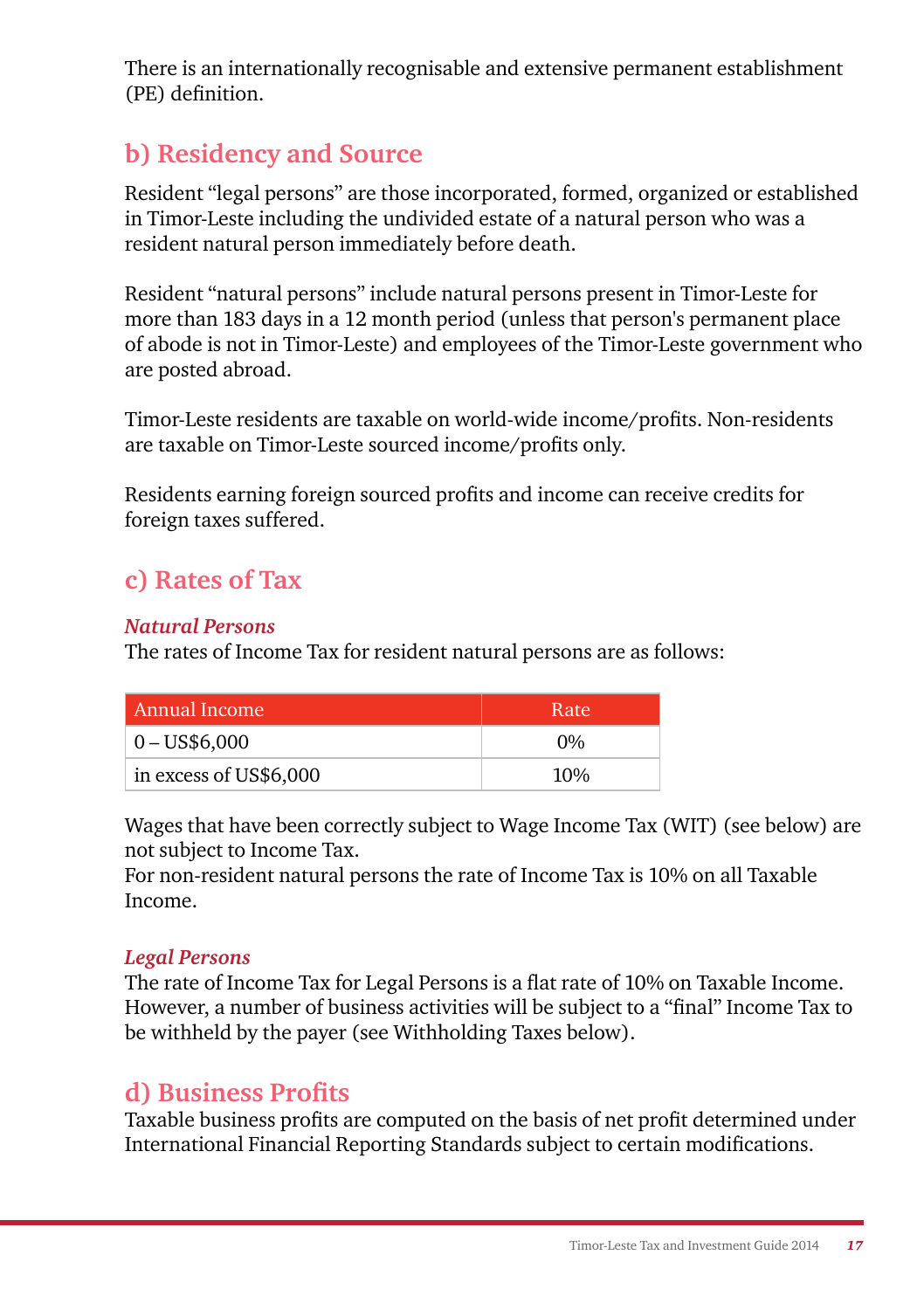Broadly, income is assessable when "receivable" while expenses are deductible when "payable". A taxpayer with turnover of less than US\$100,000 may however, elect to pay tax on a cash basis.

# **e) Calculation of Taxable Income**

For Timor-Leste residents, taxable income is essentially the difference between "gross income", whether domestic or foreign sourced, and "allowable deductions".

Gross income is defined widely to mean "any realised increase in economic capacity in whatever name or form which can be used for consumption or to increase the wealth of the taxpayer, other than wages that are subject to WIT."

Gross income specifically includes:

- i) business income (including gains from business activities, and the alienation of assets or the discharge of indebtedness);
- ii) property income (including dividends, royalties, interest and rent);
- iii) lottery prizes or awards; and
- iv) a refund of a tax payment previously deducted as an expense.

Where certain types of income are subject to withholding tax which is final, that income is excluded from taxable income (see withholding taxes below).

# **f) Exempt Income**

Whilst the definition of gross income is broad there are a number of categories of exempt income. These include:

- i) amounts received as aid or donations, provided that the donor and donee do not have any business, ownership or control relationship;
- ii) gifts received by relatives within one degree of direct lineage, or by a religious, educational, or charitable organisation, or a co-operative, provided that the donor or donee does not have any business, ownership, or control relationship;
- iii) inheritances;
- iv) assets (including cash) received by a legal person in exchange for shares or a capital contribution;
- v) amounts paid by an insurance company to a natural person in connection with health, accident, life, or education insurance;
- vi) dividends;
- vii) any contribution paid by an employer or employee to an approved pension fund;
- viii) income derived by an approved pension fund; and
- ix) remuneration financed out of the Trust Fund for East Timor.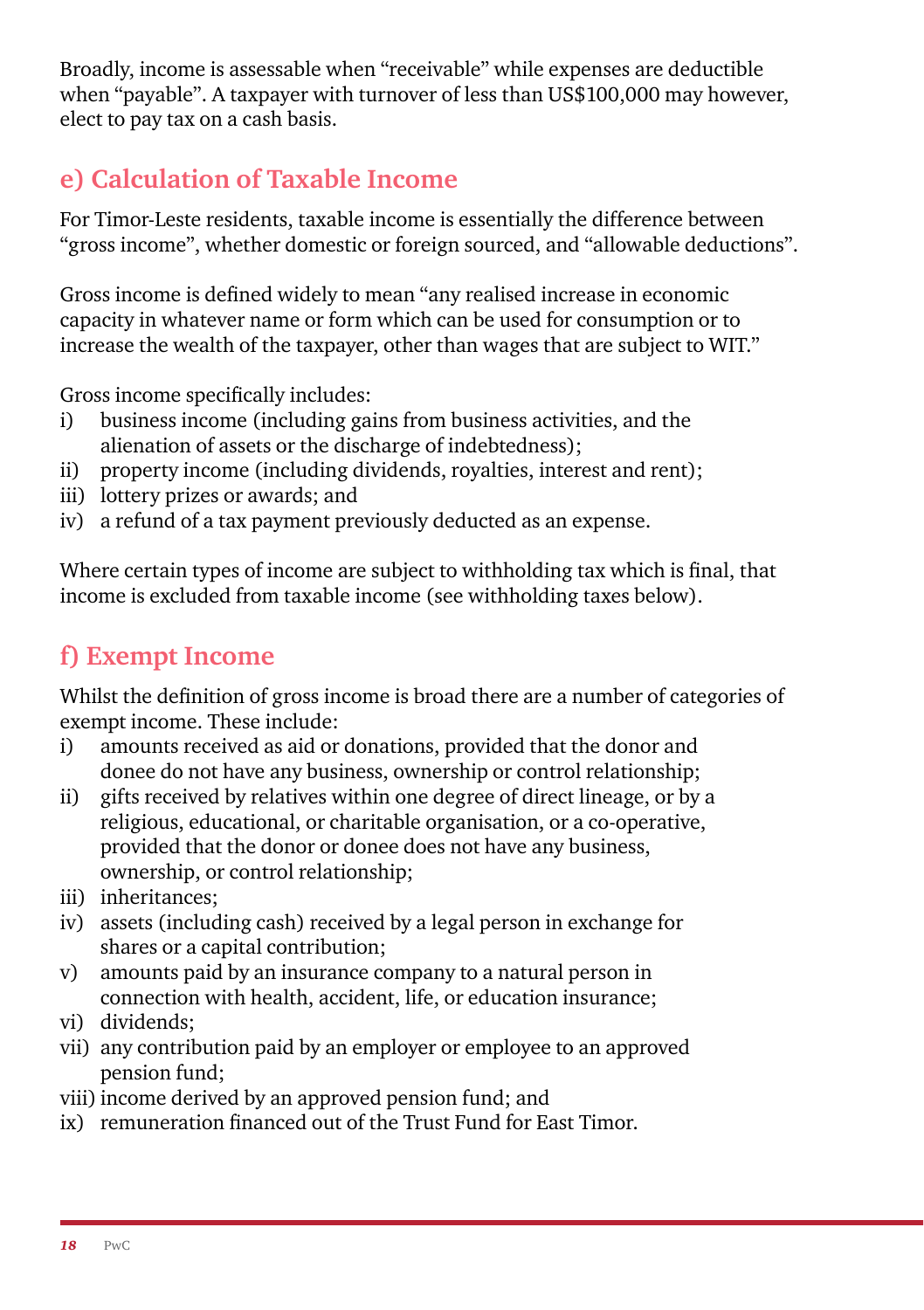# **g) Allowable Deductions**

With the exception of interest the TDA provides for a wide range of allowable deductions (see also Depreciation below). Specifically, the TDA provides that the following are deductible:

- i) expenditure and losses to the extent incurred on the alienation of assets or the discharge of indebtedness in the conduct of a taxable business activity;
- ii) expenditure incurred in deriving any other amounts included in gross income;
- iii) any loss on disposal of an asset other than assets held on personal account;
- iv) contributions to an approved pension fund; and
- v) bad and doubtful debts (subject to various tests).

# **h) Depreciation/Amortisation**

The TDA provides for the depreciation of "depreciable assets" and "business buildings" and for the amortisation of "intangible assets".

"Depreciable assets" include any tangible movable property that has a useful life exceeding one year, is likely to lose value as a result of wear and tear, exploitation or obsolescence, and is wholly or partly used in the conduct of taxable business activities.

"Intangible assets" include all other property, other than tangible movable property or immovable property, that has a useful life exceeding one year and is used in the conduct of taxable business activities.

There are provisions for the election of either straight line or diminishing value methods, the pooling of assets and di minimus exceptions.

The rate of tax depreciation/amortisation for non-Petroleum Operations is however set at 100% meaning taxpayers are in effect entitled to a full and upfront deduction. In circumstances where the asset is only partly used for the conduct of taxable business activities the deduction is reduced by the proportion of its nontaxable business use.

# **i) Non-Allowable or Conditional Deductions**

Each of the following expenditure is specifically not deductible:

i) amounts constituting the distribution of profit, in whatever name or form, such as dividends and including dividends paid by an insurance company to a policy holder or any distribution of surplus by a cooperative;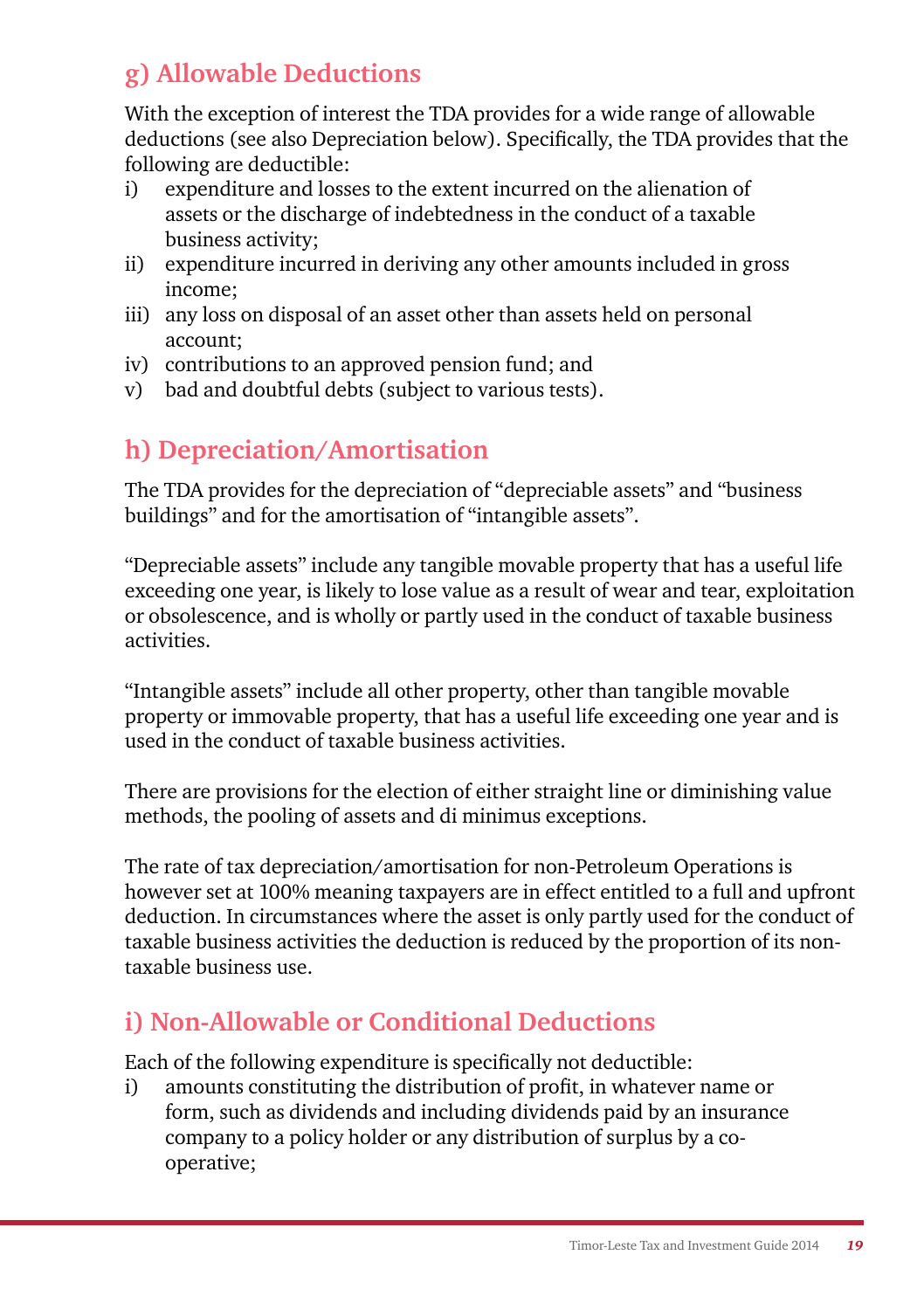- ii) expenses charged or incurred for the personal benefit of shareholders, partners or members;
- iii) reserves, other than as provided for under the TDA;
- iv) premiums for health, accident, life, or education insurance paid by a natural person except if the premiums are paid by an employer in respect of an employee and the premium is treated as income of the employee;
- v) excessive pay or compensation paid by a legal person to a member of the legal person, or paid between associates, as consideration for work performed;
- vi) gifts, aid, donations or inheritances if exempt from Income Tax in the hands of the recipient;
- vii) Timor-Leste or foreign income tax;
- viii) costs incurred for the personal benefit of an income taxpayer or the taxpayer's dependents;
- ix) salaries paid to a partner in a partnership;
- x) late payment interest, penalties and fines imposed for non-compliance with the TDA;
- xi) interest expenses unless incurred by a financial institution;
- xii) a fine or other monetary penalty imposed for violation of any law, rule or regulation;
- xiii) a bribe or any similar payment; and
- xiv) expenditure or losses incurred to the extent recoverable under a policy of insurance or a contract of indemnity.

# **j) Losses**

Previously, losses could be carried forward for a maximum of 5 years. The TDA now provides that losses incurred post 1 January 2008 may be carried forward indefinitely (with pre-2008 losses still limited to five years). The carry-back of losses is not permitted. There is no provision for any form of consolidated filing or group loss relief.

# **k) Transfer Pricing**

Whilst there is a definition of "associates" the TDA does not contain specific provisions for related party transactions or a general transfer pricing regime for non-Petroleum Operations.

# **l) Administration**

Income Tax returns are to be filed annually by the  $15<sup>th</sup>$  day of the third month following year end. The standard tax year is the calendar year although different accounting year-ends can be granted upon application. Any Income Tax payable is also due by the 15th day of the third month.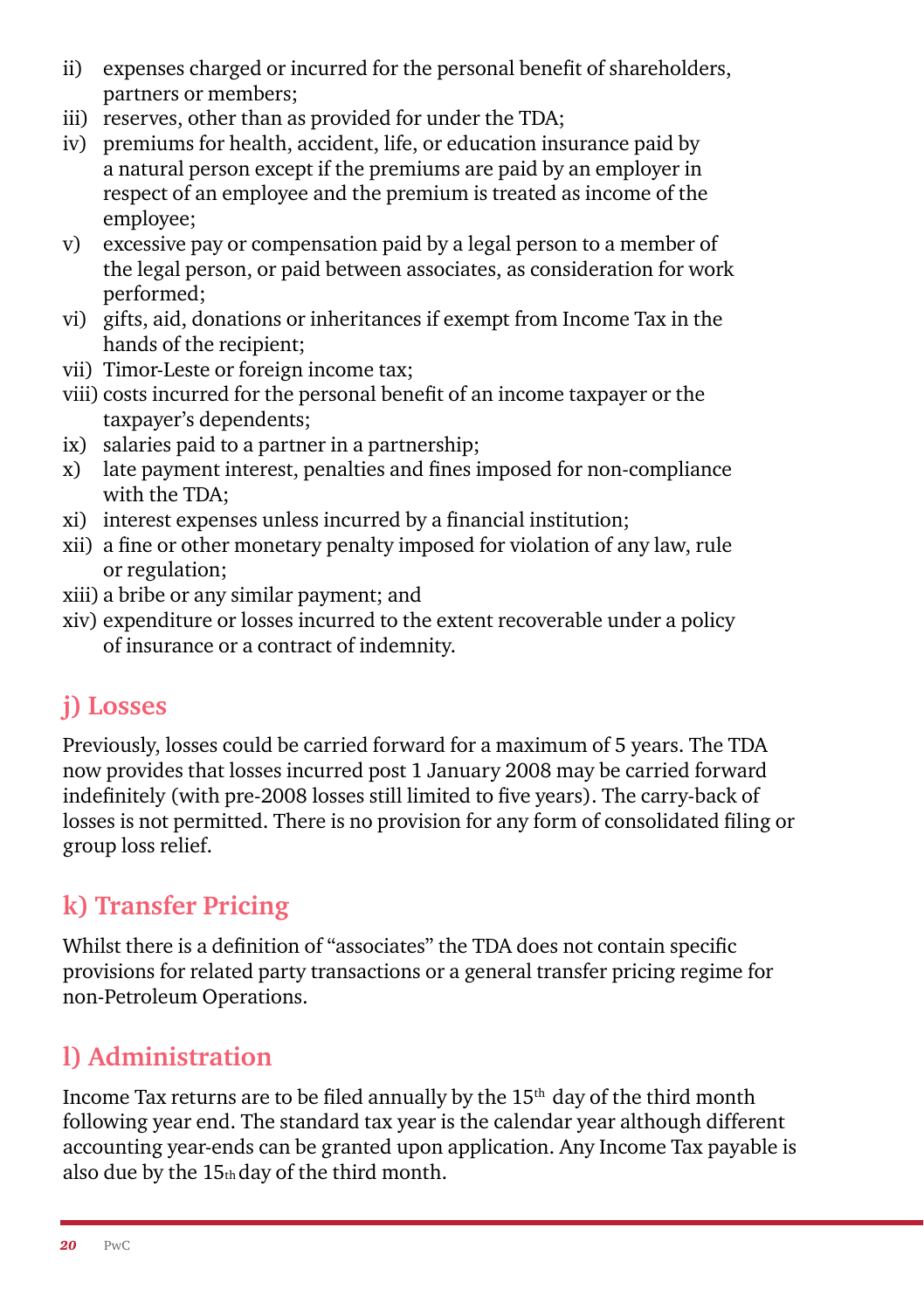Businesses with an annual turnover of \$1m or more in the previous fiscal year are required to pay monthly Income Tax instalments (at 0.5% of monthly turnover). Businesses with an annual turnover of less than \$1m are required to make quarterly instalments.

## *4. Withholding Tax (WHT)*

#### **a) Historical**

Until 24 October 1999, the WHT rules were as set out in Indonesia's Income Tax Law. For the period 25 October to 31 December 1999 all income was exempt from Income Tax meaning no withholding obligation existed. Effective 1 January to 31 December 2000 all WHT rates were reduced to zero. The income was still however subject to tax in the hands of the recipient at the standard tax rates (maximum of 30%). From 1 January 2001 to 30 June 2008 WHT was applied at rates ranging between 2% and 15% for residents, and 20% for non-residents (final and non-final).

#### **b) Post 30 June 2008**

WHT arrangements have been simplified under the TDA. The payments caught from 1 July 2008 are as follows:

|              |                                            | Rate     | Final Tax |
|--------------|--------------------------------------------|----------|-----------|
|              | A. Payment by residents to a resident for: |          |           |
| 1            | Royalties                                  | 10%      | N         |
| $\mathbf{2}$ | Rent (Land & Buildings)                    | 10%      | N         |
| 3            | Prizes and Winnings                        | 10%      | Y         |
| 4            | Construction/Building Activities           | $2\%$    | $Y/N^*$   |
| 5            | <b>Construction Consulting Services</b>    | 4%       | $Y/N^*$   |
| 6            | Air or Sea Transportation                  | 2.64%    | $Y/N^*$   |
| 7            | Mining & Mining Support Services           | $4.5\%$  | $Y/N^*$   |
|              | B. Payment by residents to a non-resident  | $10\%**$ | Y         |

\* The Default position is that such amounts will be final taxed. The income recipient can elect to have these payments for services not subject to final tax by submitting a notification letter to the National Directorate of Petroleum and Minieral Revenues or National Directorate of Domestic Revenue as appropriate. \*\* applies to all payments of Timor-Leste source income to non-residents, other than those to which points 4-7 apply or payments to a PE of a non-resident.

Where WHT is applied as a final tax the income is not included in the income recipients' calculation of taxable income for Income Tax purposes. Correspondingly, expenses incurred in deriving income which is subject to final tax are not deductible for Income Tax purposes.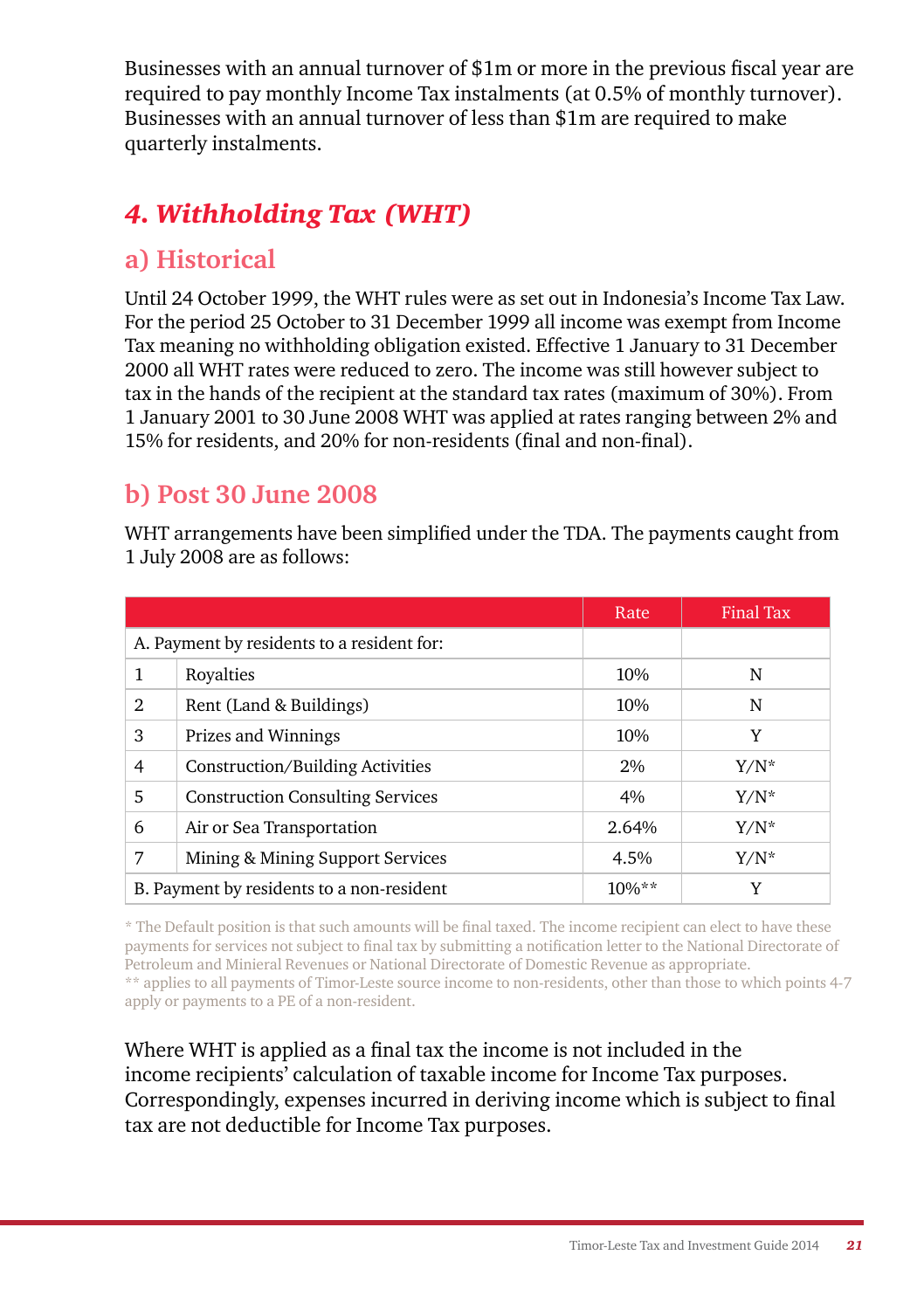## **c) Administration**

WHT is required to be remitted and reported (in a monthly return) by the income payer on a monthly basis by the  $15<sup>th</sup>$  day of the month following the relevant withholding. There is no annual return or reconciliation for WHT.

# *5. Services Tax*

#### **a) Historical**

Services Tax was originally due under Regulation 2000/18 from 20 March 2000 to 30 June 2008.

#### **b) General/Transitional**

From 1 July 2008, Services Tax is imposed on the gross consideration received by a person for the provision of "designated services".

"Gross consideration" includes all amounts received for the provision of the designated services. The TDA has removed a number of designated services to which Services Tax would apply (e.g. rental services). Services Tax does not apply to services performed in the JPDA.

Designated services, and the Service Tax rates, are as follows:

| Service                          | Service Tax Rate* |
|----------------------------------|-------------------|
| hotel services;                  | 0\% or 5\%        |
| restaurant and bar services; and | 0\% or 5\%        |
| telecommunication services       | 0\% or 5\%        |

\*5% rate applies where monthly turnover ≥ US\$500

# **c) Administration**

Providers of "designated services" must complete a monthly Services Tax form and make monthly remittances. The forms and remittances are due by the  $15<sub>th</sub>$  day of the month following the provision of the relevant services.

#### *6. Excise Tax*

#### **a) Historical**

Excise Tax was originally due under Regulation 2000/18 from 20 March 2000 to 30 June 2008.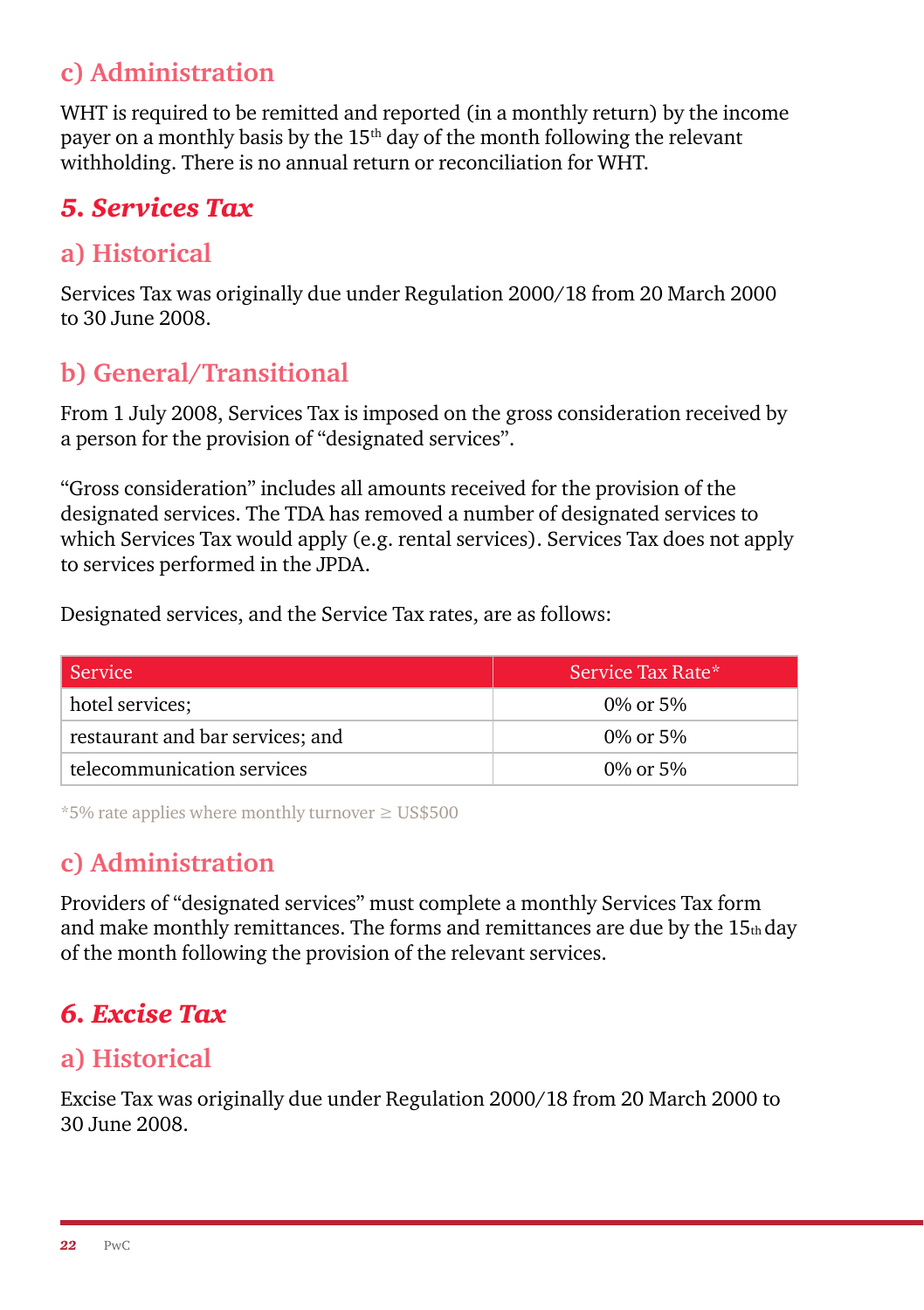## **b) General**

From 1 July 2008, Excise Tax is imposed on the import or domestic production (but not both) of certain goods.

#### **c) Rates of Tax**

The list of goods subject to Excise Tax is extensive. Selected goods and rates of Excise Tax are as follows:

| <b>General Description of Goods</b>                                           | Rates                                       |
|-------------------------------------------------------------------------------|---------------------------------------------|
| Beer                                                                          | US\$1.90 per litre                          |
| Wine, vermouth, and other fermented<br>beverages (for example, cider, sherry) | US\$2.50 per litre                          |
| Ethyl alcohol (other than denatured) and other<br>alcoholic beverages         | US\$8.90 per litre                          |
| Tobacco and tobacco products                                                  | US\$19.00 per kg                            |
| Gasoline, diesel fuel, and other petroleum<br>products                        | US\$ $6¢$ per litre                         |
| Small passenger vehicles with an excise value<br>exceeding US\$70,000         | 35% of the excise value above<br>US\$70,000 |
| Arms and ammunition                                                           | 200% of the excise value                    |
| Cigarette lighters                                                            | 12% of the excise value                     |
| Smoking pipes                                                                 | 12% of the excise value                     |
| Pleasure boats and private aircraft                                           | 20% of the excise value                     |

Note: the excise value of excisable goods imported into Timor-Leste is the total of the customs value and any Import Duty imposed. The excise value of excisable goods manufactured in Timor-Leste is their fair market value at the time of removal from the manufacturer's warehouse.

# **d) Basis of Taxation**

For imported goods the taxpayer is the importer. For goods produced domestically the taxpayer is the producer. A good is considered produced at the earlier of the time it is available for sale/consumption or is actually sold.

Goods are exempt from Excise Tax if they exported from Timor-Leste within 28 days of production, or if they are exempt from Import Duty, or if they relate to the JPDA.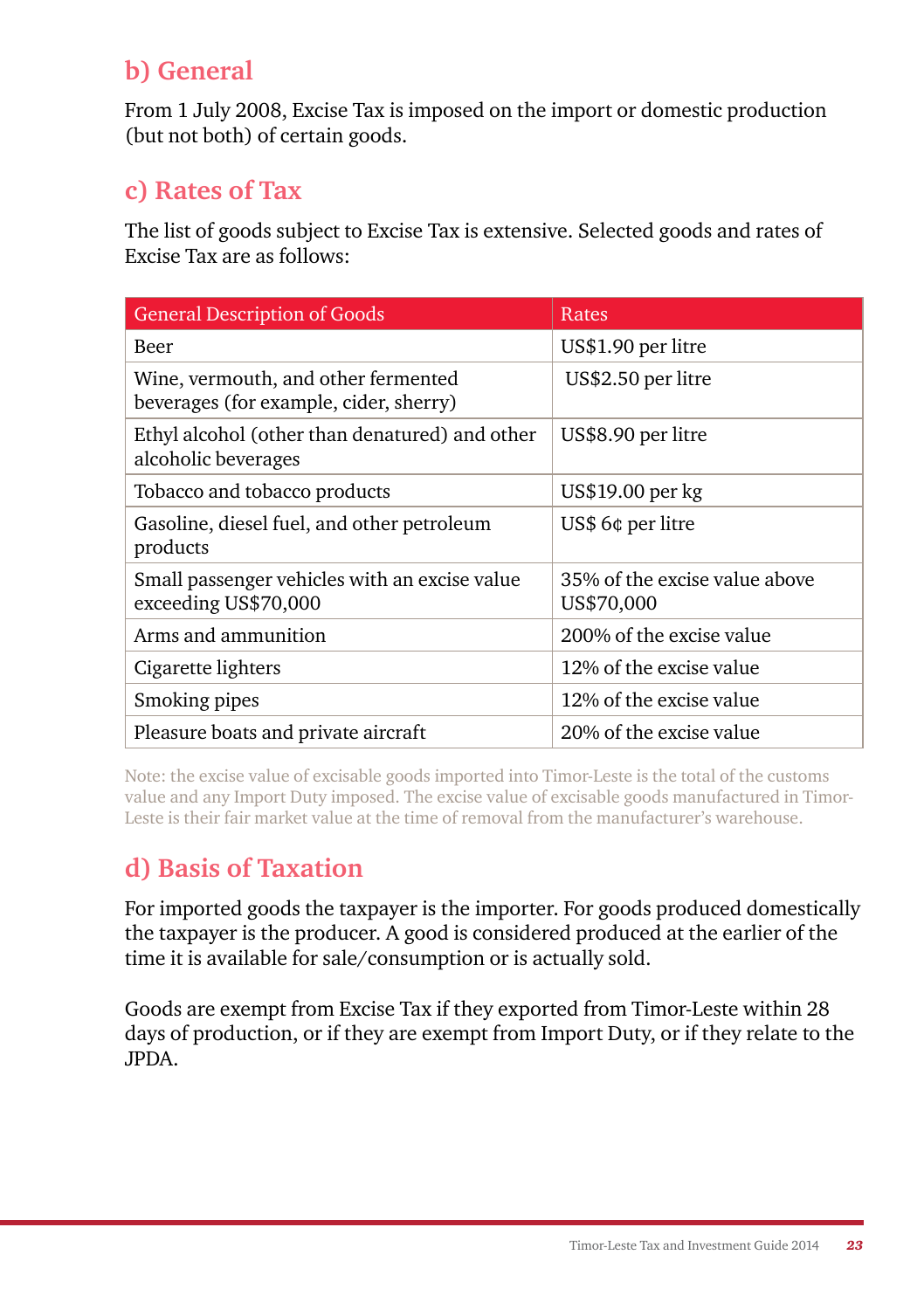#### **e) Administration**

For imports, Excise Tax is payable at the time of import. For domestic production the taxpayer must complete an Excise Tax form and make a monthly remittance. The returns and remittances are due by the  $15<sup>th</sup>$  day of the month following the relevant import or production event.

# *7. Import/Export Duty*

#### **a) Historical**

Import/Export Duty was initially due under Regulation 2000/8 from 20 March 2000 to 30 June 2008.

#### **b) General**

From 1 July 2008, Import Duty is imposed on the import of all goods (except specifically exempted goods) at a rate of 2.5% of the "customs value" of the goods.

"Customs value" is the fair market value of the goods including cost, insurance and freight (CIF) per GATT rules.

The liability to Import Duty rests with the importer. There are a number of exemptions including for goods:

- i) which accompany an individual upon arrival into Timor-Leste (limits apply);
- ii) which are re-imported after export;
- iii) imported on a temporary basis;
- iv) constituting certain infant and female hygiene products; and
- v) which fall under the Timor Sea Treaty.

#### *8. Sales Tax*

#### **a) Historical**

Sales Tax was originally due under Regulation 2000/8 from 20 March 2000 to 30 June 2008.

#### **b) General**

From 1 July 2008, Sales Tax is imposed on the importation of goods to Timor-Leste, the sale of goods and the provision of services in Timor-Leste.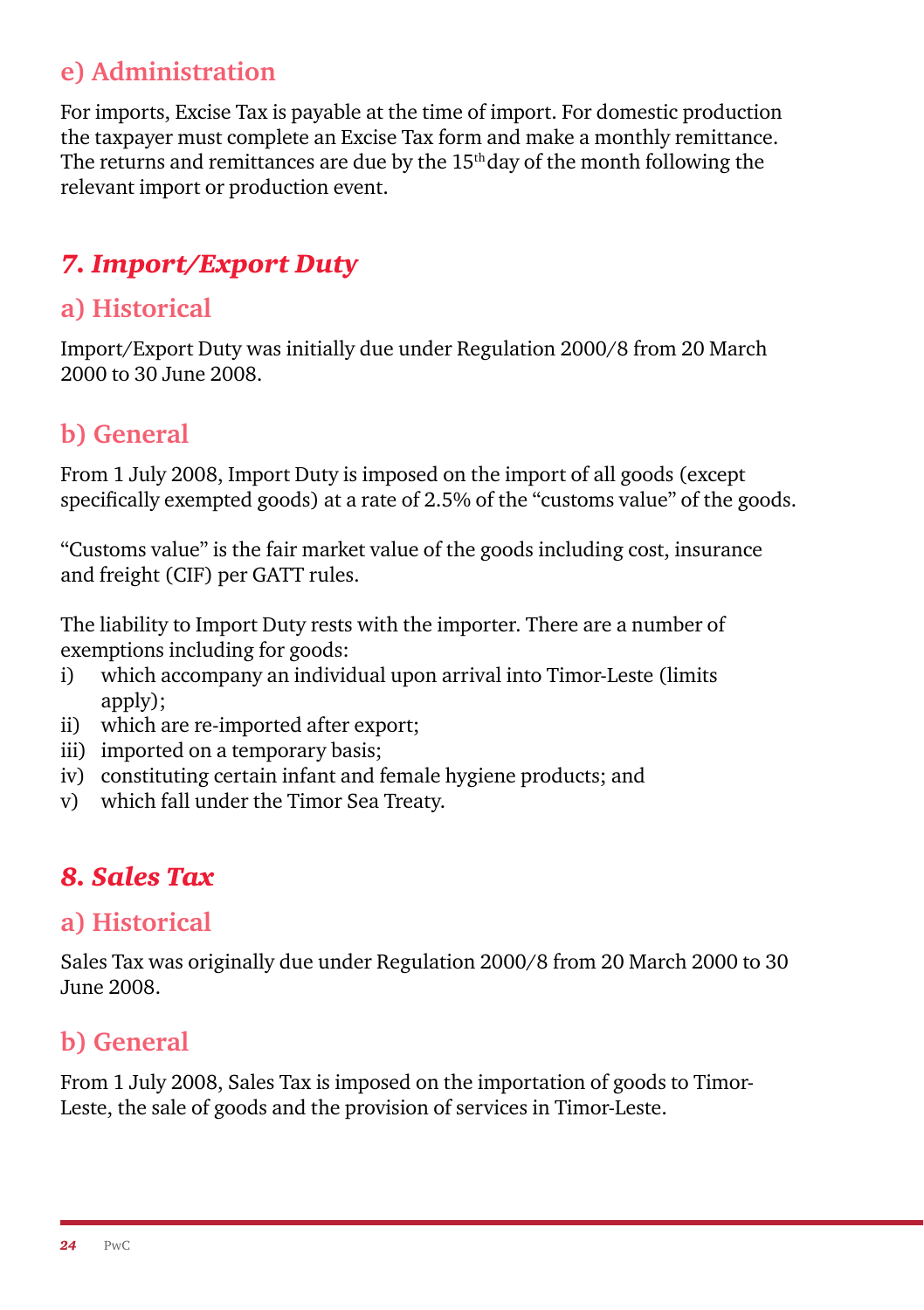# **c) Rates of Tax**

| <b>Description</b>                           | Sales Tax |
|----------------------------------------------|-----------|
| Imported taxable goods into Timor-Leste      | 2.5%      |
| Sale of taxable goods in Timor-Leste         | $0\%$     |
| Provision of taxable services in Timor-Leste | $0\%$     |

\*5% rate applies where monthly turnover ≥ US\$500

# **d) Basis of Taxation**

The basis of taxation for goods imported to Timor-Leste is the customs value of the goods increased by any Import Duty and Excise Tax payable on the importation of the goods.

## **e) Administration**

For the importation of goods, Sales Tax should be collected during the clearance of goods.

# *9. Wage Income Tax (WIT)*

#### **a) Historical**

For the period 25 October to 31 December 1999, employment related income was exempt from all taxes. Effective 1 January to 31 December 2000, the salary related withholding tax rate was reduced to zero although the income was still taxable directly at the top Income Tax rate of 30%. For wages received on or after 1 January 2001, WIT due under Regulation 2000/18, rather than Income Tax, was imposed.

#### **b) General/Transitional**

From 1 July 2008 the TDA reduces WIT to a maximum of 10% in line with the reduced Income Tax rate (please note that a tax rate of 30% will apply to employees who do not supply a Tax Identification Number to their employer – see "Registration" below).

#### **c) Scope of Taxation**

WIT applies to both cash salary and "fringe benefits" i.e. both constitute "taxable wages" and are taxable to the employee.

WIT is due on wages paid to a person who is "in employment in Timor-Leste".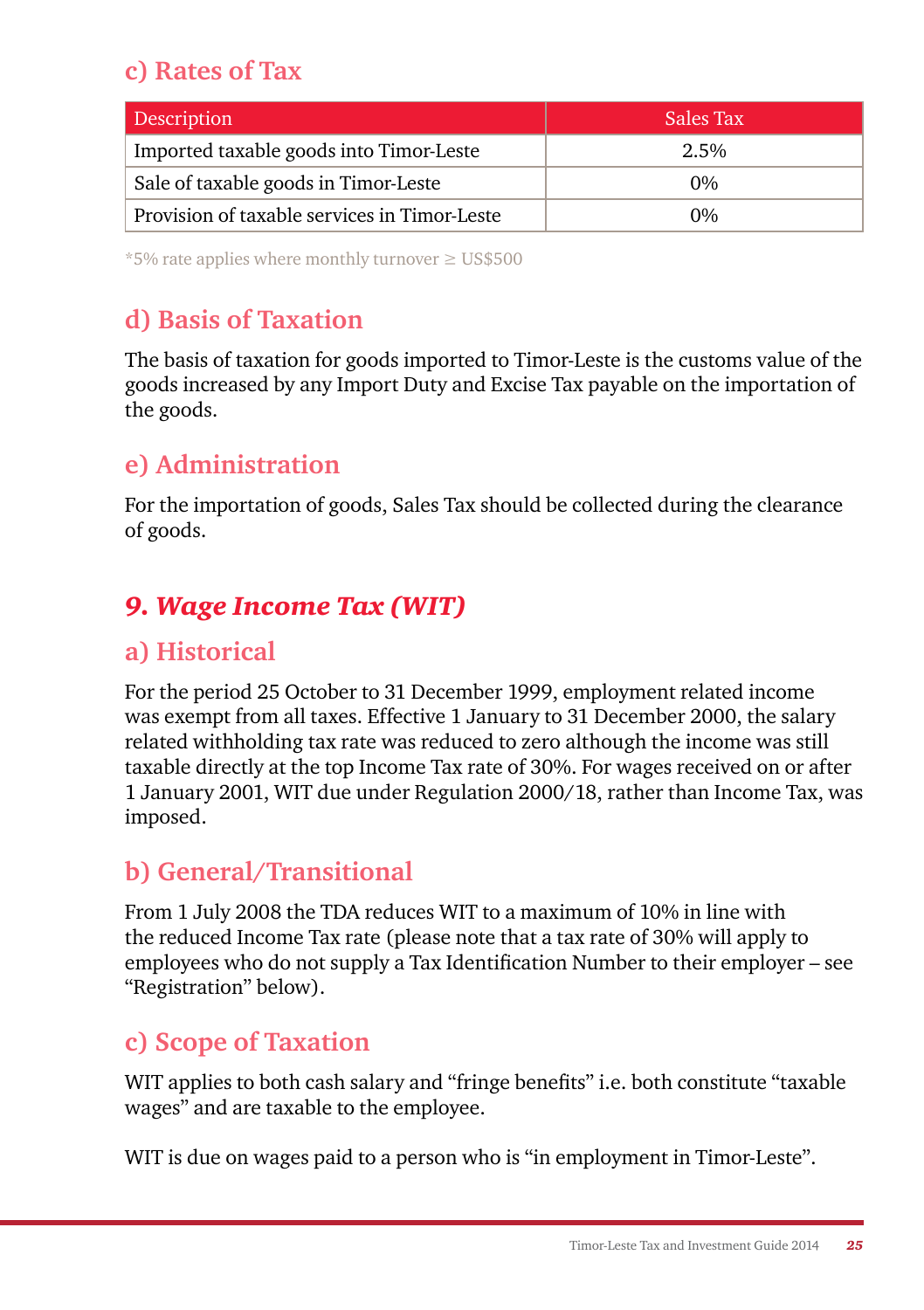Employment in Timor-Leste means services performed in Timor-Leste or services performed by an employee of the government whether performed in Timor-Leste or elsewhere.

Taxable wages constitutes "wages" received by an employee other than exempt wages. Exempt wages include:

- i) wages received for official duties that are exempt from taxation under the law;
- ii) wages of an employee who is a citizen of a foreign country received in the employee's capacity as a public servant of the government of a foreign country provided that the wages are subject to Income Tax in that country;
- iii) wages of an employee who is an employee of the United Nations or its specialized agencies; and
- iv) remuneration received by any individual if the remuneration is financed out of the Trust Fund for East Timor.

## **d) WIT Rates**

The rates of WIT are as follows:

i) if the employee is a resident natural person:

| Monthly taxable wages | Rate                                     |
|-----------------------|------------------------------------------|
| US\$0-US\$500         | $0\%$                                    |
| Above US\$500         | 10% of the amount of wages above US\$500 |

ii) if the employee is a non-resident natural person, 10% of the taxable wages received by the employee. If an employee receives taxable wages for a period of less than one month then the rates of WIT are imposed on a pro rata basis.

In all cases, WIT is withheld and remitted by the employer. Where WIT has been correctly withheld no further Income Tax is due on those wages.

# **e) Administration**

Employers are required to withhold WIT from wages. Employers must also complete monthly returns and remittances. The monthly returns and remittances are due by the 15<sup>th</sup> day of the month following the relevant wage payment. An annual return is due by the last day of February following the end of the relevant tax year. Information on WIT withheld must also be provided to each employee on an annual basis or on termination of employment.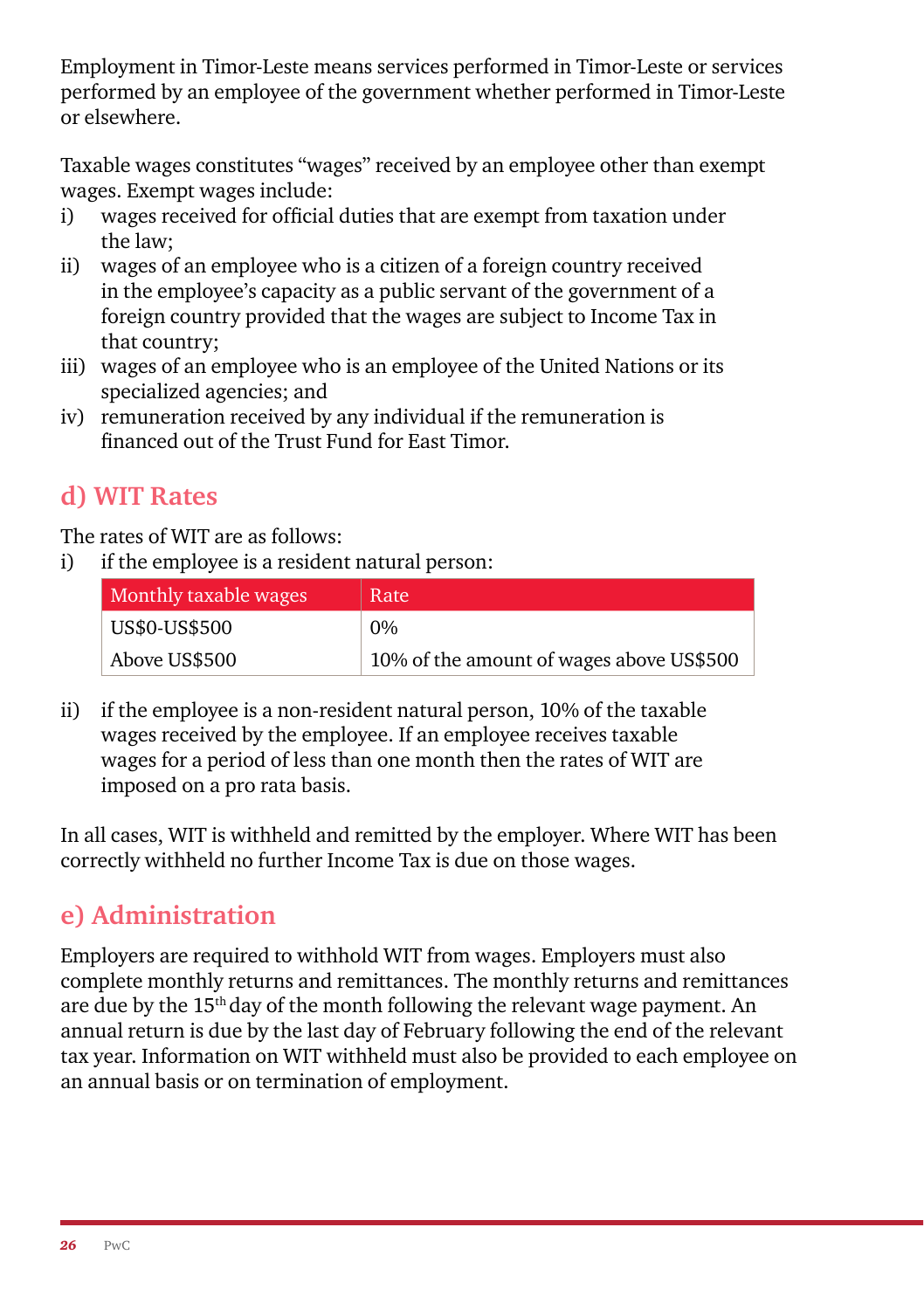## *10. Fiscal Administration*

As previously mentioned, the TDA does not contain tax administration provisions. The TDA also does not repeal the previous law in respect of the administration and collection of tax and the provisions relating to tax offences and sanctions as applied under UNTAET No. 2000/18.

#### **a) General/Historical**

Pursuant to Resolution 1272 of 25 October 1999, the UNTAET was established with overall administrative responsibility over Timor-Leste. Pursuant to UNTAET Regulation 2000/1, UNTAET established the Central Fiscal Authority (CFA). Post the election of Timor-Leste's first parliament the CFA's role was replaced by the Minister for Planning and Finance (now the Minister of Finance - MoF).

The MoF is responsible for (amongst other things):

- i) the overall financial budget;
- ii) the overall fiscal strategy; and
- iii) the operation of the Timor-Leste Revenue Service (TLRS). The TLRS has since been reconstituted as the Directorate General for Revenues which consists of the National Directorate of Petroleum and Mineral Revenues (NDPMR) and the National Directorate of Domestic Revenues (NDDR).

The NDPMR and the NDDR are each headed by a National Director. The Directors' obligations include the enforcement of regulations in relation to the collection of taxes, duties and fees. These obligations may be delegated.

#### **b) Registration**

Most persons liable to tax are required to obtain a unique Tax Identification Number (TIN). Businesses are required to register for a TIN. If an employee does not supply a TIN to their employer, then the employer is required to deduct WIT at 30%. A register of TIN's is maintained by the National Director.

#### **c) Assessments**

Assessments may occur as follows:

- i) upon the delivery of a tax return and tax payment;
- ii) after receipt of a return where the National Director believes a return is incorrect; and
- iii) where a taxpayer fails to file a return.

Assessments may be amended:

i) by the taxpayer upon delivery to the National Director;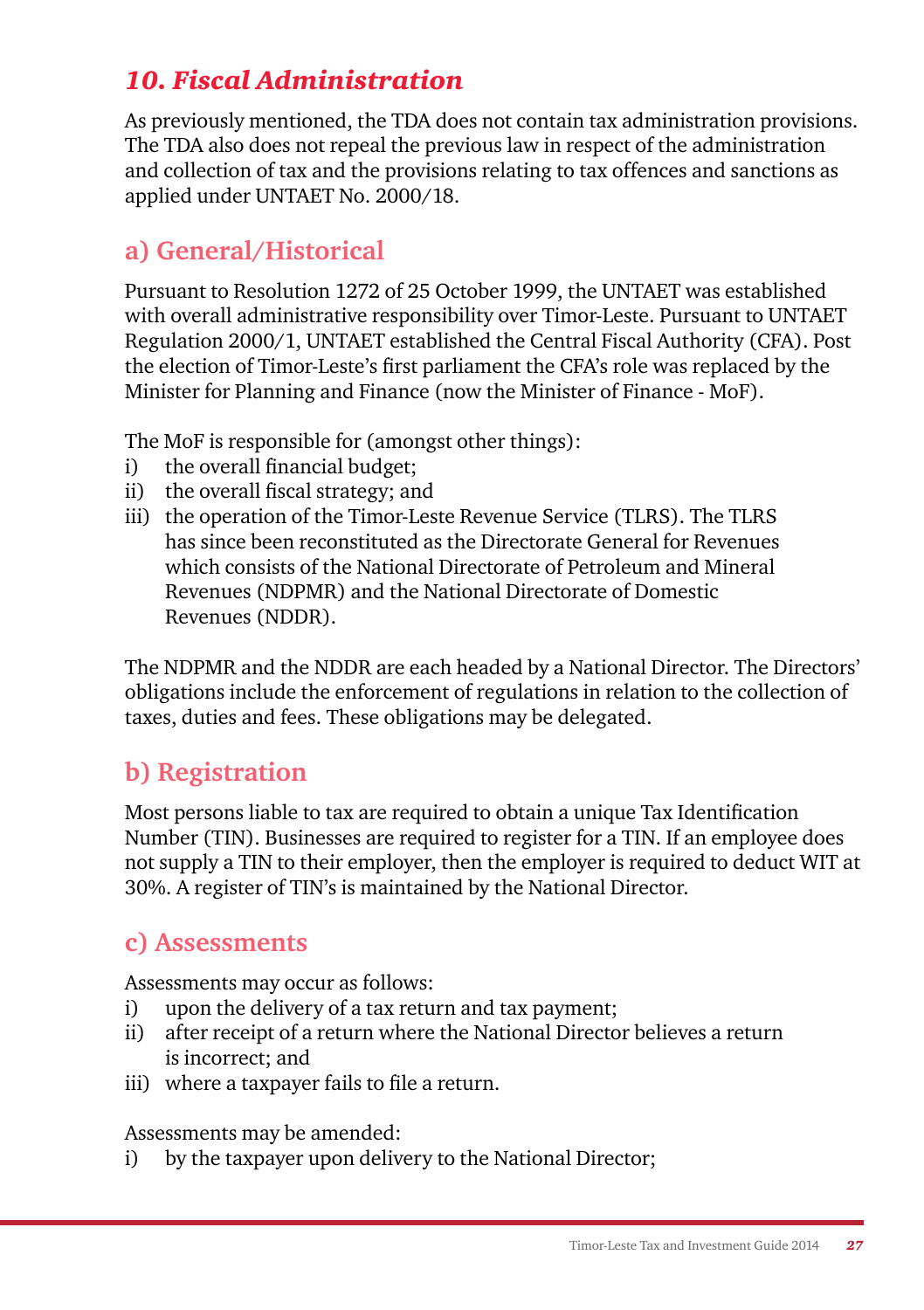- ii) via a taxpayer request to the National Director; and
- iii) via specific action of the National Director.

Amendments resulting in tax refunds are to be applied first against any other outstanding taxes (including interest on such amounts). The National Director has 5 years from the date the return was due in order to assess or amend. If deliberate evasion or fraud is involved there is no time limit.

Where tax is not paid on time the National Director may take action in the Courts. Unpaid tax also creates a lien over taxpayer property. This can extend to property controlled by an agent or partners. Directors may be exposed if they caused the company not to pay.

# **d) Books and Records**

Taxpayers are required to create records showing the calculation of their tax liability. The records must be kept in an official language and for a period of 5 years after the relevant tax year.

The National Director has wide powers to review, make copies, seize or retain such records. The National Director also has powers allowing for the collection of information in regard to a taxpayer's affairs from third parties.

## **e) Rulings**

The National Director is entitled to issue rulings on the National Director's interpretation of the law. The rulings are binding on the National Director.

The National Director is entitled to issue a private ruling to a particular taxpayer. A private ruling is also binding on the National Director.

# **f) Appeals**

Taxpayers may make appeals in writing to the Appeals Division within 60 days of the date of receipt of any assessment in dispute. A decision of the Appeals Division is binding on the National Director.

If the Appeals Division has not delivered a written decision to the person making the appeal within 42 days of having received the written appeal the person may then take their appeal direct to the Board of Tax and Customs Appeals. Taxpayers may appeal a decision of the Appeals Division to the Board of Tax and Customs Appeals within 60 days of receiving the notice of decision.

The commencement of action in the Appeals Division or the Board of Tax and Customs Appeals does not extinguish a liability to pay the tax in dispute.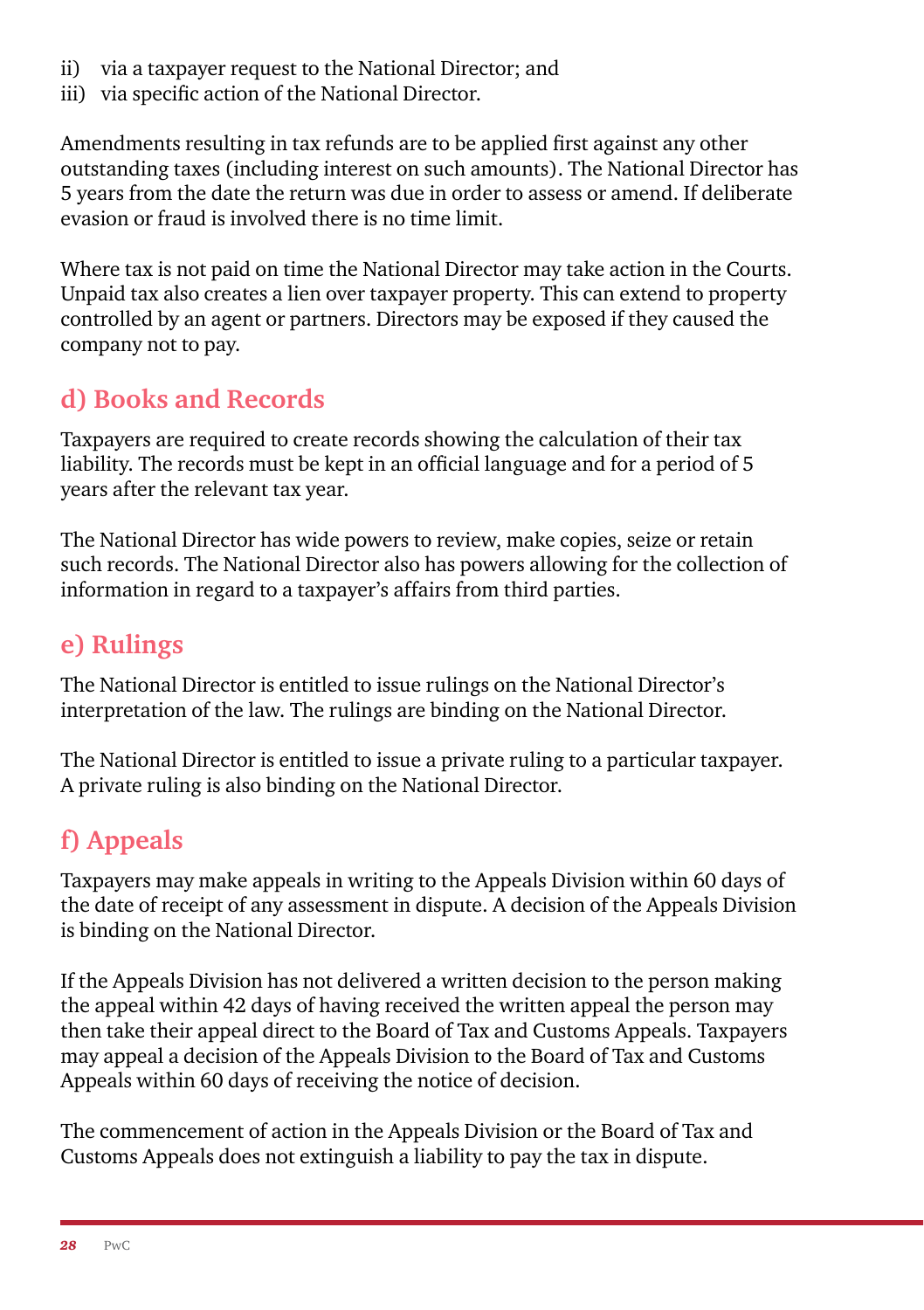#### *11. Other Fiscal Laws, etc.*

#### **a) Double Taxation Agreements**

At the time of writing, Timor-Leste did not have any double taxation agreements (other than for the JPDA - see Part D). The Portugal **–** Timor-Leste Double Tax Agreement of 2011 was ratified by Portugal on 9 August 2012 but is yet to be ratified by Timor-Leste.

There was a question as to whether Timor-Leste effectively adopted Indonesia's tax treaties from 25 October 1999. Regulation 2000/18 removed any possible application with effect from 1 July 2001.

#### **b) International Agreements/Collaboration**

Areas of interest in this regard are as follows:

- i) Timor-Leste and Portugal signed an Agreement on Mutual Protection and the Promotion of Investment in 2002;
- ii) Timor-Leste signed a Bilateral Investment Treaty (BIT) with Germany in 2005. It is not believed that this has entered into force;
- iii) at the time of writing Timor-Leste had not entered into any other Investment Promotion and Trade Agreements;
- iv) Timor-Leste belongs to the Community of Portuguese Language Countries (CPLP);
- v) Timor-Leste has formally applied for ASEAN membership (in March 2011) and recently expressed an interest in becoming a member of the Commonwealth of Nations.

#### **c) Customs Law**

There is a range of legislation concerning Customs activities in addition to the TDA. These laws include:

- i) Decree Law 09/2003 Customs Duties and Competencies.
- ii) Decree Law 10/2003 Legal and Tax Regime for the Customs Control of Goods and Items Carried by Travellers;
- iii) Decree Law 09/2004 Import, Storage and Movement of Goods Subject to Selective Excise Tax;
- iv) Decree Law 10/2004 Custom Tax Offences;
- v) Decree Law 11/2005 Status of Official Customs Brokers;
- vi) Decree Law 08/2006 Regulation of Customs Duties;
- vii) Decree Law 05/2007 Customs Fund;

An analysis of these laws is beyond the scope of this publication.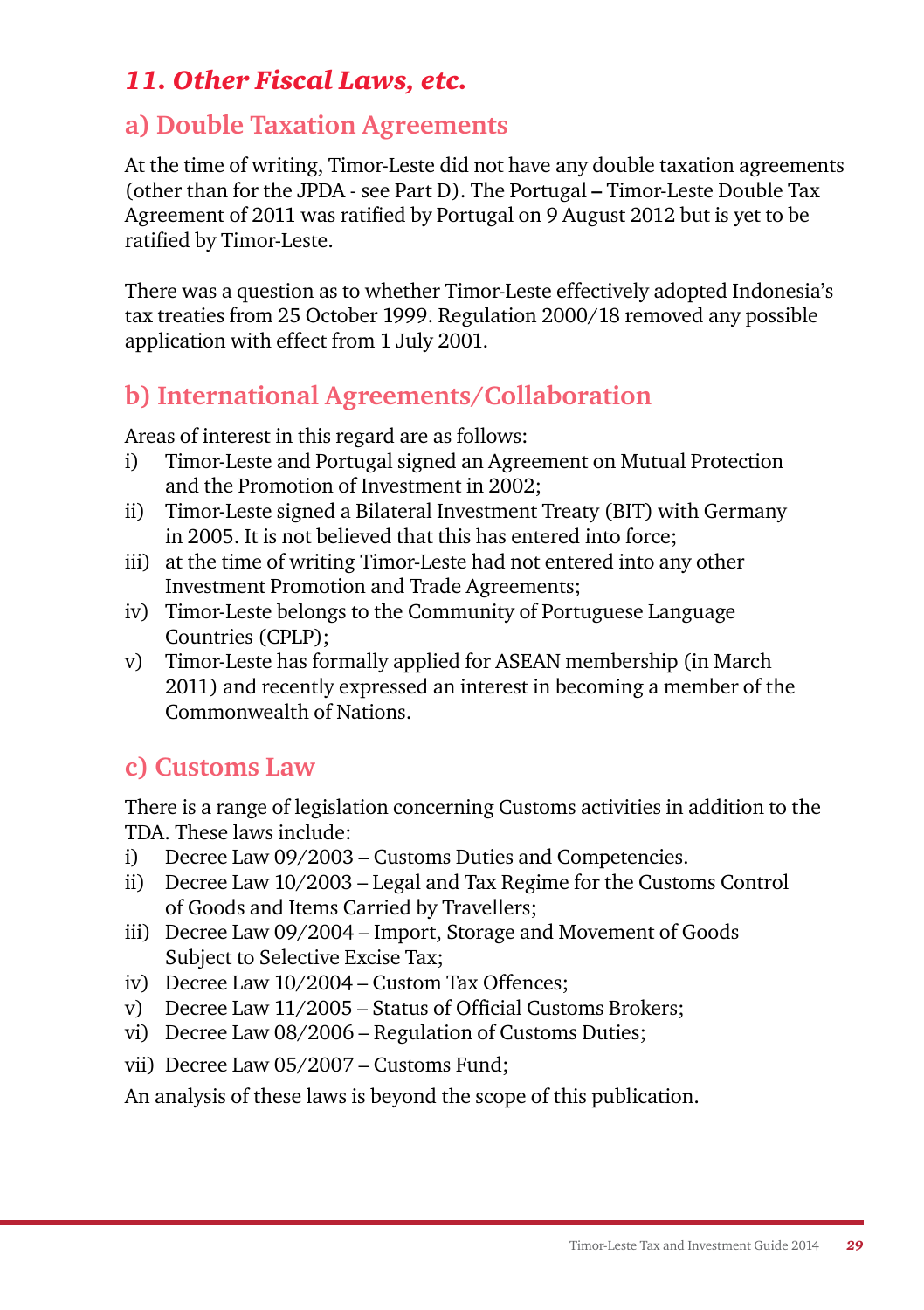# Part D

# *Taxation of Petroleum Operations*

IMPORTANT: SCOPE OF PART D

This Part D outlines the taxation arrangements for Petroleum Operations both in Timor-Leste's exclusive area of sovereignty and in the JPDA. In this regard JPDA activities themselves are broken down according to whether activity is within the JPDA and then whether Annex F PSCs (covering the Bayu-Undan and Greater Sunrise projects) are involved.

#### *SUB-PART 1 – REGULATORY BACKGROUND*

#### *1. Timor Sea – Historical*

The Timor Sea area has been known to be rich in hydrocarbon deposits for many years. Rights in regard to the exploration and exploitation of these hydrocarbons have been the subject of contention between Australia and, depending upon the era, Indonesia, Timor-Leste or even Portugal, as the case may be. The contention has largely related to the delineation of the seabed boundary between Australia to the south and the relevant state to the north.

An initial Treaty was concluded between Australia and Indonesia in 1972. However the legality of this treaty was challenged at the time, particularly by Portugal, who had issued competing exploration permits.

In 1989 Australia and Indonesia agreed to jointly share in the exploitation of the disputed geographical area known as Zone A (i.e. Zone of Cooperation – A or ZOCA). The so-called Timor Gap Treaty was thereby signed on 11 December 1989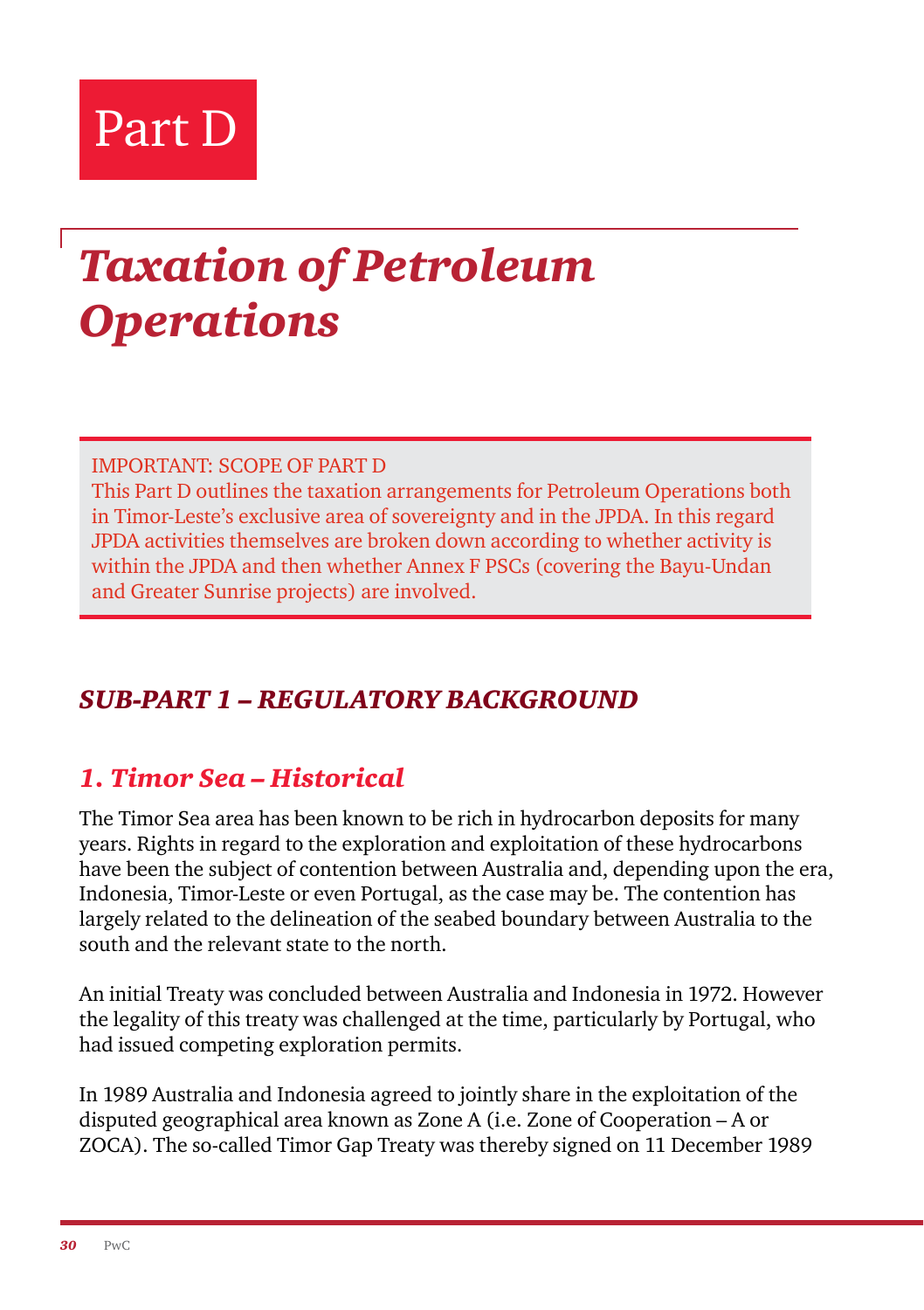

and became operative from 9 February 1991. Essentially, the Timor Gap Treaty provided as follows:

- i) that ZOCA shall fall under the joint control of both Indonesia and Australia with equal sharing in the associated petroleum resources. This control was exercised by a Joint Authority containing representation from both countries;
- ii) that exploration and exploitation activities in ZOCA were to be carried out pursuant to production sharing contracts (PSCs) entered into between the Joint Authority and the oil company in question;
- iii) that ZOCA should be considered to be within the taxation jurisdictions of both Indonesia and Australia;
- iv) that the business profits or losses of an entity carrying on business in ZOCA shall be taxable in both Indonesia and Australia, after being reduced by 50%. This effectively meant that the respective tax rates of Indonesia and Australia were halved; and
- v) that the remuneration of an individual resident in Indonesia or Australia, arising from activities in ZOCA, shall be taxable only in the country of residence. Remuneration of third country nationals was taxable in both Indonesia and Australia with an entitlement to a 50% rebate in each country.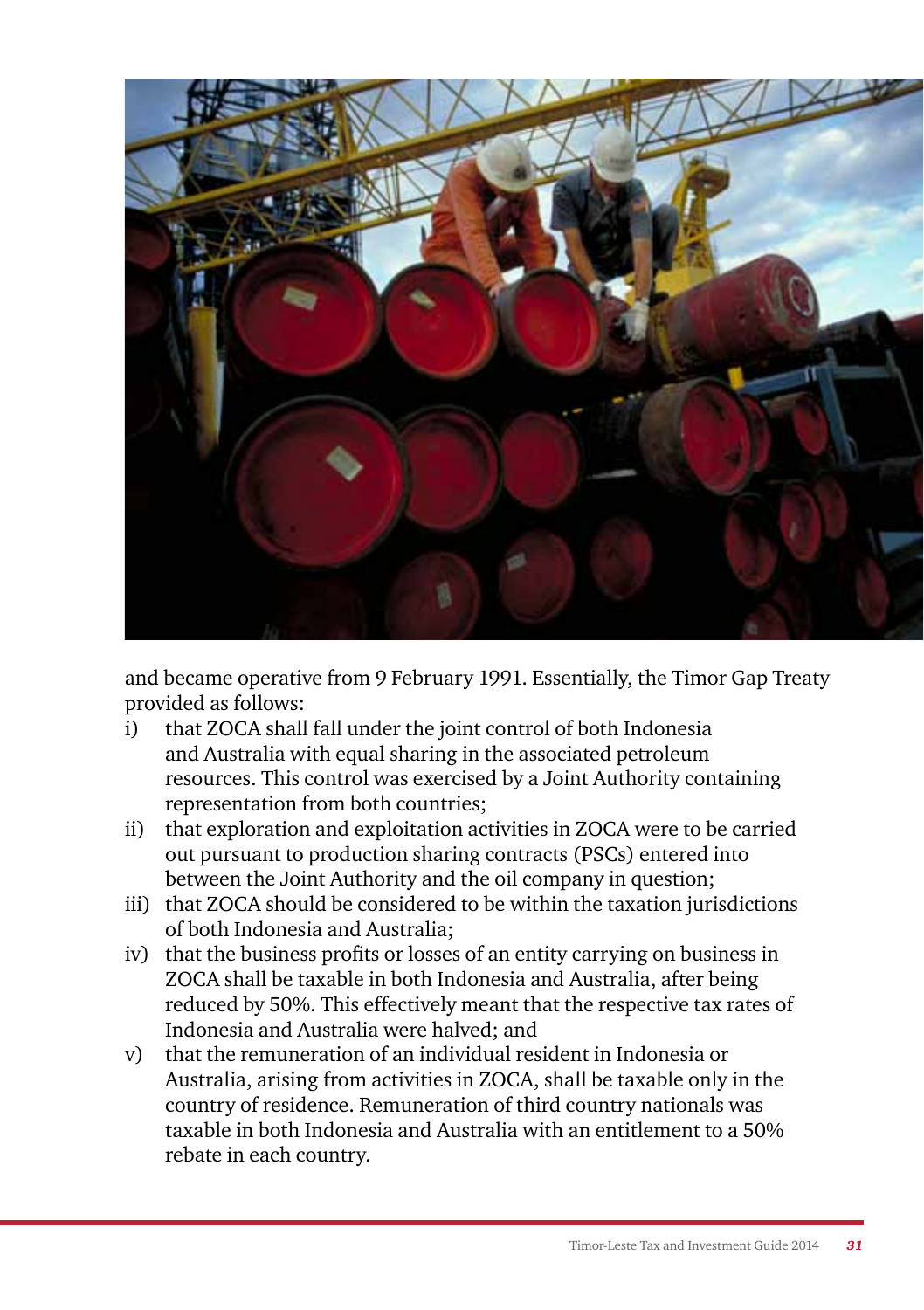With the formal transfer of administration of Timor-Leste to the UNTAET on 25 October 1999 an exchange of notes took place between the UNTAET and Australia on 10 February 2000. Under the notes, the UNTAET assumed all rights and obligations under the Timor Gap Treaty on behalf of Timor-Leste but only until the date of Timor-Leste's full independence.

On 20 May 2002, full administrative authority for Timor-Leste passed from the UNTAET to the new Timor-Leste Government. On the same day, representatives of the Governments of Timor-Leste and Australia entered into the Timor Sea Treaty (as a successor to the Timor Gap Treaty). Ratification of this treaty was completed by both Governments on 2 April 2003 but with effect from 20 May 2002.

#### *2. Timor Sea Treaty*

The Timor Sea Treaty provides:

- i) that the Joint Petroleum Development Area (JPDA) (formerly known as ZOCA) falls under the joint control and management of Timor-Leste and Australia. However, from 1 July 2008 day-to-day management responsibility passed to Timor-Leste's regulator, the National Petroleum Authority (Autoridade Nacional do Petróleo (ANP)) as the "designated authority" on behalf of both countries;
- ii) that the JPDA includes all of the reserves constituting the Bayu-Undan field. However, the JPDA covers only 20.1% of the reserves making up the Greater Sunrise field (see below for specific tax regimes);
- iii) that petroleum activities, covering exploration, development, processing, transportation and marketing of hydrocarbons are to be carried out pursuant to a contract between the ANP (as the designated authority) and the oil company in question;
- iv) that the JPDA is considered to be within the taxation jurisdiction of both Timor-Leste and Australia;
- v) that the tax rates in Timor-Leste and Australia are at 90% and 10% respectively of their normal levels; and
- vi) that the remuneration of an individual resident in Timor-Leste or Australia arising from activities in the JPDA is taxable in both Timor-Leste and Australia.

With the ratification of the Timor Sea Treaty, Timor-Leste continued to maintain geographically distinct taxation regimes: one for Timor-Leste generally and the other covering the JPDA.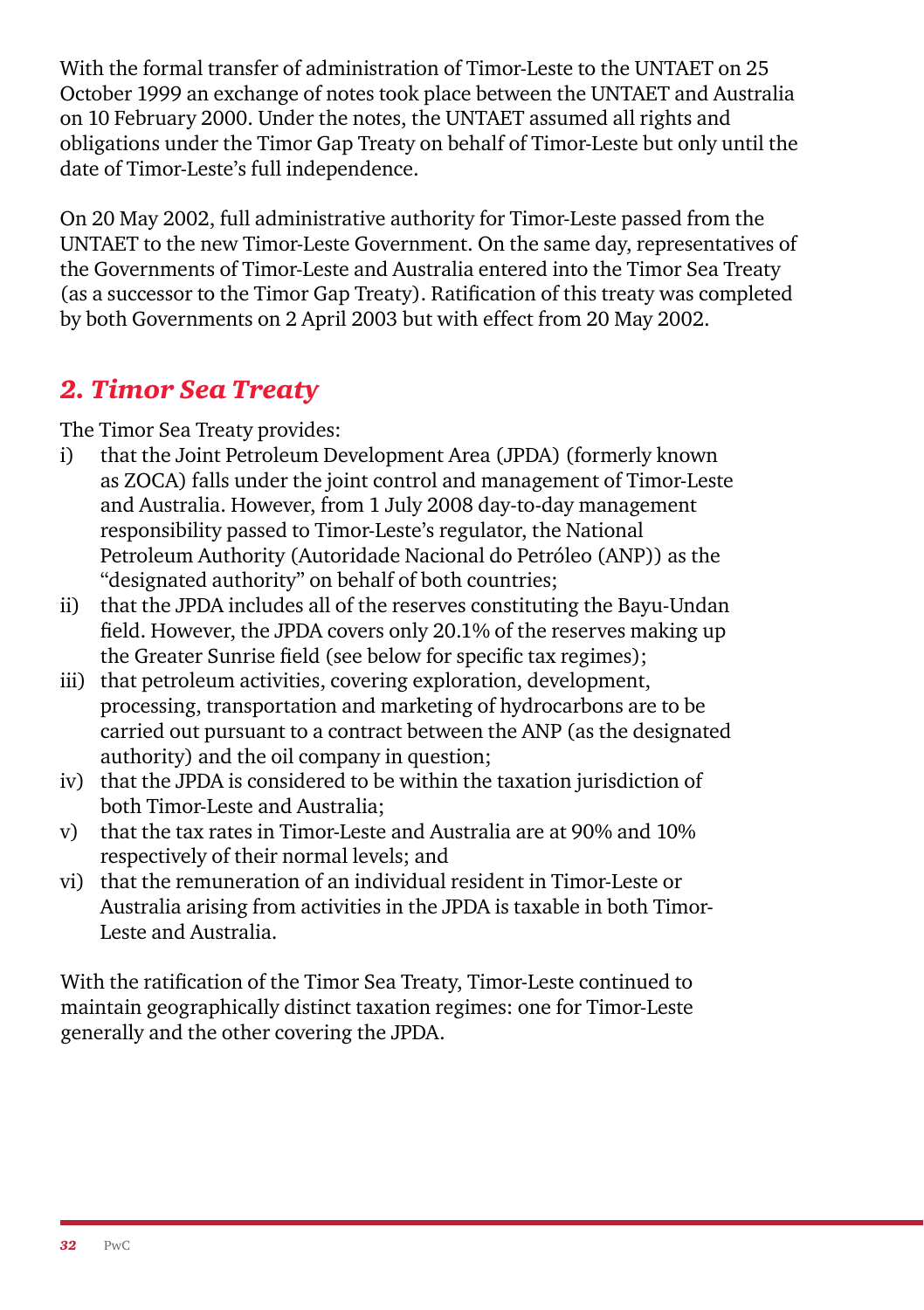#### *3. Annex F PSCs – Bayu-Undan and Greater Sunrise*

Annex F of the Timor Sea Treaty separately identified four Production Sharing Contracts (PSCs) for specific fiscal treatment. These PSCs cover the discoveries known as Bayu-Undan and Greater Sunrise. The treaty preserved the taxation regime applicable to these areas to that in place immediately prior to the transfer of sovereignty to the UNTAET (i.e. on 25 October 1999). Subsequent agreements and legislation have been introduced dealing with these particular fields.

#### **a) Bayu-Undan**

On 6 June 2003, the Timor-Leste Government issued:

- i) the Taxation of Bayu-Undan Contractors Act (ToBUCA); and
- ii) the Timor Sea Petroleum Development (Tax Stability) Act.

In 2013 the Timor-Leste Government distributed ToBUCA Regulation No.19/2013 to apply from 1 January 2013 (at the time of writing this regulation was thought to be still in draft).

ToBUCA (and its regulations) relate to the taxation of the activities of petroleum contractors and subcontractors carried out in connection with the Bayu-Undan LNG project falling within JPDA PSCs 03-12 and 03-13. The ToBUCA arrangements specifically exclude activities connected to the Elang Kakatua Kakatua North (EKKN) fields within the JPDA PSC 03-12.

#### **b) Greater Sunrise**

The Greater Sunrise gas discovery falls within JPDA PSCs 03-19 and 03-20 and straddles the waters of the JPDA and waters claimed exclusively by both Timor-Leste and Australia (only 20.1% of the field lies within the JPDA). The project has been the subject of controversy for a number of years particularly in relation to how to develop the discovery (which remained unresolved at the time of writing).

On 6 March 2003, Timor-Leste and Australia entered into the International Unitisation of the Greater Sunrise Fields Agreement (the Sunrise IUA). The Sunrise IUA provides for the apportionment of petroleum production from the area with 79.9% belonging exclusively to Australia and 20.1% belonging to the JPDA.

On 12 January 2006, Timor-Leste and Australia entered into the Treaty on Certain Maritime Arrangements in the Timor Sea (CMATS) which came into force on 23 February 2007. CMATS provides that revenues from the area outside of the JPDA shall be shared equally between Timor-Leste and Australia. CMATS does not however disturb the taxation calculation under the Sunrise IUA.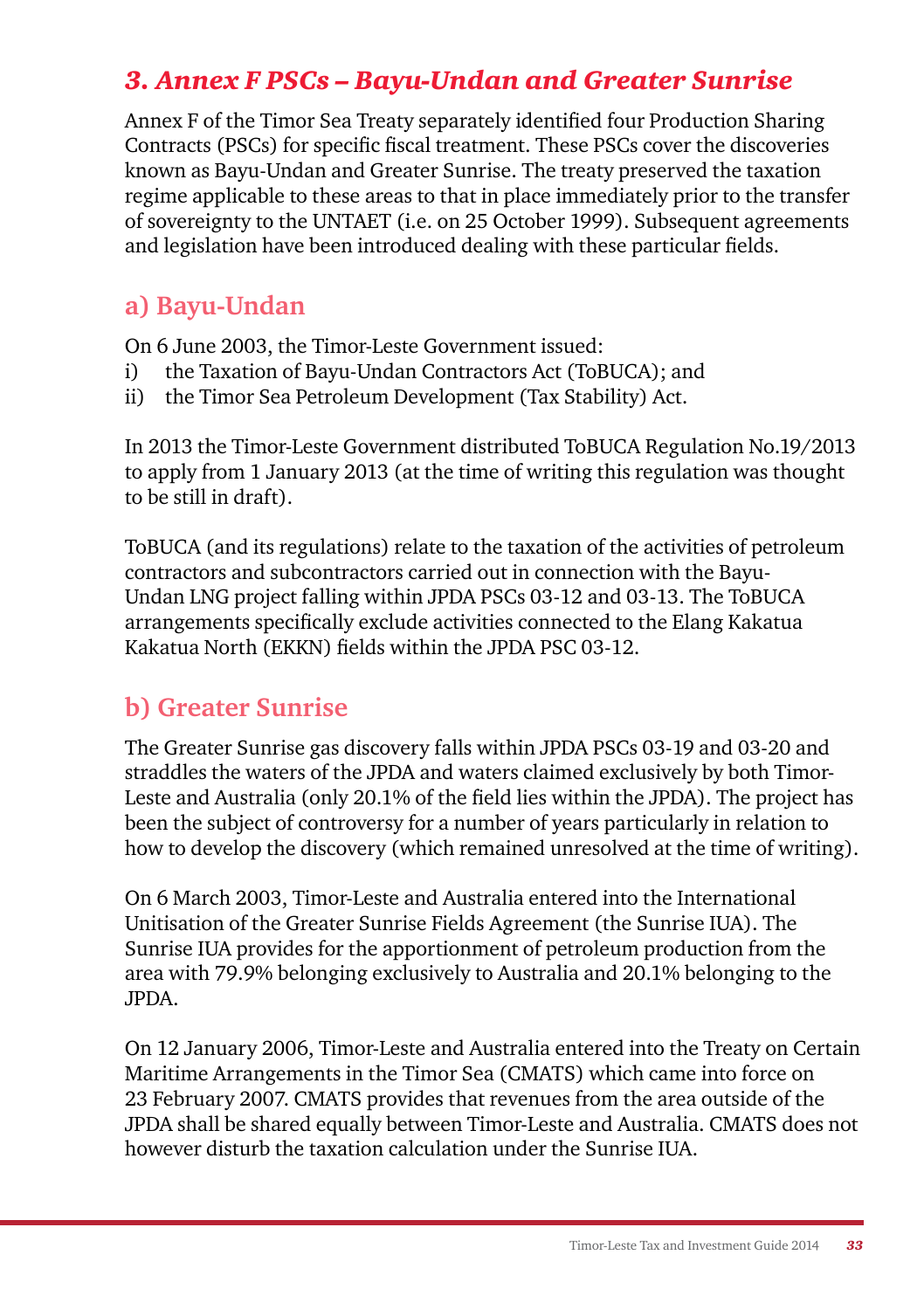CMATS also extended the duration of the Timor Sea Treaty to a maximum of 50 years (previously 30 years) and provided a moratorium in relation to the disputed permanent maritime boundary.

CMATS allows either Timor-Leste or Australia to terminate the agreement if a development plan for the Greater Sunrise field is not approved within six years (which passed on 23 February 2013). CMATS further provides that, should petroleum production take place after the termination of CMATS, the treaty shall nevertheless reinstate itself and operate from the commencement of production.

Disagreements over the delay in the development of Greater Sunrise resulted in Timor-Leste seeking arbitration (under Annex B of the Timor Sea Treaty) in April 2013 including that CMATS should be treated as invalid. The matter remained unresolved at the time of writing.

## *4. Non-Annex F PSCs*

A number of other PSCs fall within the JPDA but did not attract preserved taxation arrangements under Annex F of the Timor Sea Treaty. These include JPDA PSC 06-105 which contains the Kitan oil field which was approved for development in April 2010 and commenced production in October 2011.

JPDA PSC 11-106, adjacent to the Kitan oil field, is the most recent JPDA PSC (awarded in April 2013). This is also the first PSC to involve equity participation by the recently established Timor-Leste national petroleum company known as TGEP (see below).

#### *5. Other Oil & Gas Administrative and Legislative Developments*

#### **a) Initial Oil & Gas legislation**

On 13 July 2005, Timor-Leste introduced its first sovereign laws in relation to Petroleum Operations encompassing the JPDA and Timor-Leste's exclusive areas (TLEA). These were:

- i) the Petroleum Tax Law No.8/2005 (since repealed by the TDA);
- ii) the Petroleum Activities Law No.13/2005 and Public Tendering in Respect of Petroleum Contracts Awards Decree Law No. 7/2005; and
- iii) the Petroleum Fund Law No.9/2005 (since revised by Law No.12/2011).

These laws provided a revised legal and taxation framework for all Petroleum Operations in Timor-Leste including the JPDA. As noted above, the Petroleum Tax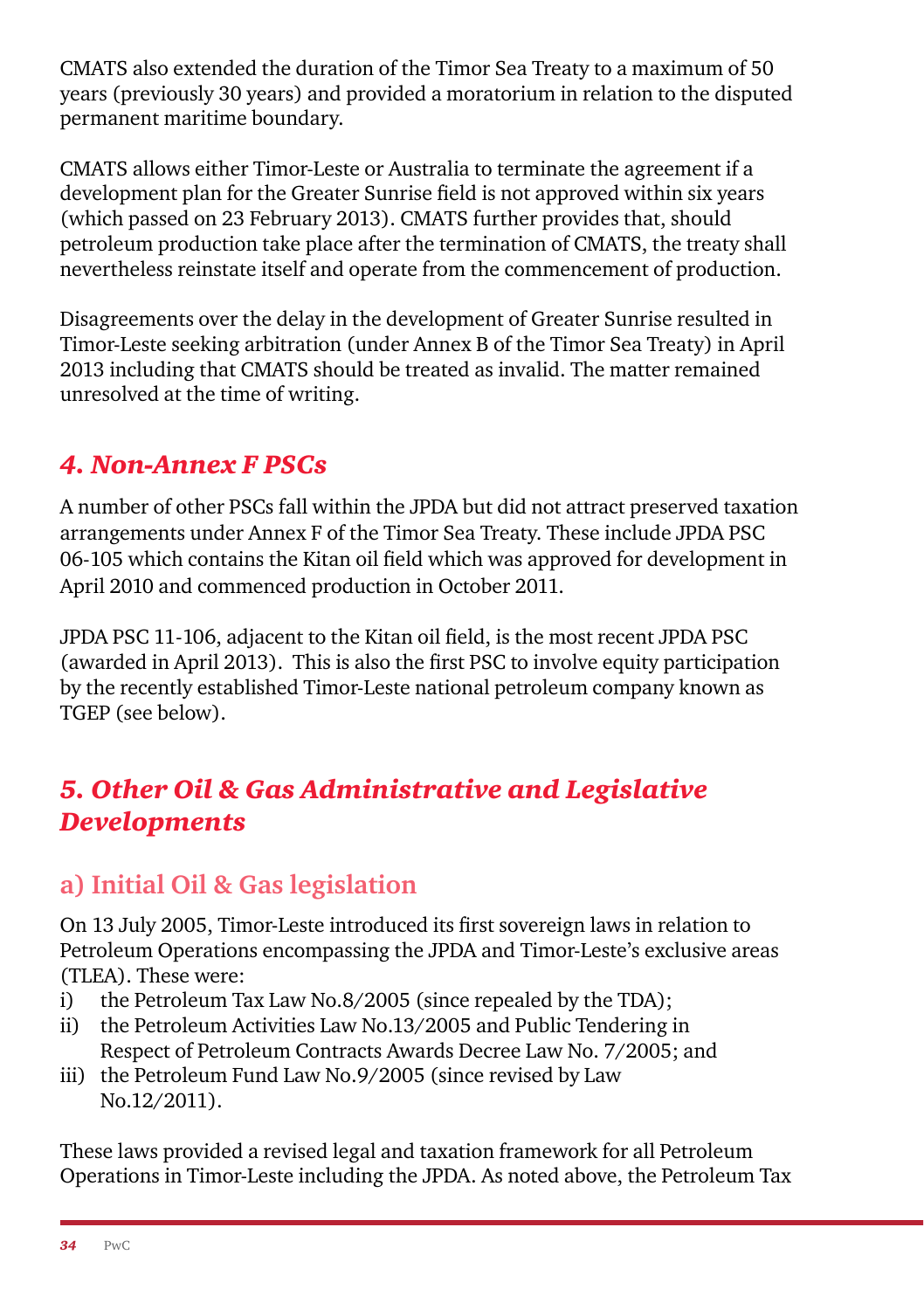Law has since been repealed by the TDA. The other two legislative frameworks remain in place.

# **b) Bid Rounds**

In 2006 Timor-Leste conducted an inaugural offshore bid round for the TLEA. A total of six PSCs were awarded (see Appendices C & D for PSC details).

At the same time the Timor Sea Authority awarded 4 PSCs in a bid round for the JPDA. A 5<sup>th</sup> JPDA PSC was awarded as a conversion to an existing agreement.

In 2011 the ANP (see below) announced a second round of licensing which was ultimately carried out in 2013 with JPDA PSC 11-06 (see above) being awarded on 13 April 2013.

# **c) Establishment of the ANP and DAID**

On 19 June 2008, the Government issued Decree Law No.20/2008 to create Autoridade Nacional do Petróleo (ANP) as the country's upstream industry regulator. ANP was granted wide authority to "manage and supervise" the rules and regulations covering the "explanation, development, production, transportation and distribution of petroleum and natural gas resources". Consequently, ANP was to be involved in the regulation of both the upstream and downstream sectors. The authority extended to the JPDA.

On 1 February 2012, Decree Law No.1/2012 was issued formalising ANP's regulatory management and supervision to all phases of downstream petroleum activities including control over the associated licensing.

On 3 September 2012, ANP issued Regulations No.1/2012 on downstream licensing and No.2/2012 on downstream inspection activities. These resulted in the creation of the Downstream Activities Inspection Division (DAID) as a downstream supervisory body reporting to ANP. Downstream covers a wide range of non-liftings activities including refining and processing.

# **d) Establishment of Timor GAP, E.P**

On 27 July 2011, the Government issued Decree Law No.31/2011 to establish Timor GAP, E.P. (TGEP) as a wholly state-owned petroleum company. TGEP was mandated to operate commercially in both the upstream and downstream sectors both inside and outside of Timor-Leste (including the JPDA). All then existing commercial interests of the Government were transferred to TGEP as well as the right to enter into PSCs. TGEP is supervised by the Secretary of State for Natural Resources within the office of the Prime Minister and is governed by an independent Board of Directors. Firms that partner with TGEP receive preference in tenders for petroleum projects.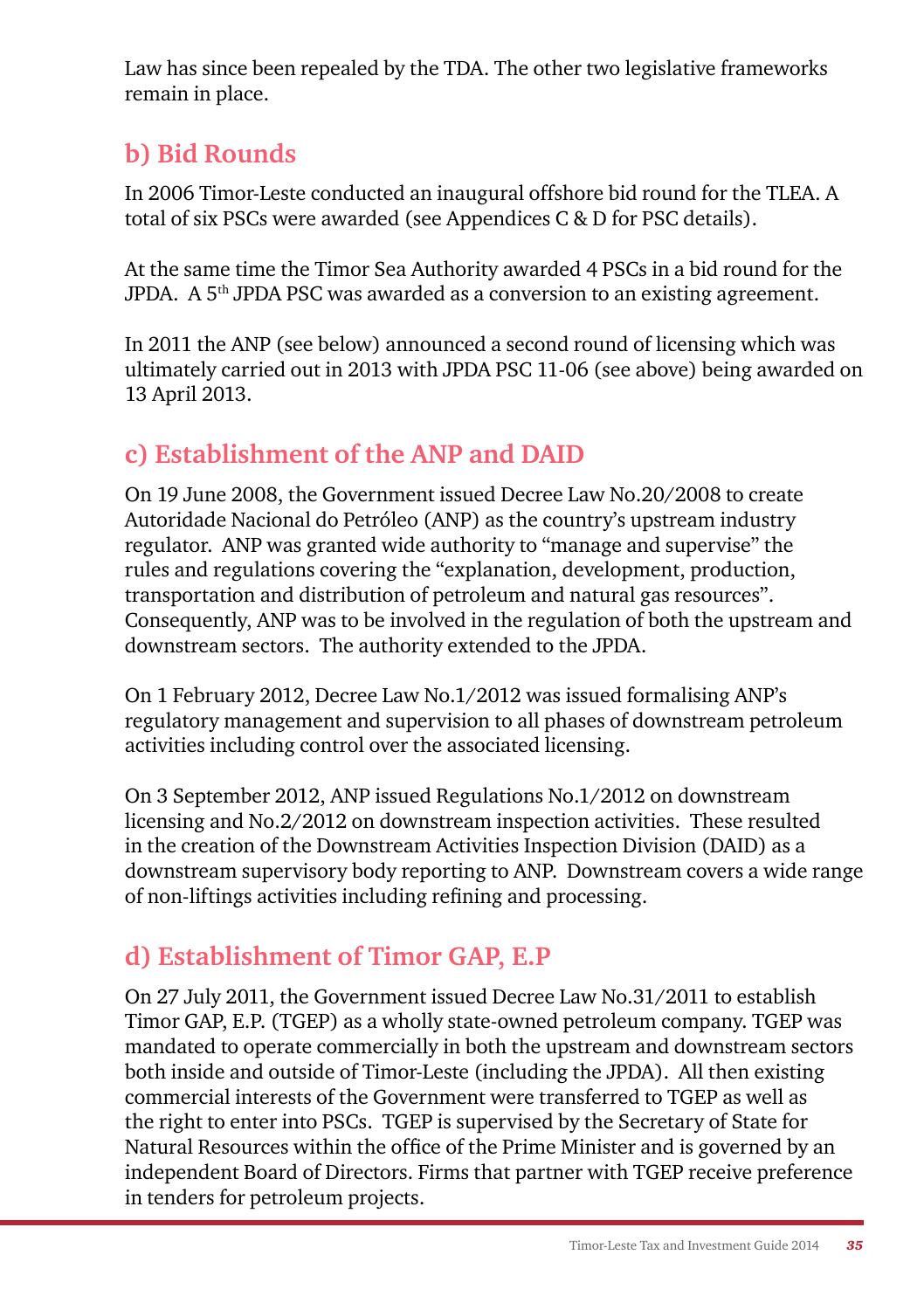The first PSC involving TGEP being JPDA 11-106 as awarded in 2013 (see above) with TGEP holding a 24% interest and an ENI entity as operator.

# **e) Establishment of Petroleum Fund**

On 22 September 2005, the Government issued Petroleum Fund Law No.9/2005 to establish a fund to invest proceeds from petroleum operations in Timor-Leste in order to contribute to the effective management of Timor-Leste's petroleum resources. As at December 2013, the Fund's balance was US\$14.9 billion.

The Petroleum Fund Law was amended in September 2011 to allow for greater flexibility in terms of investments with up to 10% of Fund assets to be used as collateral for public borrowing within the Government's debt management system.

As per the Petroleum Fund Law withdrawals from the Fund for budget expenditure should be based on an Estimated Sustainable Income (ESI) calculated each year as 3% of the Fund's value. Between 2009 and 2012 there have been withdrawals from the Fund above the ESI. Withdrawals for 2013 are budgeted to be limited to the ESI.

## *SUB-PART 2 – NON-JPDA PETROLEUM OPERATIONS TDA REGIME – CHAPTER IX*

# *1. General*

The TDA consolidates the regimes imposing tax in Timor-Leste (including in the Petroleum sector) and applies as follows:

- i) from 1 January 2008 (for annual taxes); and
- ii) from 1 July 2008 (for all other taxes).

Chapter IX of the TDA contains special provisions for the taxation of "Petroleum Operations" for the territory of Timor-Leste. The TDA also extends to the JPDA but for JPDA activities this Sub-Part should be read in conjunction with Sub-Part 3. The TDA also repealed the Petroleum Tax Act (which had effect from 1 January 2005).

Petroleum Operations are defined in Chapter IX of the TDA to include authorised activities under a Petroleum Agreement such as a PSC or other agreement made pursuant to the Petroleum Act (except a Seepage Use Authorisation). Specific provisions for the taxation of Petroleum Operations include:

- i) a corporate tax rate for Contractors (see definition below) of 30% on taxable income (although certain income is "final taxed" on a withholding basis);
- ii) no tax due on branch profit remittances;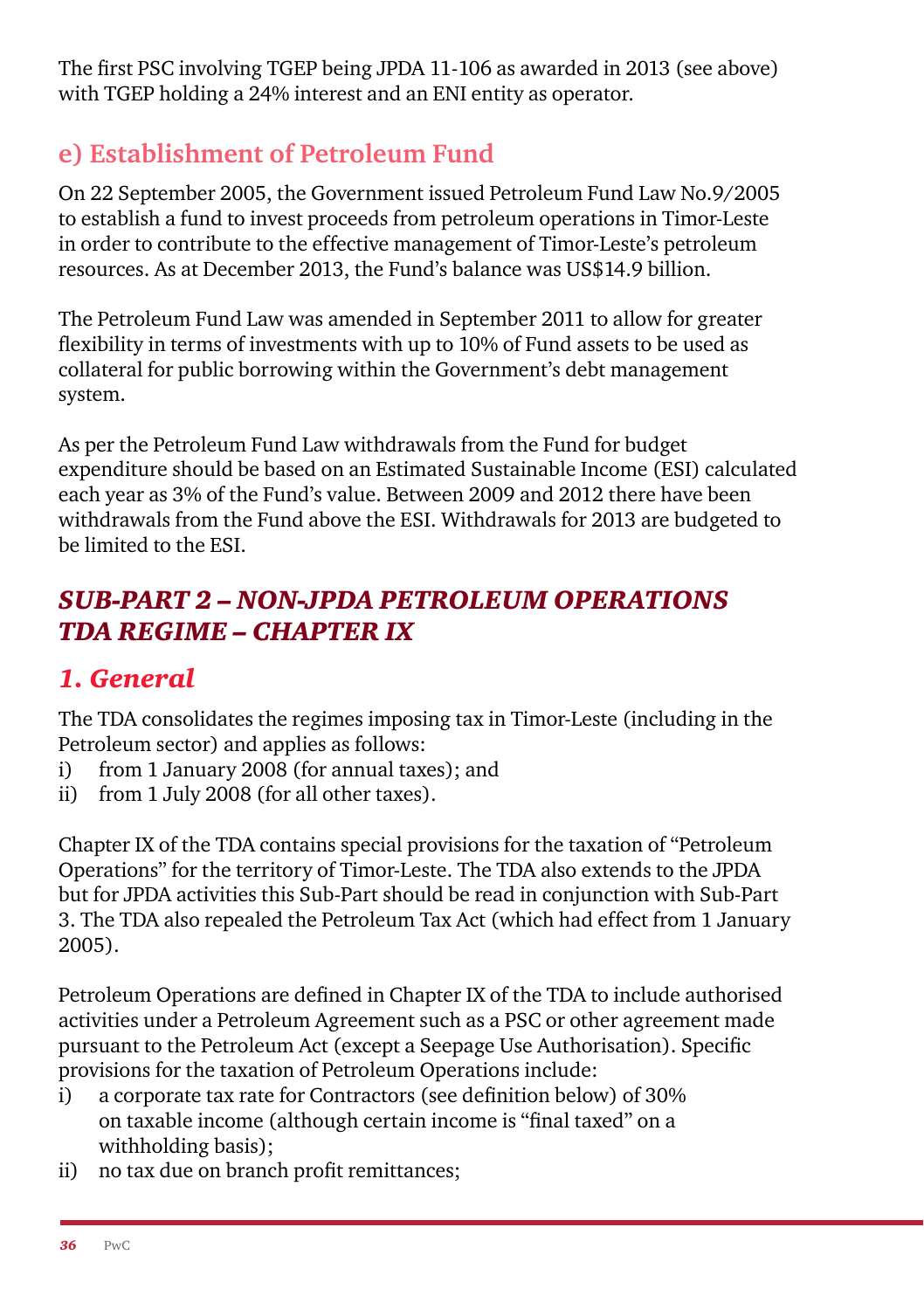- iii) where "net receipts" exceed specified levels a Supplemental Petroleum Tax applies;
- iv) the "ring-fencing" of income and expenditure within the Contract Area;
- v) modified deductibility rules including the deductibility of interest for Contractors and a modified depreciation regime;
- vi) a specific WHT regime; and
- vii) a Transfer Pricing regime.

## *2. Income Tax/WIT*

### **a) Scope of taxation**

The TDA applies to all activities carried out within Timor-Leste's sovereign territory. Chapter IX of the TDA however operates to modify the taxes (largely Income Tax) outlined in the TDA in respect of "Petroleum Activities". The Chapter IX modifications apply to Contractors, Subcontractors and any person (legal or natural) receiving an amount for goods or services supplied to a Contractor or Subcontractor.

Contractors are defined as persons who have an interest in a Petroleum Agreement with the Designated Authority in Timor-Leste. A Subcontractor includes any person supplying goods or services directly or indirectly to a Contractor in respect of Petroleum Operations.

Chapter IX includes specific modifications in respect of the Income Tax and WIT rules as set at Chapters VI and VII of the TDA. The modifications include an adjustment to the respective rates as follows:

#### *Contractors*

i) taxed at a flat rate of 30%;

#### *Employees of Contractors*

i) if the employee is a resident natural person\* and has (or is deemed to have) provided their tax identification number:

| Monthly taxable wages | Rate                                                   |
|-----------------------|--------------------------------------------------------|
| US\$ 0 - US\$550      | $10\%$                                                 |
| Above US\$550         | $US$55 + 30\%$ of the amount of wages<br>above US\$550 |

\* If the employee is a resident natural person he/she is entitled to a \$10 tax credit per month against the WIT payable for the month.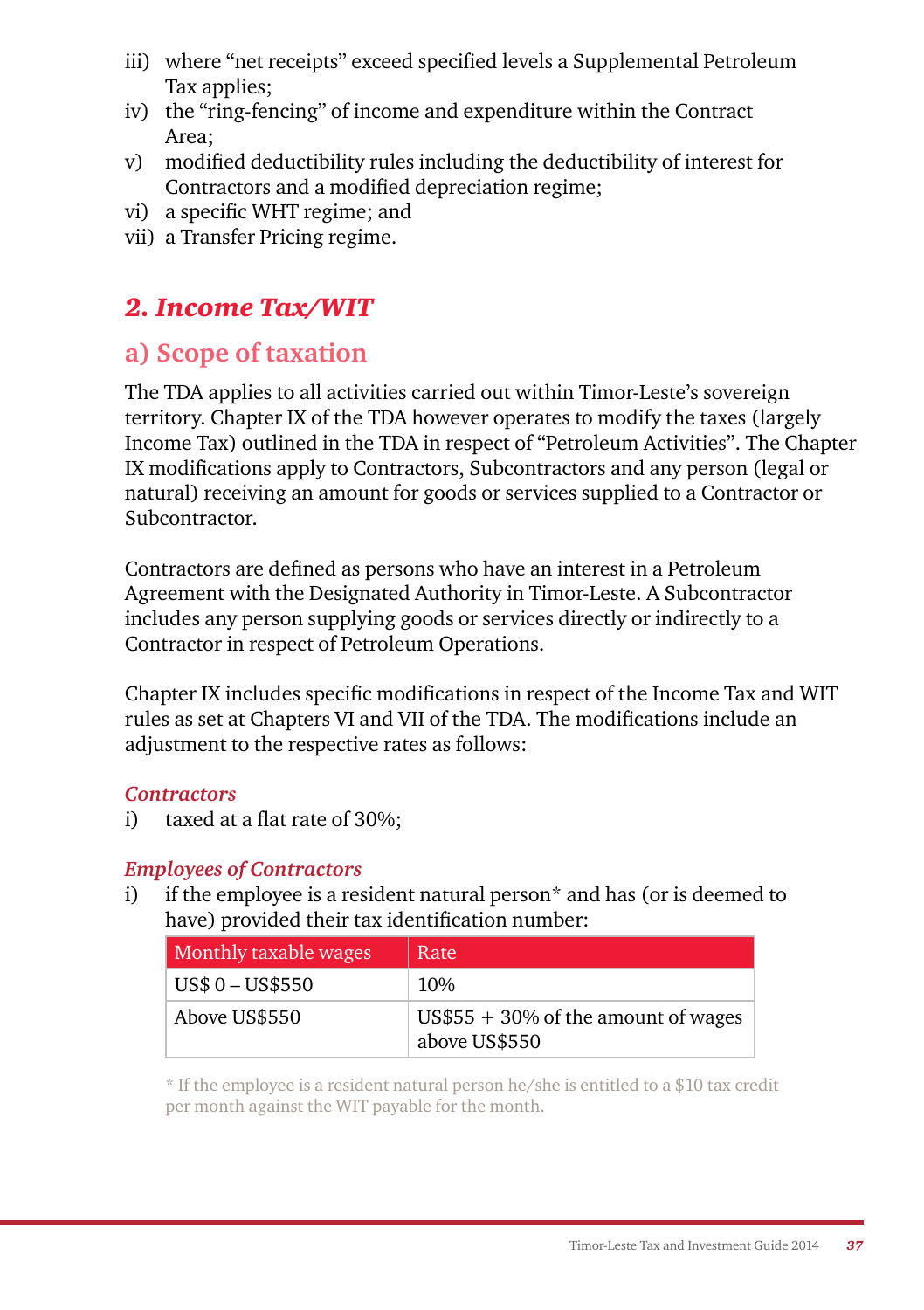- ii) if the employee is a non-resident natural person the rate is a flat 20%;
- iii) in any other case the rate is 30%.

No further Income Tax liability exists on income for Contractors or their employees under the TDA.

#### *Subcontractors*

Subcontractors will generally be taxed on a final withholding basis at a rate of 6% (see WHT below) for services provided to Contractors. Income obtained from services provided to non-Contractors could be subject to Income Tax at 10% of net income (see below).

# **b) Allowable Deductions**

Subject to the limitations outlined below, all expenditure incurred by a Contractor in respect of Petroleum Operations is deductible, including interest, financing charges and amounts of Timor-Leste Income Tax (prior to the calculation of Supplemental Petroleum Tax). Specific rules on deductions for Petroleum Operations include:

- i) ring fencing expenditure incurred by a Contractor is only deductible against the Gross Income of such Petroleum Operations in the Contract Area in that year. The Contract Area is defined as the area originally granted under a Petroleum Agreement (but includes any subsequently relinquished areas);
- ii) indefinite carry forward of excess deductions (excluding interest) if in any year total deductions in a Contract Area exceed the total gross income arising from Petroleum Operations in that Contract Area then the excess can be carried forward and deducted in the following year until such excess is fully deducted or the Petroleum Operations cease;
- iii) interest deductibility unlike the general taxation provisions Contractors enjoy a limited deduction for interest expenditure. Interest deductibility is limited to the amount of interest income a Contractor has derived during a year and 25% of "net non-interest income" derived by the Contractor during the year. "Net noninterest income" is defined as gross income, less interest income, less deductions other than interest deductions. Any amount that is not deducted as a result of the limitation mentioned above may be carried forward and deducted as an interest expense for 5 years;
- iv) head office expenditure of a PE head office expenditure is deductible where not exceeding 2% of total deductible expenditures (excluding depreciation and head office expenditure deductions);
- v) losses from asset sales any loss from an asset sale is deductible provided the sale is conducted in an 'open market' and not below fair market value;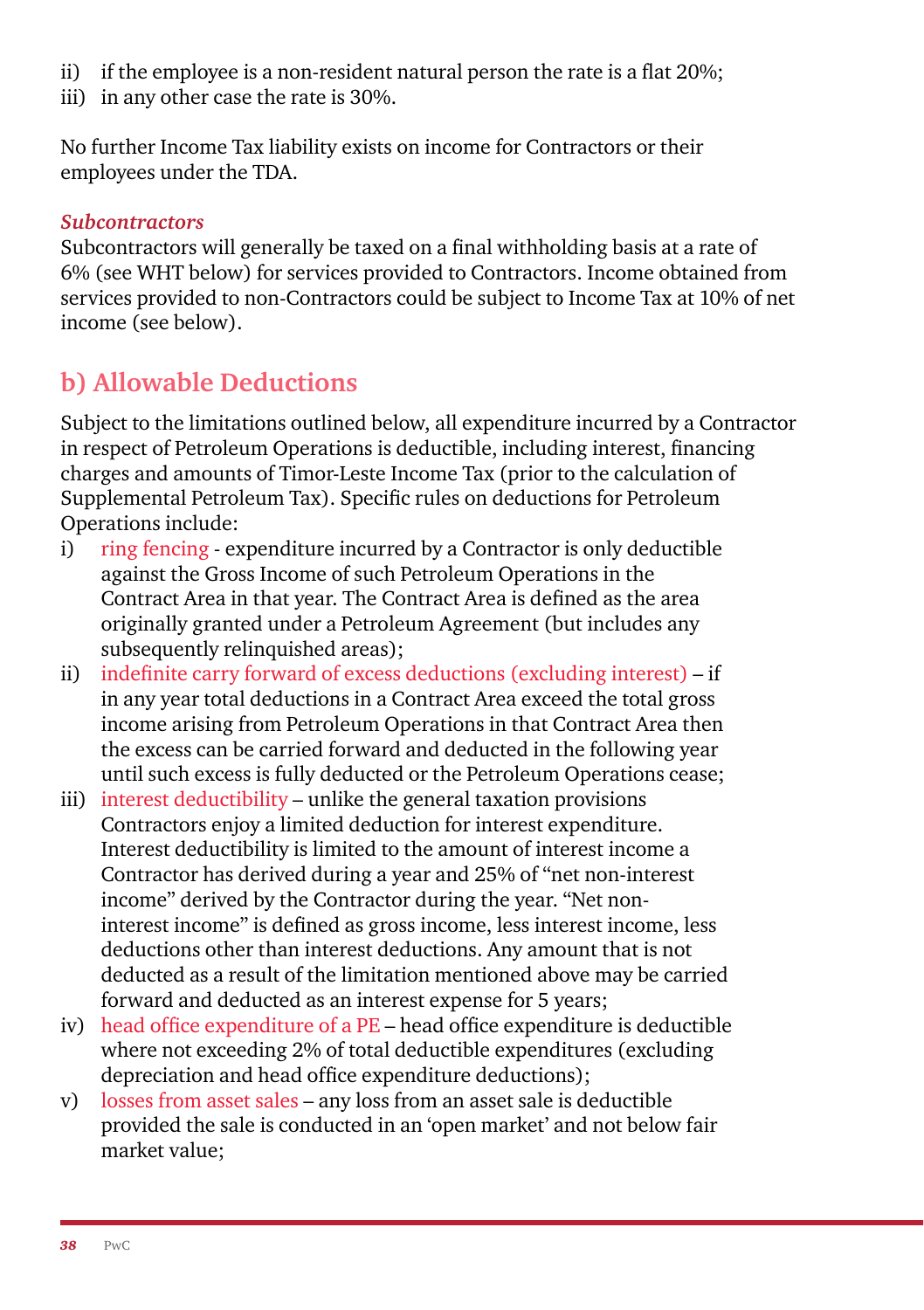- vi) Supplemental Petroleum Tax deductible (see SPT section below);
- vii) decommissioning Costs specific provisions allow Contractors to deduct amounts carried to a decommissioning reserve. An amount is first deductible in the year when estimates of decommissioning costs are first charged as recoverable under a Petroleum Agreement;
- viii) cost of acquiring an interest in Petroleum Operations amounts incurred in acquiring an interest in Petroleum Operations are nondeductible; and
- ix) training, apprenticeship and scholarship, and charity contribution – amounts incurred on training, apprentices and scholarships are deductible where not exceeding US\$50,000. Charitable contributions are deductible up to US\$200,000. These expenses also require Minister of Finance (MoF) approval.

#### **c) Depreciation/Amortisation**

Subject to the modifications outlined below, Contractors are entitled to depreciate all "depreciable assets" and amortise all "intangibles" in accordance with the general provisions of the TDA (see definitions above) from the commencement of commercial production.

Exploration Expenditure and Development Expenditure incurred under a Petroleum Agreement is treated as intangible expenditure and amortised on a straight-line basis in accordance with the following useful life criteria:

- i) exploration expenditure the lesser of the expected life of the Petroleum Operations under a Petroleum Agreement or 5 years;
- ii) development expenditure the lesser of the expected life of the Petroleum Operations under a Petroleum Agreement or 10 years.

#### *Depreciation/Amortisation rates*

The depreciation rates and useful lives of "depreciable assets" and "business buildings" are as follows:

| Items                        | Useful Life             | <b>Depreciation Rate</b> |                  |  |
|------------------------------|-------------------------|--------------------------|------------------|--|
|                              |                         | Straight line            | Double declining |  |
| Buildings-<br>permanent      | 20 years                | 5%                       | N/A              |  |
| Buildings - non<br>permanent | 10 years                | 10%                      | N/A              |  |
| Assets                       | $1 - 4$ years           | 25%                      | 50%              |  |
| Assets                       | $5 - 8$ years           | 12.5%                    | 25%              |  |
|                              | More than 9 years 6.25% |                          | 12.5%            |  |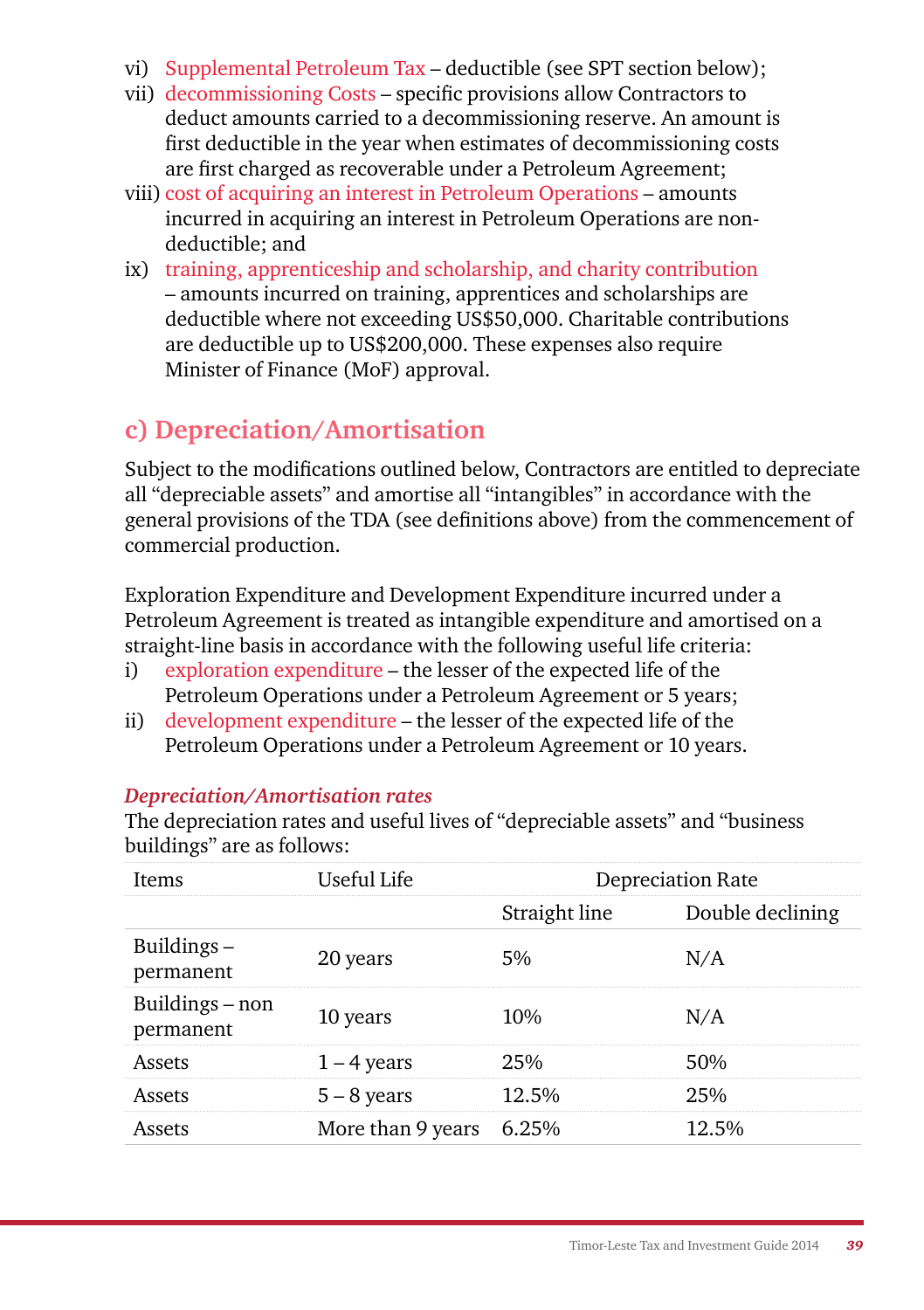The amortisation rates for "intangible assets" (including Development and Exploration Expenditure) are as follows:

| Items                         | Useful Life     | Straight line<br>Depreciation Rate |
|-------------------------------|-----------------|------------------------------------|
| Intangible assets $1-4$ years |                 | 5%                                 |
| Intangible assets             | $5-8$ years     | $10\%$                             |
| Intangible assets             | 9 – 16 years    | 25%                                |
| Intangible assets             | $16 - 20$ years | 12.5%                              |

Where an interest in a Petroleum Agreement is transferred the transferee must continue to amortise any Exploration or Development Expenditure on the same basis as the original Contractor and the provisions of the TDA apply to all other depreciable or intangible assets.

There are specialised provisions for "small field depreciation" (where an approved Development Plan estimates 80% or more of the reserves will be developed within five years of the commencement of "commercial production").

# **d) Value of Petroleum**

Petroleum is valued "free on board" (f.o.b) at the Field Export Point (the point at which the Petroleum leaves the Contract Area or such an earlier point where it is loaded onto any form of transportation or pipeline).

Crude oil is essentially valued at the f.o.b price paid under an arm's length transaction at the Field Export Point.

The value of Natural Gas is the price paid under an Approved Contract or as provided for under a Development Plan or Petroleum Agreement.

# **e) Instalments of Income Tax**

Contractors are subject to monthly instalments calculated at 1/12th of the Contractor's Income Tax liability of the preceding tax year (subject to various adjustments). Any "excess" payments are credited against subsequent instalments. If the total amount of instalments paid exceeds the Contractor's Income Tax liability for the year the excess is not refunded but is credited against the Contractor's instalments of tax due for the next tax year.

The instalments of Income Tax should be paid by the  $15<sup>th</sup>$  day of the following month.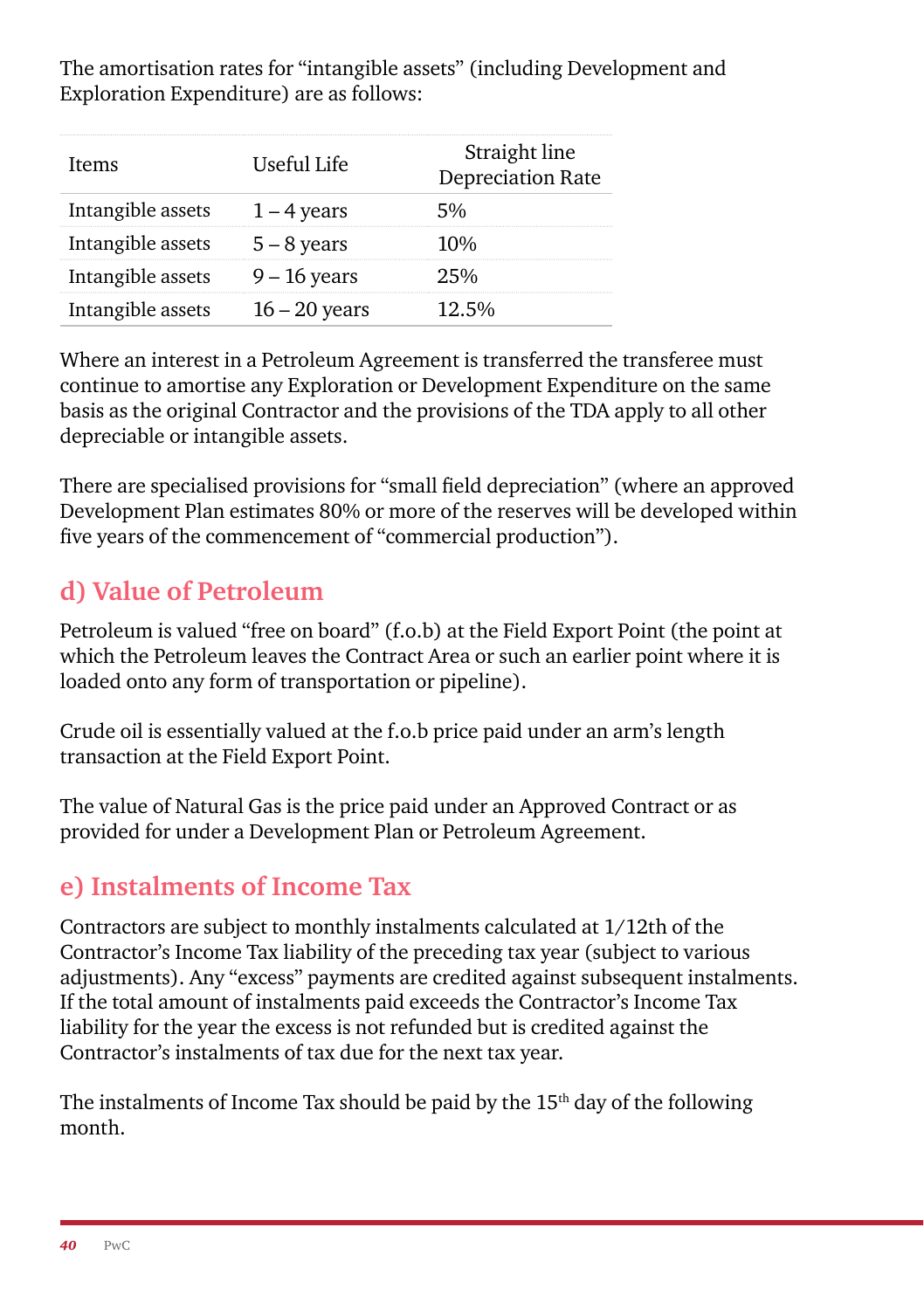# **f) Supplemental Petroleum Tax**

SPT is applied where a Contractor has a positive amount of accumulated net receipts for the Petroleum Operations for a tax year.

SPT is applied in addition to the Income Tax imposed on the Contractor for the year. However, SPT paid by a Contractor is deductible in the calculation of taxable income of the Contractor in the year in which the SPT is paid.

The SPT is calculated according to the following formula:

```
ANR x 22.5% / (1-r)
```
where:

- **ANR** is the "accumulated net receipts" of the Contractor for the Petroleum Operations for the year (see below); and
- **r** is the rate of corporate Income Tax (30% currently).

The ANR of a Contractor for Petroleum Operations for a tax year is calculated according to the following formula:

#### $((A \times 116.5\%) - (I \times (1-r))) + B$

where:

- **A** is the Contractor's accumulated net receipts for the Petroleum Operations at the end of the previous tax year (entered as a negative to denote a loss) and is deemed to be nil if APT was payable in the previous year of tax;
- **B** is the Contractor's "net receipts" for the Petroleum Operations for the current tax year;

"Net receipts" of a Contractor for a tax year is the "gross receipts" of the Contractor for the year less the total deductible expenditure of the Contractor for the Petroleum Operations for that year (this may be negative). The definition of "gross receipts" of a Contractor is extremely broad and includes (amongst other items) the gross income accrued for Income Tax purposes as well as other amounts and forms of consideration but specifically excludes interest income and amounts received or accrued in consideration for the transfer of an interest in the Petroleum Operations.

- **l** is the interest expense and other financial charges paid by the Contractor in respect of the Petroleum Operations in the current tax year and is entered in the formula as a negative number; and
- **r** is the rate of corporate Income Tax (currently 30%).

It is understood that in practice the NDPMR administers this process on the basis that, in the ANR formula, if component (A x 116.5%) is negative for a tax year then that component cannot be offset by  $(I x (1-r))$  such that the result of  $((A x A))$ 116.5%) -  $(I x (1-r))$ , in absolute terms, is less than A.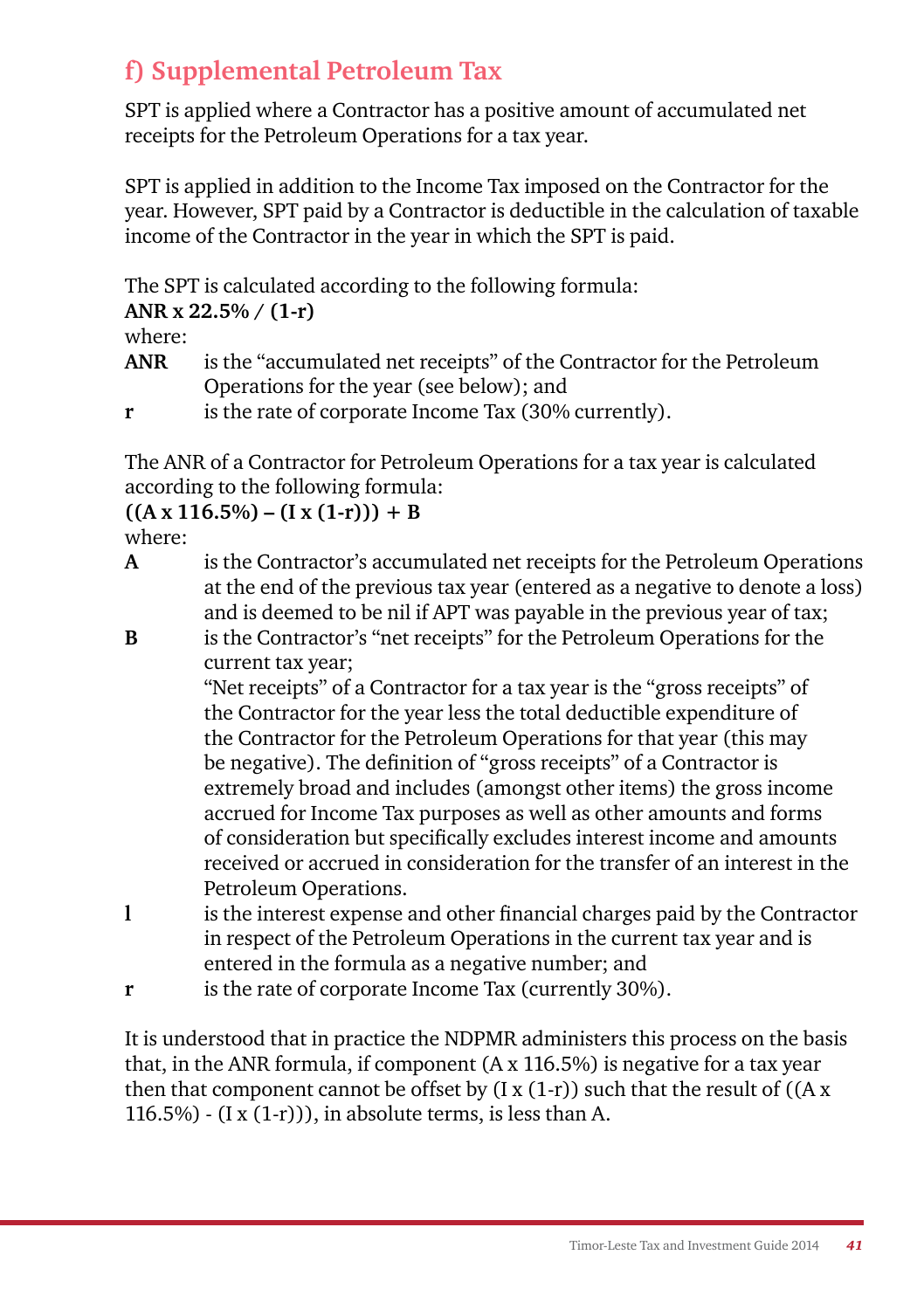The computation of SPT can be complicated when a Contractor moves from a taxable loss to a taxable income position.

The due date for the SPT payment and SPT return submission is the same as annual Income Tax.

As with Income Tax, Contractors are required to remit instalments of SPT. The instalment is calculated at  $1/12<sup>th</sup>$  of the Contractor's estimated SPT to be due for the tax year. The instalments of SPT Tax should be paid by the  $15<sup>th</sup>$  day of the following month.

# **g) Transfers of Interests in Petroleum Operations**

Where an interest in Petroleum Operations is transferred to another Contractor the transferee is treated as having the same gross receipts and deductible expenditures in respect of the interest as the transferor had immediately before the transfer. For the purposes of calculating the transferee's accumulated net receipts the transferee inherits the transferor's accumulated net receipts at the end of the previous tax year.

Where part of an interest is transferred the gross receipts, deductible expenditure and accumulated net receipts are proportionally allocated.

# **h) Transfer Pricing**

The implementing regulation to Chapter IX (being Regulation TDA-IX/2012) introduced detailed "transfer pricing" provisions to help ensure that the pricing of related party transactions follows arm's length principles.

Regulation TDA-IX/2012 requires that documentation be prepared to support the arm's length nature the pricing and this documentation may be requested during a tax audit.

Related party transactions of US\$500,000 or above are required to be reported in the annual Income Tax return.

Though not required to filed with the annual Income Tax return the documentation must be in existence at the time of filing, be maintained for seven years and, in the event of a Tax Audit, be submitted within 60 days of a request.

Transfer pricing documentation should include:

- i) a business overview;
- ii) a description of the Contractor's organisational structure;
- iii) a description of the pricing method selected (along with an explanation as to why that method was chosen);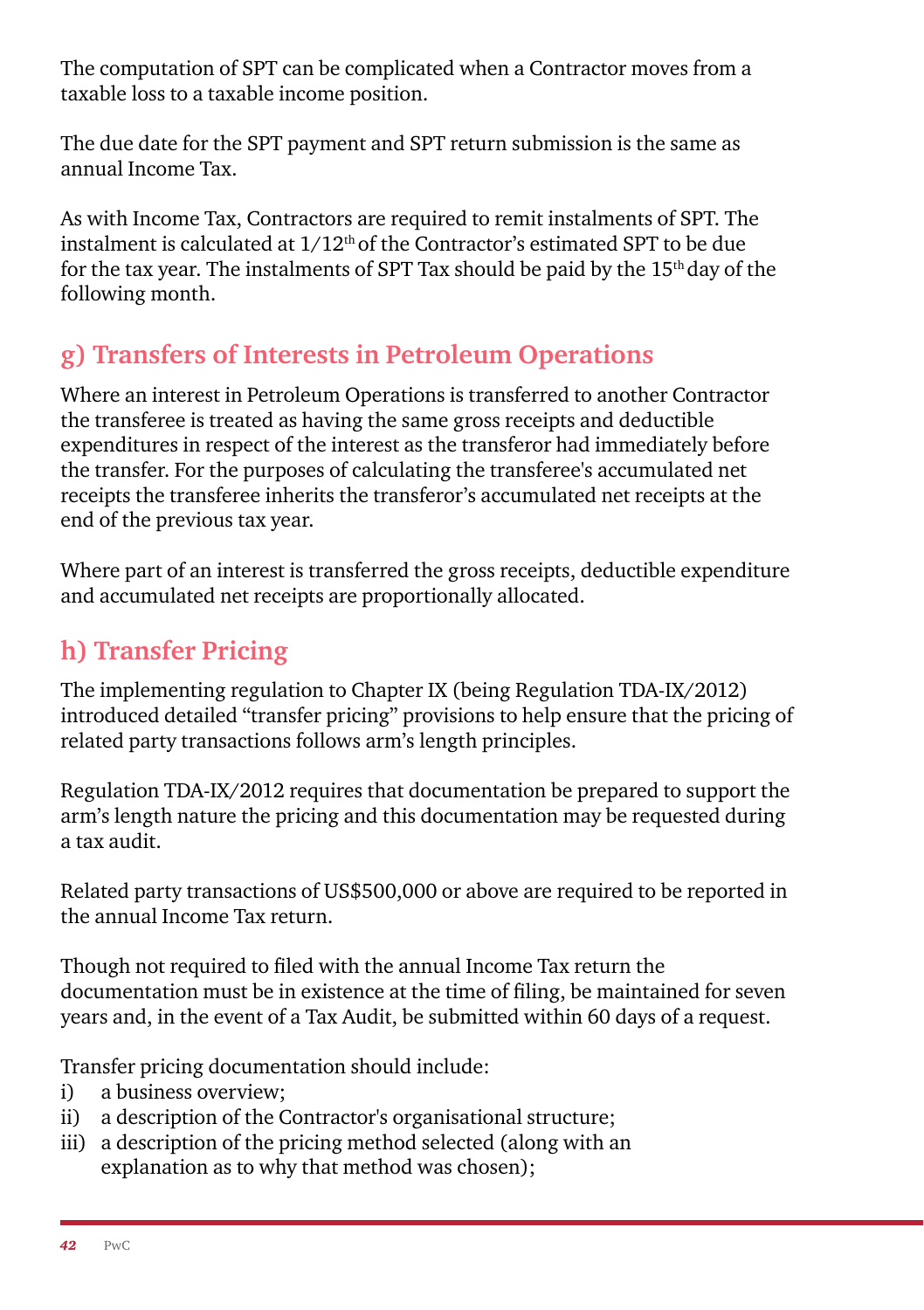- iv) a narrative of the alternative methods that were considered and the reasons why the alternative methods were not used;
- v) a description of the controlled transactions and any internal data used to analyse the transactions;
- vi) a description of the comparable data used; and
- vii) an explanation of the economic/functional analysis and projections relied upon for the method selected.

Regulation TDA-IX/2012 accepts the following pricing methods:

- i) Comparable Uncontrolled Price Method;
- ii) Resale Price Method;
- iii) Cost Plus Method;
- iv) Comparable Profit Method;
- v) Comparable Profit Split Method;
- vi) Residual Profit Split Method;
- vii) other methods.

# *3. Withholding Tax*

Payments by all Timor-Leste residents and PEs for "services" required for Petroleum Operations (other than as an employee) are subject to 6% WHT (final) on the gross amount. This was as set out under Chapter IX of the TDA. Other payments are subject to WHT as set out in Part C.

From 2012 however, Regulation TDA-IX/2012 appears to have impacted some of the WHT outcomes from 1 January 2011 including an increase in some WHT rates to 15%. These provisions are however not entirely clear and specific advice should be sought.

# *4. Indirect taxes*

## **a) Services Tax**

Other than in the JPDA (see Sub-Part 3), Services Tax is applied on "designated services" (being hotel, restaurant, bar and telecommunications services) to a Contractor in relation to Petroleum Operations at a rate of 12%.

# **b) Sales Tax**

Other than in the JPDA (see Sub-Part 3), Sales Tax at a rate of 6% applies on the import of goods by a Contractor in relation to Petroleum Operations.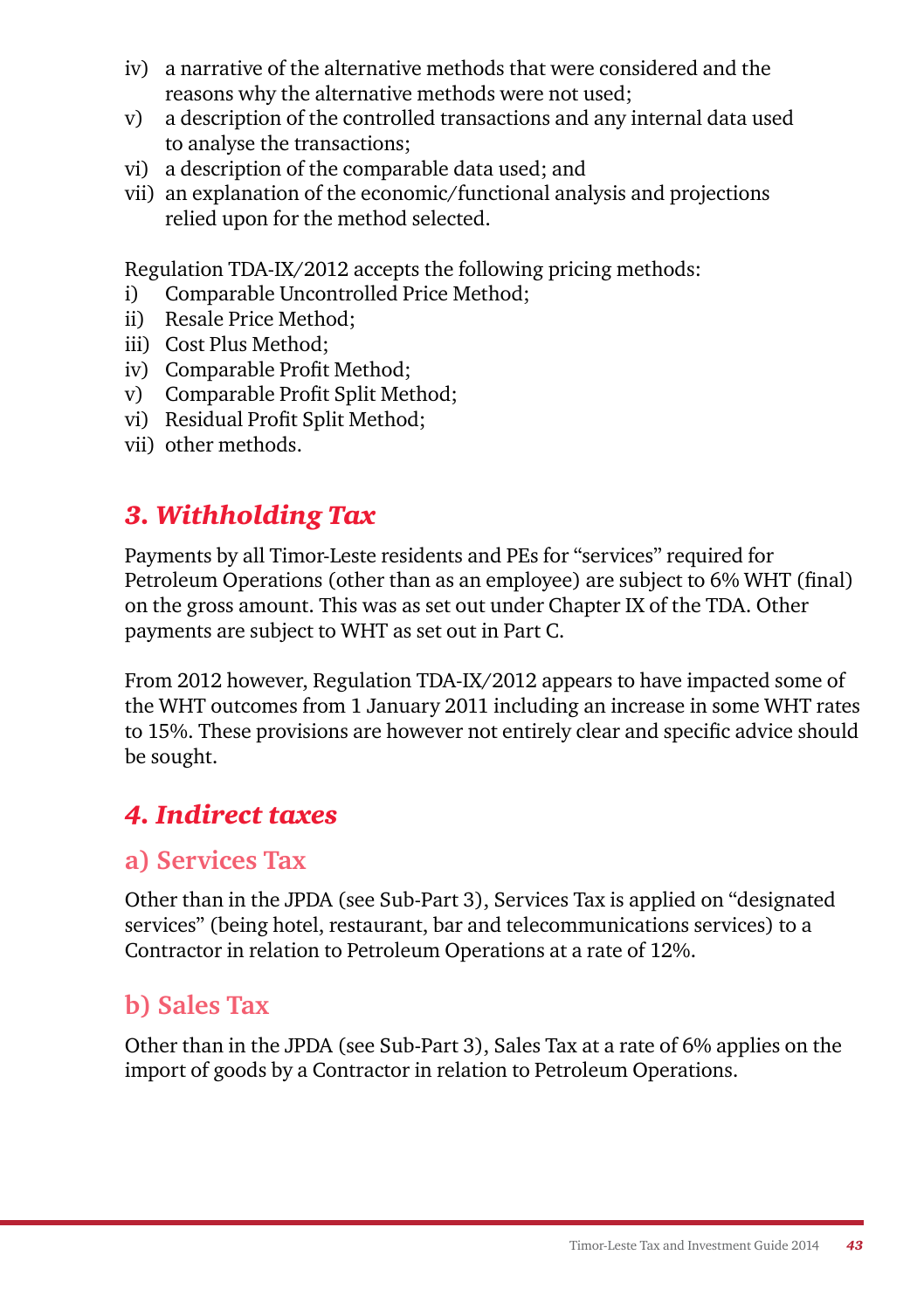# **c) Value Added Tax**

VAT does not apply to Petroleum Operations in Timor-Leste's sovereign territory (however see Sub-Parts 3 and 4 for modifications in relation to the JPDA).

#### **d) Import Duty**

Under Chapter IX, other than in the JPDA, Import Duty at a rate of 6% is payable on the import of goods by a Contractor in relation to Petroleum Operations. Subcontractors will generally be subject to the general Import Duty provisions (see Part C for details).

# *Sub-Part 3 – JPDA PSCs (non-Annex F)*

IMPORTANT: SCOPE OF SUB-PART 3

This Sub-Part deals with tax arrangements for oil and gas activities connected with the JPDA (other than Annex F PSCs). These tax arrangements are largely as outlined in Sub-Part 2 of this publication but as modified by the Indonesian tax laws of 25 October 1999 and the Timor Sea Treaty. This Sub-Part only considers Timor-Leste's taxing rights (i.e. on Timor-Leste's 90% share of income) and so does not consider the Australian taxation implications for activities connected with the JPDA.

# *1. Income Tax*

# **a) General/Transitional**

As outlined in the earlier Overview section of this publication, Timor-Leste originally adopted the Indonesian Tax laws in place as at 25 October 1999. These laws were then progressively modified by UNTAET Regulation 2000/18, the Petroleum Tax Act (see below) and (most recently) the TDA (see Sub-Part 2 of this publication).

Regulation 2000/18 however had no application to activities carried out in the JPDA (at least in regard to Income Tax). This position was followed by the Petroleum Tax Act. Instead, Timor-Leste's tax rules applying in the JPDA continued to be sourced entirely out of the Indonesian tax rules as at 25 October 1999 (which extends to Indonesia's "uniformity principle" - see below) until modified by Chapter IX of the TDA. The tax regime covered in this Sub-Part is therefore potentially quite complex.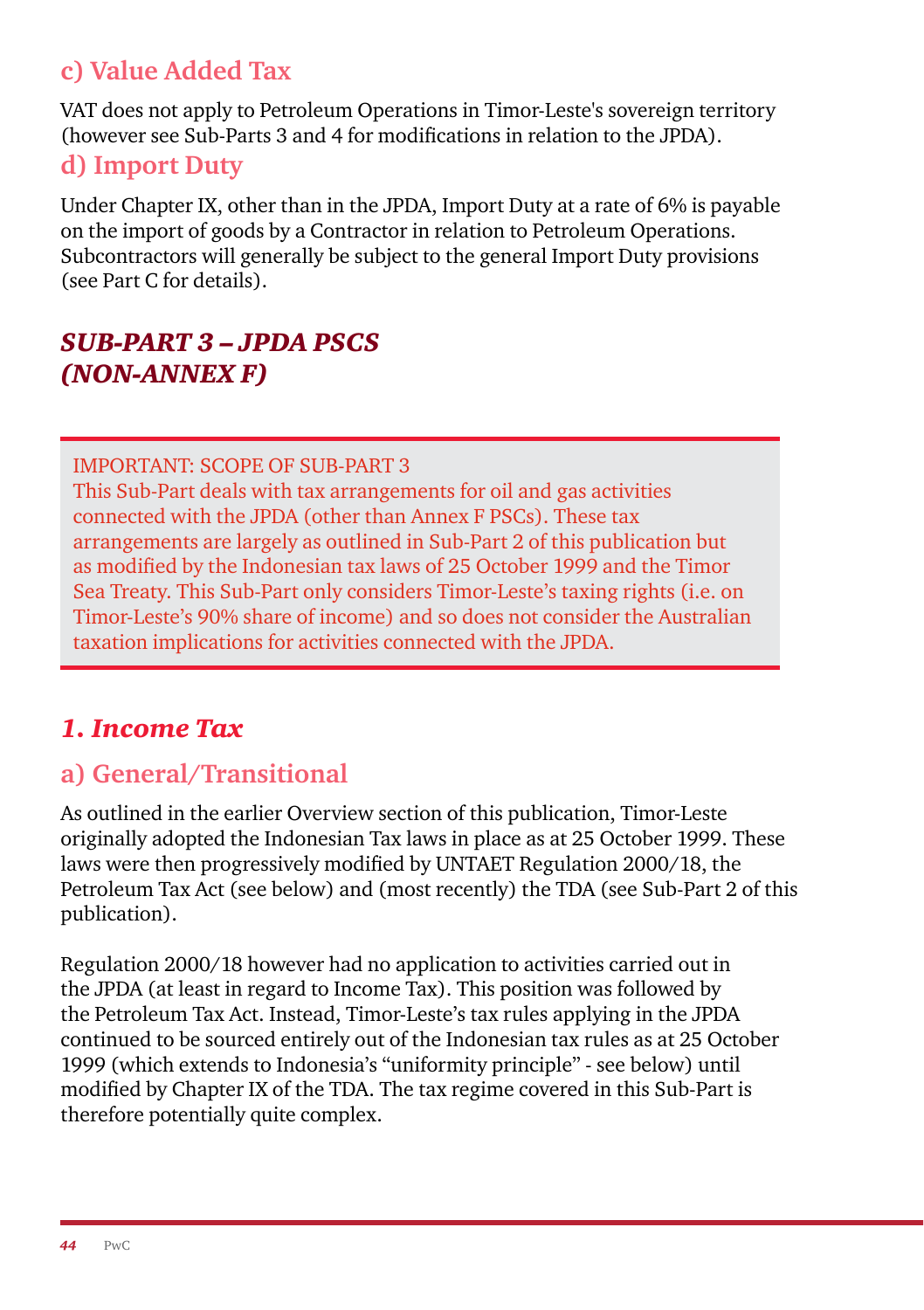# **b) Taxation of Oil and Gas**

Income Tax levied on PSC contractors in Indonesia was traditionally determined according to the "uniformity principle" (i.e. the principle that cost recoverable and tax deductible expenditure should be identical). The Indonesian experience is that, cost recovery has been limited to exploration, development and production related spending as formally approved for cost recovery purposes by the relevant Government Agency (now SKK Migas but formerly Pertamina). The adoption of the "uniformity principle" also meant that upstream activities, even in Indonesia, were not actually subject to Income Tax as technically outlined pursuant to the Income Tax laws in place at 25 October 1999.

A historical perspective on Indonesia's uniformity principle is worth noting. From the early 1960s contractors in Indonesia were entitled to take their share of production on a "net of tax" basis. In the late 1970s this was changed to a "gross of tax" basis to accommodate US foreign tax credit rules. This change led to a calculation of taxable income being necessary and an actual payment of Income Tax by the contractors.

However, the change from a "net of tax" to a "gross of tax" sharing basis was not meant to disturb the desired after-tax take. It therefore became necessary to adopt the "uniformity principle" in relation to the calculation of taxable income so that the treatment of income and expenditure items for cost recovery and tax deductibility purposes became identical.

Uniformity therefore meant that tax deductibility followed the rules of cost recovery as set out in the relevant PSC rather than the rules set out in the actual Indonesian Income Tax Law. Uniformity also meant that the Income Tax rate was set for the life of the PSC and so continued to apply irrespective of any changes in that rate under the general tax law.

From 1 January 2005 until the introduction of the TDA the Petroleum Taxation Act applied to Petroleum Operations carried out in the JPDA. The PTA however preserved the linkage to Indonesia's 25 October 1999 tax laws for both Income Tax and VAT.

# **c) Current Tax Rules (Timor-Leste 90% share)**

From 1 January 2008 (for annual taxes) and 1 July 2008 (for all other taxes) the TDA "consolidates" the taxation regime applicable to Timor-Leste including for Petroleum Operations in the JPDA (but excluding Annex F PSCs – see Sub-Part 4).

However, there are a number of important modifications made to the TDA's application in the JPDA. In effect, whilst the TDA does apply to the JPDA the following taxes appear to be excluded from application in the JPDA: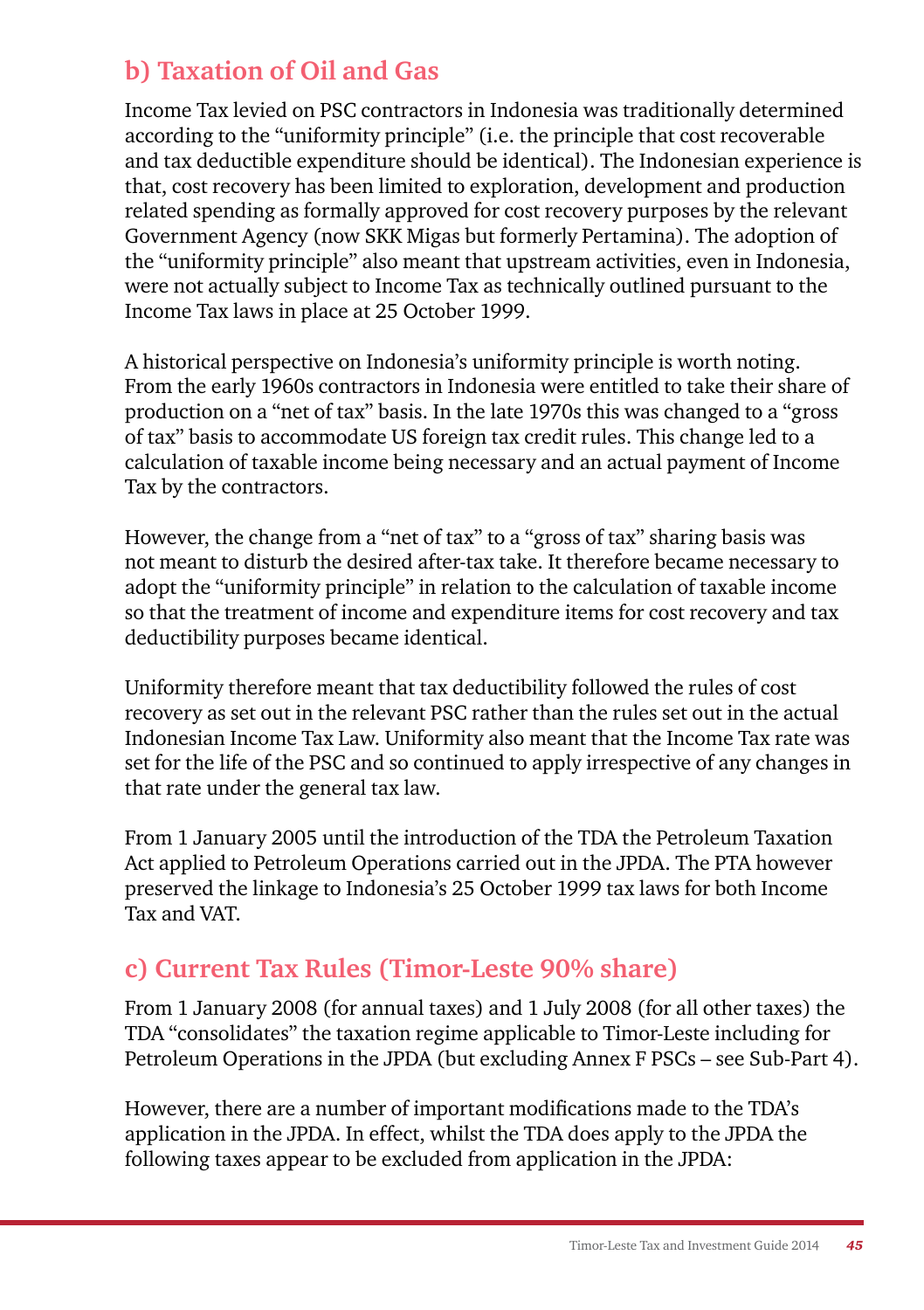- i) Services Tax
- ii) Excise Tax
- iii) Sales Tax
- iv) Import Duty; and
- v) Wage Income Tax.

Income Tax does continue to apply in the JPDA. However the Income Tax regime for upstream activities appears to consist of the arrangements set out in Chapter IX (as covered in Sub-Part 2 of this publication) but with a possible variation of being based upon Indonesian's 25 October 1999 tax laws (with the uniformity principle, etc) rather than the other Chapters of the TDA.

# **d) Timor Sea Treaty**

A further variation is the JPDA's 90:10 revenue split as set out in the Timor Sea Treaty. As a result, the tax levied in the JPDA is at 90% of the rates set out under the TDA.

The Timor Sea Treaty also includes a tax code (Annex G) for the avoidance of double taxation. Similar to a conventional tax treaty, Annex G contains specific provisions on matters including (but not limited to) residency, business profits, dividends, interest and royalties connected with the JPDA.

# *2. Value Added Tax*

Given the continued JPDA reliance on Indonesia's tax laws as at 25 October 1999, the JPDA continues to allow for a broad-based VAT at the rate of 10% (or 9% after the Timor Sea Treaty reduction). This is notwithstanding that there is no VAT applying in Timor-Leste outside of the JPDA.

The legislative framework in regard to VAT is however unclear. Based upon a TLRS draft discussion paper of 14 October 2001, VAT is generally administered as follows:

- i) imports of goods: the Timor Sea Treaty appears to allow Timor-Leste the option to levy VAT;
- ii) imports of services: likely to be subject to VAT on a self-assessed basis, at least where dealing with "first tier" contractors (i.e. PSC interest holders or contractors);
- iii) second tier contractors/sub contractors: appear to be not required to register for VAT.

Up to date advice on the VAT position should however be sought before executing binding agreements.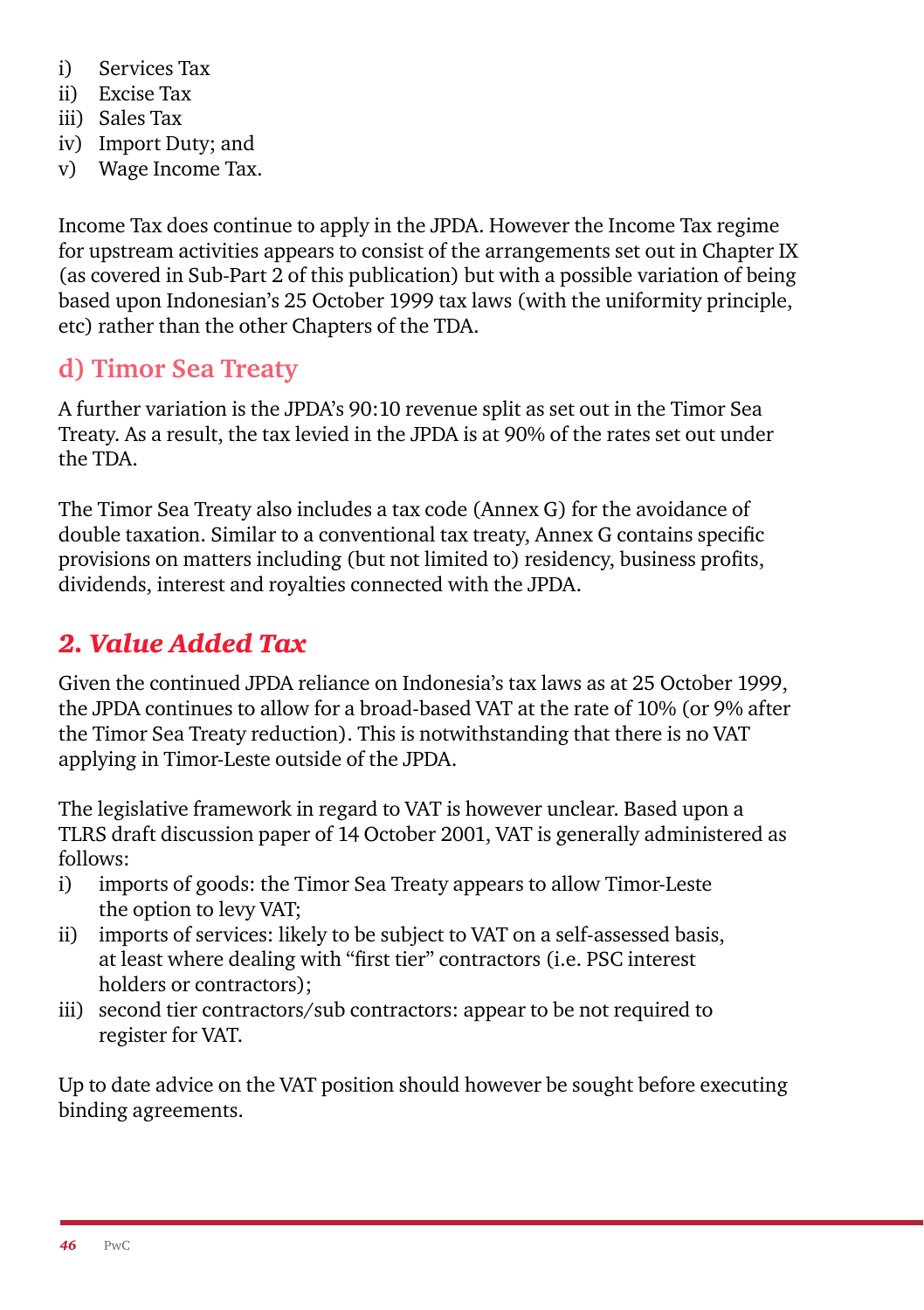# *3. Withholding Tax*

The WHT rates were originally set out in Chapter IX of the TDA but should be read in conjunction with the Timor Sea Treaty 90% reduction factor. In addition, as outlined in Sub-Part 2, TDA-IX/2012 appears to provide a number of WHT modifications from 1 January 2011.

### *Sub-Part 4 – JPDA PSCs (Annex F)*

#### IMPORTANT: SCOPE OF SUB-PART 4

This Sub-Part deals with the tax arrangements for oil and gas activities connected with Annex F PSCs. These arrangements are entirely linked to the 25 October 1999 Indonesian tax laws and any subsequent enabling legislation. The TDA and Regulation 2000/18 should have no application.

#### *1. Income Tax*

Prior to the signing of the Timor Sea Treaty on 20 May 2002, PSCs had been granted over two significant hydrocarbon discoveries in the JPDA. Annex F of the Timor Sea Treaty provides that, for these existing contracts (known as the Annex F PSCs), interest holders would be offered JPDA PSCs on essentially the same terms that existed prior to the Timor Sea Treaty. This stability extended to the fiscal regime applicable to the PSCs.

The Annex F PSCs constitute:

- i) PSCs 03-12 and 03-13 (including the Elang/Elang Kakatua/Kakatua North (EKKN) fields) which have been unitised and are currently operated by a ConocoPhillips entity (Bayu-Undan); and
- ii) PSCs 03-19 and 03-20 which have been unitised and are currently operated by a Woodside entity (Greater Sunrise). The Greater Sunrise field unitisation is itself complicated in that the field straddles the JPDA (approximately 20.1%) and waters that are claimed exclusively by Timor-Leste and Australia.

## **a) General**

The foundation tax laws for the Annex F PSCs are those adopted into Timor-Leste under UNTAET regulation 1999/1 (i.e. the Indonesian tax laws as at 25 October 1999).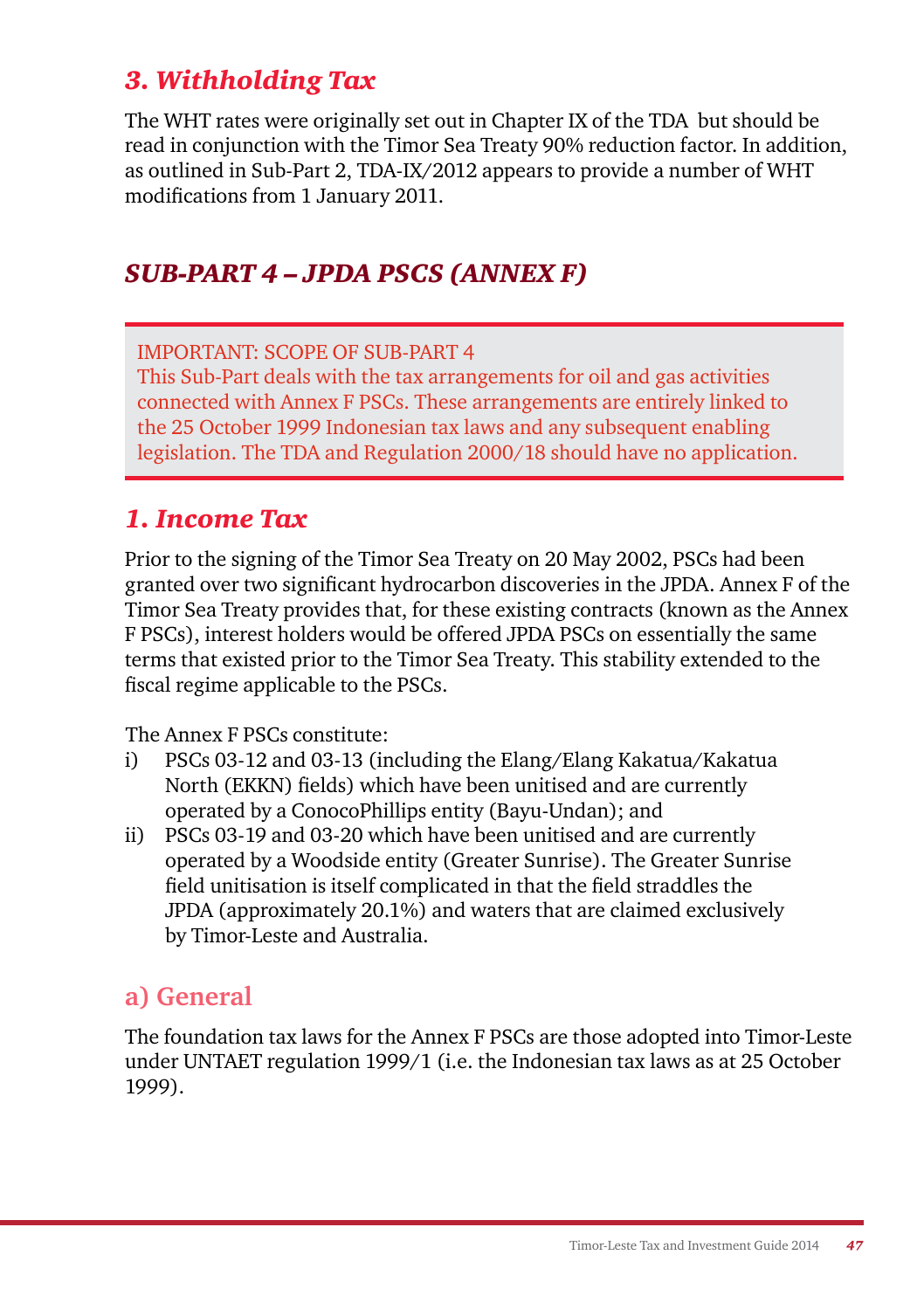UNTAET Regulation 1999/1 provided that these Indonesian laws were to continue to apply in Timor-Leste until being replaced by UNTAET regulation or Timor-Leste law. With regard to Income Tax the subsequent introduction of UNTAET 2000/18, the Petroleum Tax Act and the TDA specifically excluded their application to Annex F PSCs (and so also prevented the introduction of Timor-Leste's own taxes such as the Services, Excise, Sales and Import Taxes).

Accordingly, whilst both Bayu-Undan and Greater Sunrise each have distinct unitisation and taxation overlays (discussed below) the 25 October 1999 tax laws (including potentially the "uniformity principle" – see Sub-Part 3) remain relevant to activities in these areas.

# **b) Summary of Annex F Regimes**

|                             | Timor Sea Treaty<br>(for Timor-Leste's 90% share) |
|-----------------------------|---------------------------------------------------|
| Bayu-Undan (excluding EKKN) | i) Indonesian Tax Laws at 25 October 1999;        |
|                             | ii) ToBUCA                                        |
| Greater Sunrise             | i) Indonesian Tax Laws at 25 October 1999         |
|                             | ii) Sunrise IUA                                   |
|                             | iii) Certain Maritime Agreements Treaty           |
|                             | i) Indonesian Tax Laws at 25 October 1999         |

The applicable regime for each Annex F PSC is as follows:

For a geographical representation of these areas please see Appendix D. For a comparative table of each area, please see Appendix B.

# **c) Income Tax Overview**

The Law on Income Tax (i.e. Indonesian tax law as at 25 October 1999) provides for:

- i) a top corporate tax rate of 30% as applied to taxable income (although certain income is "final taxed" on a withholding (WHT) basis - see below);
- ii) taxable income calculated according to normal accounting principles as modified by certain tax adjustments (noting in particular the potential operation of the "uniformity principle" as outlined in Sub-Part 3):
- iii) internationally familiar concepts of residency and source;
- iv) an extensive collection of cross-border and domestic WHTs; and
- v) an introduction of a Transfer Pricing regime.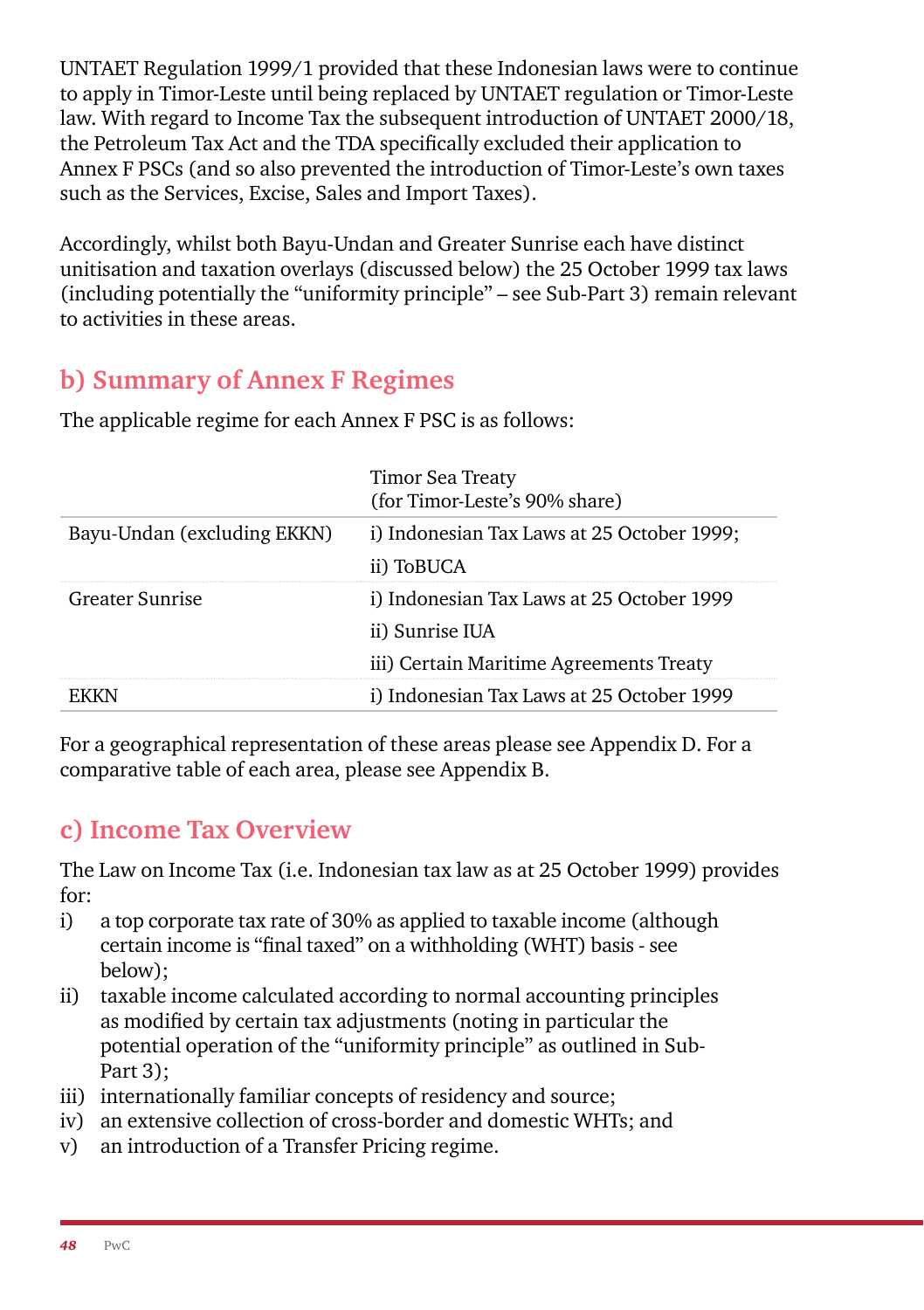# **d) Scope of Taxation**

The Law on Income Tax seeks to tax business profits and "designated passive" income. Business profits can include capital gains. Passive income includes interest, as well as royalty, rental and dividend income (although see comments on WHT below). Employment related income is also subject to Income Tax (i.e. not the separate Wage Income Tax).

Various taxpayer "entities" are recognised including companies, partnerships and individuals. There is an internationally recognisable and extensive PE definition. There are also "force of attraction" principles requiring the aggregation of PE and non-PE activities.

# **e) Residency and Source**

For non-individuals, a Timor-Leste resident includes a "body established or domiciled in Timor-Leste". A body includes a limited company, a limited partnership, a state owned enterprise and "other forms of business".

For individuals, a resident includes a person "residing in Timor-Leste or being present in Timor-Leste, for more than 182 days in a calendar year". Timor-Leste residents are taxable on world-wide income/profits while non-residents are taxable on Timor-Leste sourced income/profits only. Residents earning foreign sourced profits and income can receive credits for foreign taxes suffered.

# **f) Rates of Tax**

| 10110WU.     |                          |      |     |
|--------------|--------------------------|------|-----|
|              | Annual Taxable<br>Income | Rate | Tax |
|              |                          |      |     |
| on the first |                          |      |     |
| on the next  | 3.368                    |      | .N5 |
|              |                          |      |     |

The standard income tax rates for resident companies and individuals are as  $f_0$ llows:

A significant number of business activities will be subject to a "final" tax withheld by the payer (see Withholding Taxes below).

# **g) Business Profits**

Taxable business profits are generally computed on an accruals basis. Under the accruals basis income is generally assessable when "receivable" while expenses are generally deductible when "payable".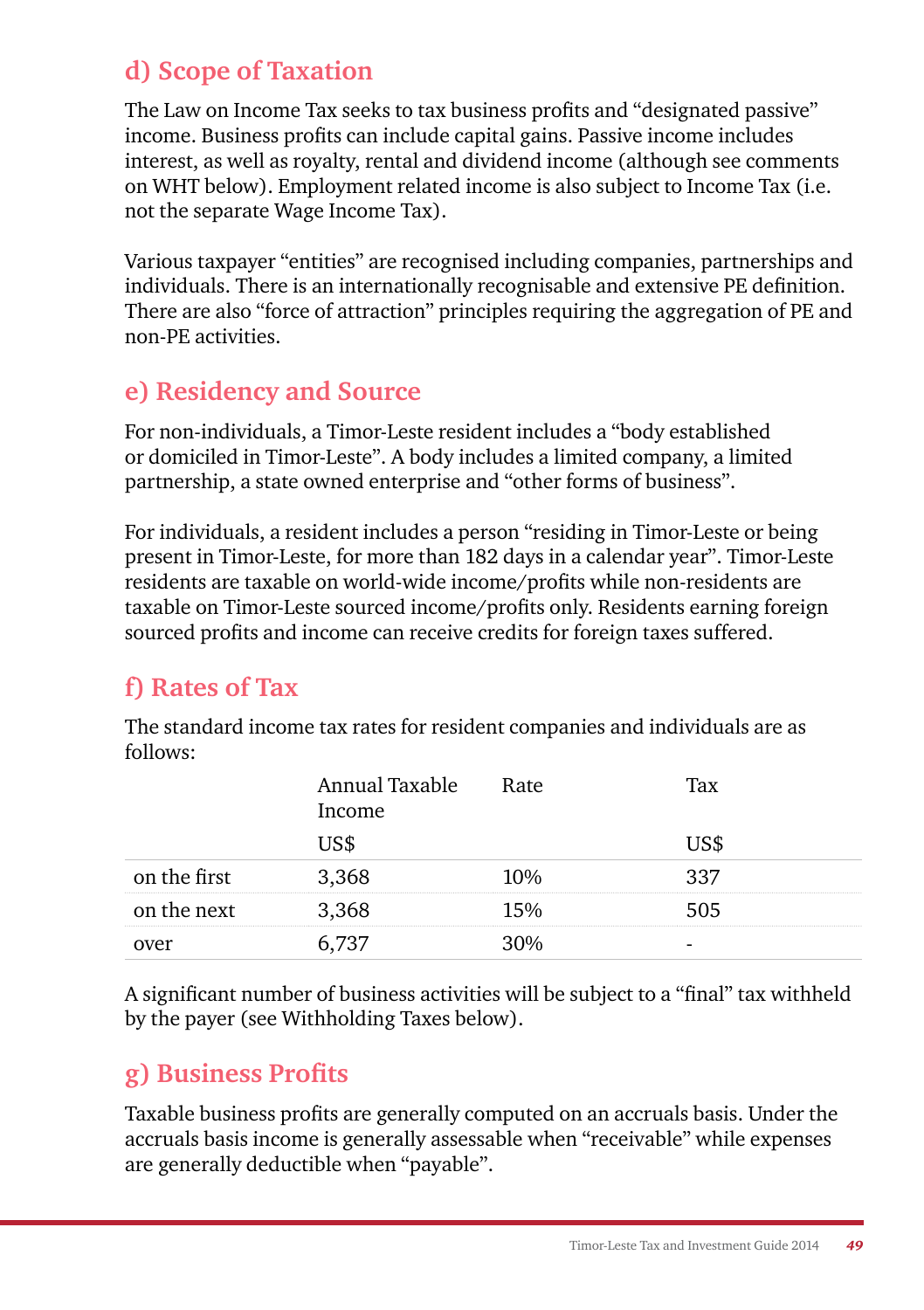# **h) Calculation of Taxable Income**

Taxable income is essentially the difference between total revenue attributable to the PE and "allowable expenses" paid or incurred to carry on the business. Certain income and expenditure of the PE's head office can also be forcibly attracted to the PE.

Income is defined widely to mean "any increase in economic capacity received or accrued". Specifically it includes:

- i) profits from business:
- ii) gains from the sale or transfer of property;
- iii) refunds of deductible tax payments;
- iv) interest, premiums, discounts and compensation from loan repayments guarantees;
- v) dividends;
- vi) royalties;
- vii) rent;
- viii) gains from the cancellation of indebtedness;
- ix) gains from the fluctuation in foreign currencies;
- x) gains from the revaluation of property; and
- xi) insurance premiums.

# **i) Allowable Deductions/Uniformity Principle**

For a PSC Contractor, the following comments on deductibility are subject to any special rules relevant to the calculation of Income Tax due on liftings. As was outlined in Sub-Part 3 Indonesia had adopted the "uniformity principle" in respect of tax due on liftings earned under an Indonesian PSC. The uniformity principle itself is not however well set out in Indonesia law. The extent therefore to which the "uniformity principle" may have been incorporated into the Law on Income Tax as adopted by Timor-Leste on 25 October 1999 is not clear.

"Uniformity principle" issues aside, Timor-Leste's tax rules contain a general deductibility provision under which all expenditure first falls for consideration as a deduction. Any expenditure satisfying the general criteria will be fully deductible in that year unless specific provisions apply. Such expenditure specially includes:

- i) losses suffered on the sale of property;
- ii) losses arising from fluctuations in foreign exchange; and
- iii) expenditure on tangible property with a useful life of more than 1 year – depreciable at designated rates as follows: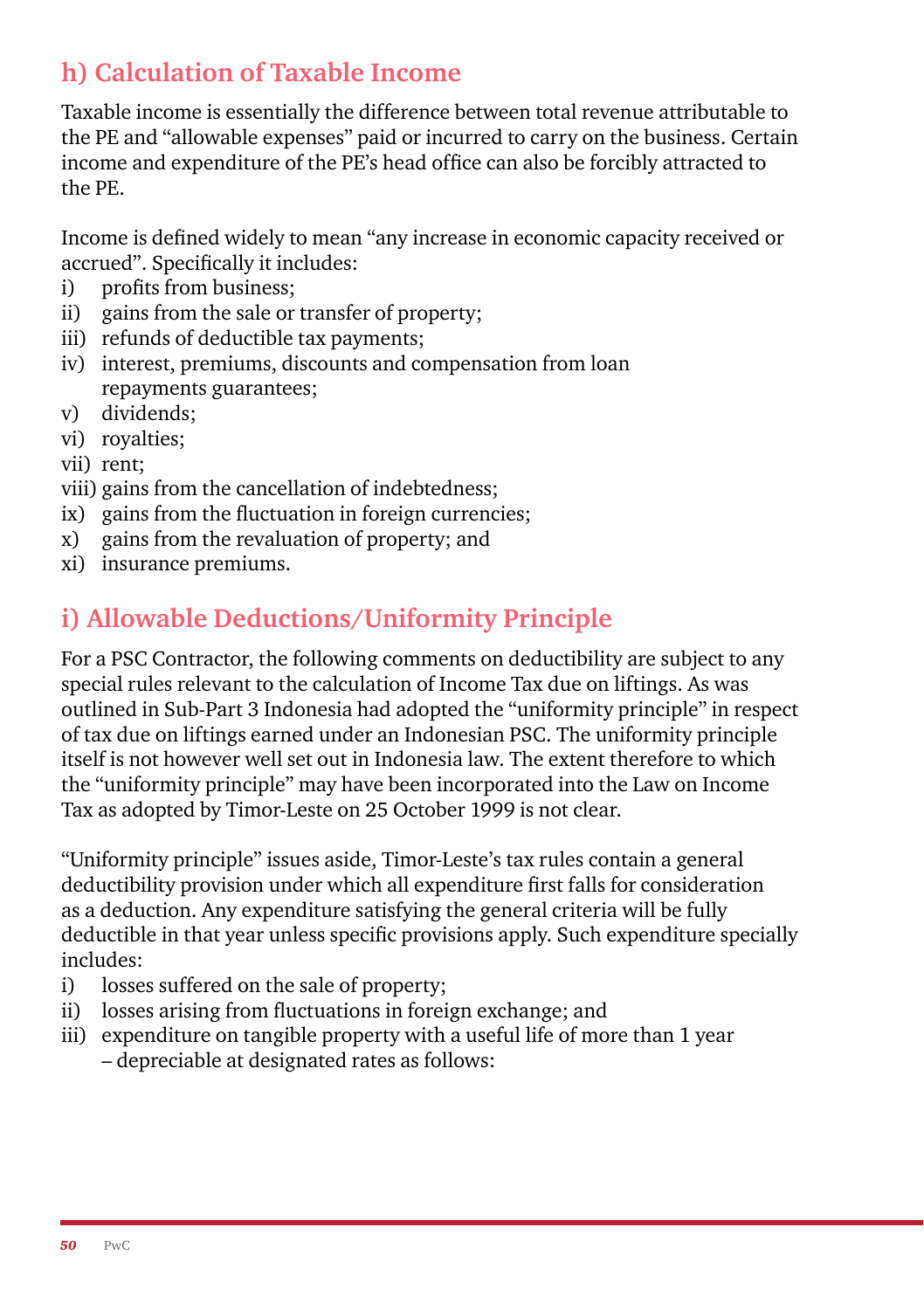| Items (useful life)              | Depreciation rate |            |  |
|----------------------------------|-------------------|------------|--|
|                                  | Straight line     | Dim. Value |  |
| Buildings – permanent            | 5%                | N/A        |  |
| Buildings - non-permanent        | 10%               | N/A        |  |
| Property (4 years)               | $2.5\%$           | 50%        |  |
| Property (5-8 years)             | 12.5%             | 25%        |  |
| Property (9-16 years)            | 6.25%             | 12.5%      |  |
| Property $(17 \text{ years} + )$ | 5%                | 10%        |  |

iv) expenditure on intangible property (including pre-commencement costs) with a useful life of more than 1 year-amortizable at designated rates as follows:

| Items (useful life)              | Straight line depreciation rate |
|----------------------------------|---------------------------------|
| Property (4 years)               | 25%                             |
| Property (5-8 years)             | 12.5%                           |
| Property (9-16 years)            | 6.25%                           |
| Property $(17 \text{ years} + )$ | 5%                              |

# **j) Non-Allowable or Conditional Deductions**

These include:

- i) private expenses;
- ii) non-business gifts and aid;
- iii) general provisions/reserves;
- iv) Income Tax payments;
- v) penalties, fines etc.; and
- vi) expenses relating to income taxed on a "final-taxed" basis (see Withholding Taxes section below).

## **k) Losses**

Taxpayers may carry forward their losses for five years. The carry-back of losses is not permitted. There is no provision for any form of consolidated filing or group loss relief.

# **l) Transfer Pricing**

The Law on Income Tax provides wide powers for the Timor-Leste authorities to redistribute income and deductions between parties under "a special relationship". A Special Relationship will exist at a relatively low 25% common ownership level.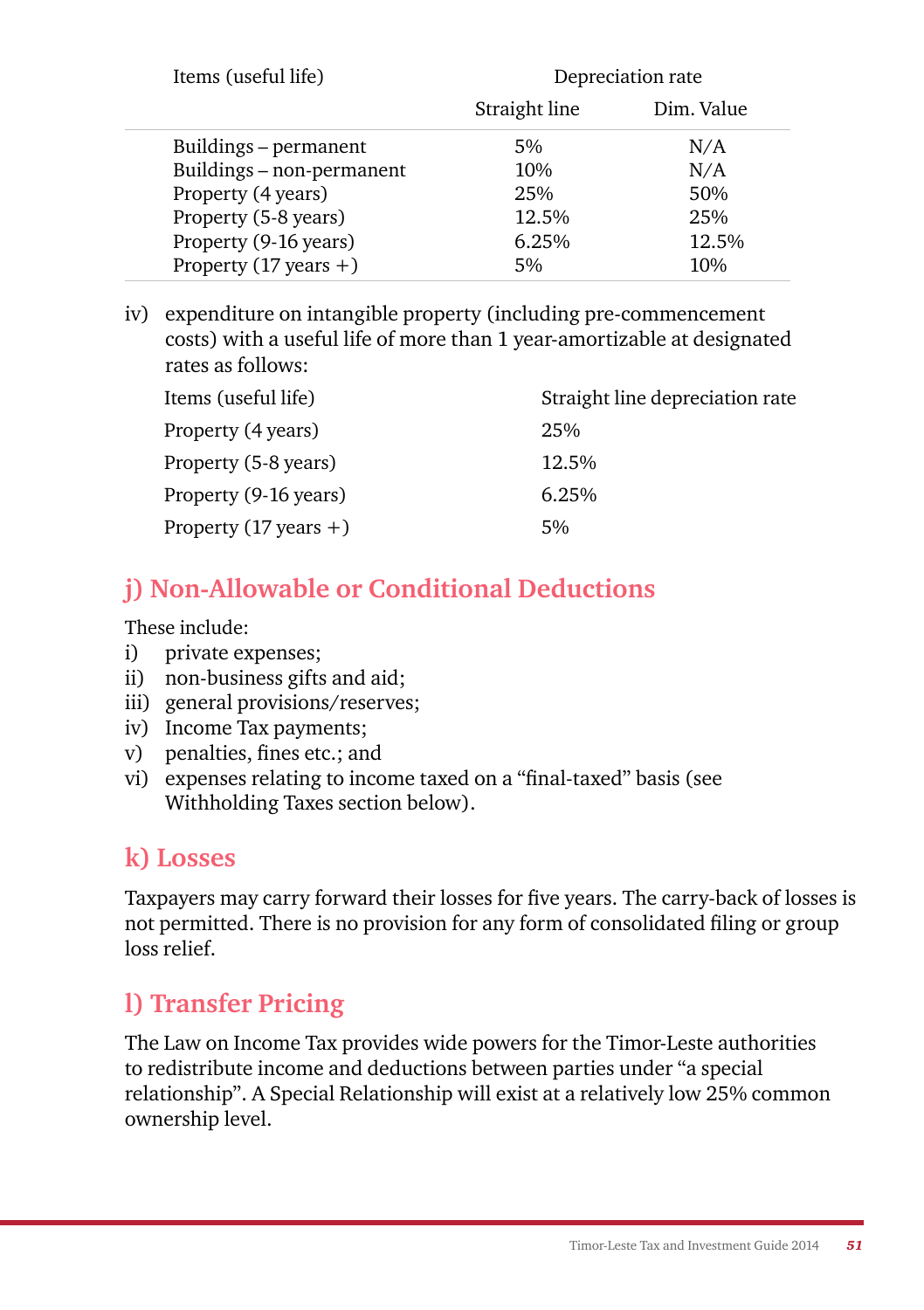# *2. Withholding Tax*

#### **a) Payments/Rates**

The following WHT rates apply on the designated payments. The rates mentioned below are before the reduction factor of 10% under the Timor Sea Treaty (i.e. Timor-Leste's is only entitled to tax 90%):

#### *Article 21 WHT (payment from a resident (including a PE), to a resident)*

| <b>Type</b>                                           | Rate*<br>(Max.) | Final Tax<br>(Y/N) |
|-------------------------------------------------------|-----------------|--------------------|
| On salaries/wages                                     | 30%             | N                  |
| Severance payments                                    | 15%             | N                  |
| Pension payments                                      | 30%             | N                  |
| Fees paid to independent, individual<br>professionals | 6%              | N                  |

\* before JPDA reduction factor of 10%

#### *Article 23 Withholding Taxes (payment by resident to resident, or PE to PE)*

| Type                                                  | On gross<br>amount/<br>Est. Net<br><b>Income</b><br>(ENI) | ENI % | <b>WHT</b><br>rate | Actual<br>WHT rate*<br>(% of Gross)<br>amount) | WHT rate<br>with 10%<br>reduction<br>applied | Final Tax<br>(Y/N) |
|-------------------------------------------------------|-----------------------------------------------------------|-------|--------------------|------------------------------------------------|----------------------------------------------|--------------------|
| Interest                                              | Gross                                                     |       | 15%                |                                                | 13.50%                                       | N                  |
| Royalties                                             | Gross                                                     |       | 15%                |                                                | 13.50%                                       | N                  |
| Drilling and<br>support services<br>in mining         | <b>ENI</b>                                                | 30%   | 15%                | 4.50%                                          | 4.05%                                        | N                  |
| Prizes and<br>awards                                  | Gross                                                     |       | 15%                | 15%                                            | 13.50%                                       | N                  |
| Rent (other<br>than land and<br>building)             | <b>ENI</b>                                                | 40%   | 15%                | 6%                                             | 5.40%                                        | N                  |
| Technical and<br>management<br>services               | <b>ENI</b>                                                | 40%   | 15%                | 6%                                             | 5.40%                                        | N                  |
| Architecture,<br>interior, and<br>landscape<br>design | <b>ENI</b>                                                | 40%   | 15%                | 6%                                             | 5.40%                                        | N                  |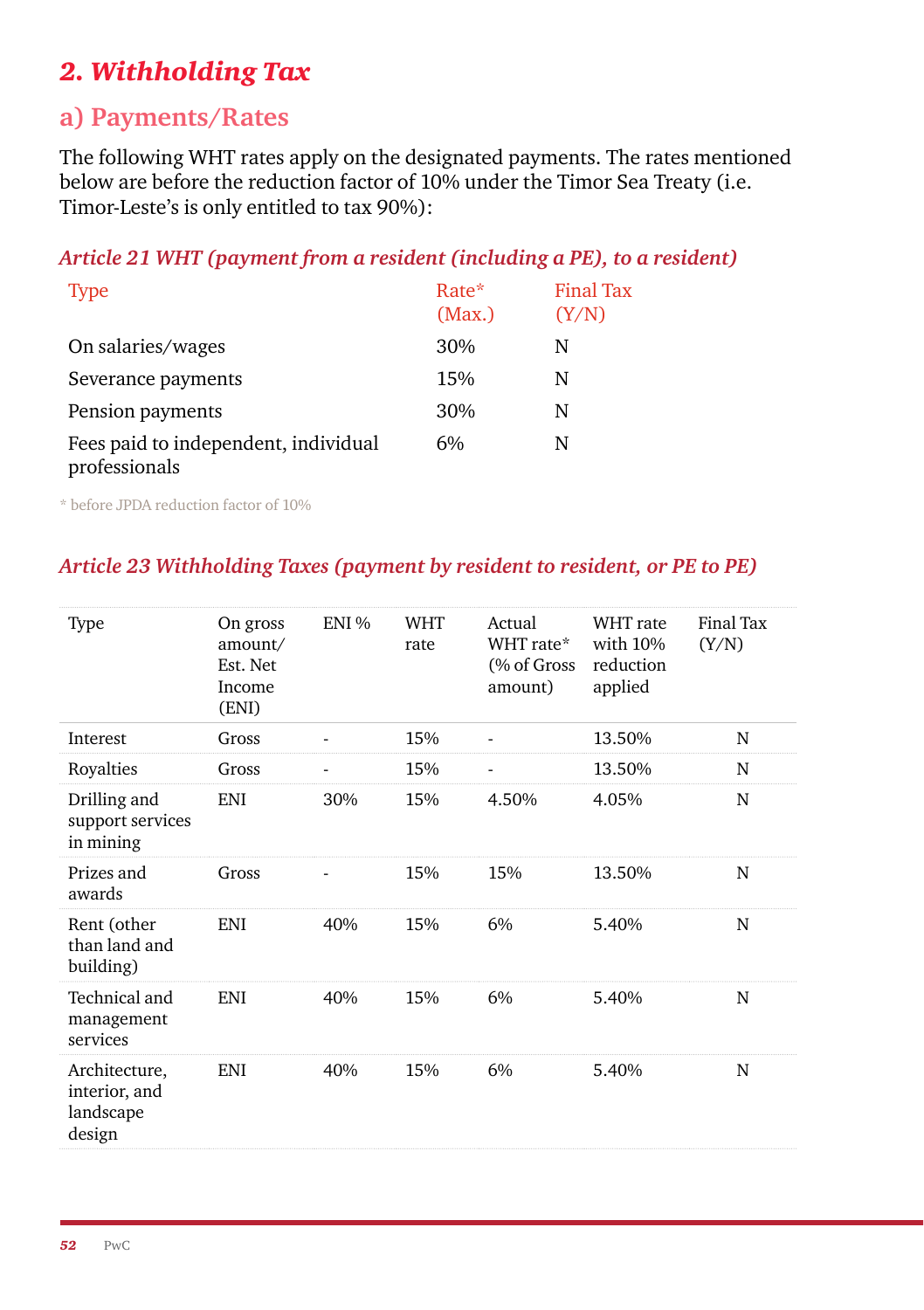| Type                                     | On gross<br>amount/<br>Est. Net<br>Income<br>(ENI) | ENI % | <b>WHT</b><br>rate | Actual<br>WHT rate*<br>(% of Gross)<br>amount) | WHT rate<br>with 10%<br>reduction<br>applied | Final Tax<br>(Y/N) |
|------------------------------------------|----------------------------------------------------|-------|--------------------|------------------------------------------------|----------------------------------------------|--------------------|
| Accounting and<br>bookkeeping            | <b>ENI</b>                                         | 40%   | 15%                | 6%                                             | 5.40%                                        | N                  |
| Timber cutting                           | ENI                                                | 40%   | 15%                | 6%                                             | 5.40%                                        | N                  |
| Pest control<br>and cleaning<br>services | <b>ENI</b>                                         | 10%   | 15%                | 1.50%                                          | 1.35%                                        | N                  |
| Intermediary                             | <b>ENI</b>                                         | 60%   | 15%                | 9%                                             | 8.10%                                        | N                  |
| Appraisal                                | <b>ENI</b>                                         | 40%   | 15%                | 6%                                             | 5.60%                                        | N                  |
| Actuary                                  | <b>ENI</b>                                         | 40%   | 15%                | 6%                                             | 5.40%                                        | N                  |
| Film dubbing/<br>mixing                  | <b>ENI</b>                                         | 40%   | 15%                | 6%                                             | 5.40%                                        | N                  |
| Other services                           | <b>ENI</b>                                         | 10%   | 15%                | 1.50%                                          | 1.35%                                        | N                  |

\* before JPDA reduction factors of 10%. May be an additional tax on branch profits if earned by a PE. Note: WHT = withholding tax

#### *Article 26 Withholding Taxes (payments by resident – (incl. PE), to nonresident)*

| Type                                                                    | On gross<br>amount/<br>Est. Net<br>Income<br>(ENI) | ENI% | WHT<br>rate | Actual<br>WHT rate*<br>(% of Gross<br>amount) | WHT rate<br>with 10%<br>reduction<br>applied | Final Tax<br>(Y/N) |
|-------------------------------------------------------------------------|----------------------------------------------------|------|-------------|-----------------------------------------------|----------------------------------------------|--------------------|
| Dividends                                                               | Gross                                              |      | 20%         | 20%                                           | 18%                                          | Y                  |
| Interest,<br>including<br>premiums,<br>discounts, and<br>guarantee fees | Gross                                              |      | 20%         | 20%                                           | 18%                                          | Y                  |
| Royalties                                                               | Gross                                              |      | 20%         | 20%                                           | 18%                                          | Y                  |
| Rental and<br>payments for the<br>use of assets                         | Gross                                              |      | 20%         | 20%                                           | 18%                                          | Y                  |
| Fees for<br>services, work,<br>and activities                           | Gross                                              |      | 20%         | 20%                                           | 18%                                          | Y                  |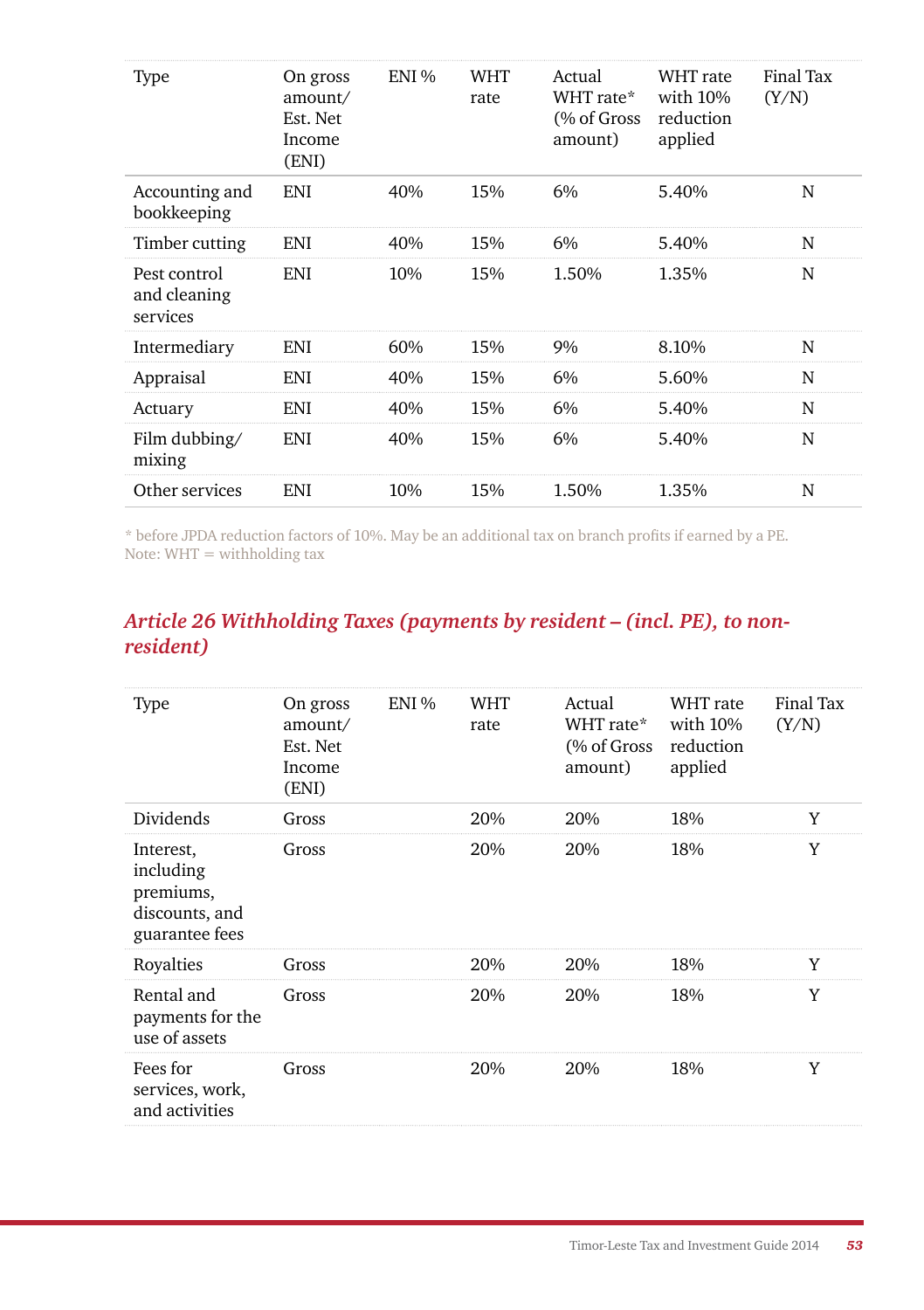| Type                                                                                         | On gross<br>amount/<br>Est. Net<br>Income<br>(ENI) | ENI % | <b>WHT</b><br>rate | Actual<br>WHT rate*<br>(% of Gross<br>amount) | WHT rate<br>with 10%<br>reduction<br>applied | Final Tax<br>(Y/N) |
|----------------------------------------------------------------------------------------------|----------------------------------------------------|-------|--------------------|-----------------------------------------------|----------------------------------------------|--------------------|
| Prizes and<br>awards                                                                         | Gross                                              |       | 20%                | 20%                                           | 18%                                          | Y                  |
| Pensions and<br>any other<br>periodical<br>payments                                          | Gross                                              |       | 20%                | 20%                                           | 18%                                          | Y                  |
| National annual<br>distributions of<br>after-tax profits<br>of a branch (or<br>so-called PE) | Gross                                              |       | 20%                | 20%                                           | 18%                                          | Y                  |
| Insurance<br>premium paid<br>by:                                                             |                                                    |       |                    |                                               |                                              |                    |
| • by the insured                                                                             | <b>ENI</b>                                         | 50%   | 20%                | 10%                                           | 9%                                           | Y                  |
| • by Indonesian<br>insurance<br>companies                                                    | <b>ENI</b>                                         | 10%   | 20%                | 2%                                            | 2%                                           | Y                  |
| • by Indonesian<br>reinsurance<br>companies                                                  | ENI                                                | 5%    | 20%                | 1%                                            | 1%                                           | Y                  |

\* before JPDA reduction factors of 10%.

#### *Specifically regulated payments of income*

| 'l'ype                                                                     | On gross<br>amount/Est. Net<br>Income (ENI) | Rate* | WHT rate with Final Tax<br>$10\%$ reduction $(Y/N)$<br>applied |  |
|----------------------------------------------------------------------------|---------------------------------------------|-------|----------------------------------------------------------------|--|
| Payment from resident to<br>resident:<br>Rentals of land and<br>buildings: |                                             |       |                                                                |  |
| • if the lessor (i.e. the<br>owner) is a corporate<br>taxpayer             | Gross                                       | 6%    | $5.4\%$                                                        |  |
| • if the lessor ( <i>i.e.</i> the<br>owner) is an individual<br>taxpayer   | Gross                                       | 10%   | $9\%$                                                          |  |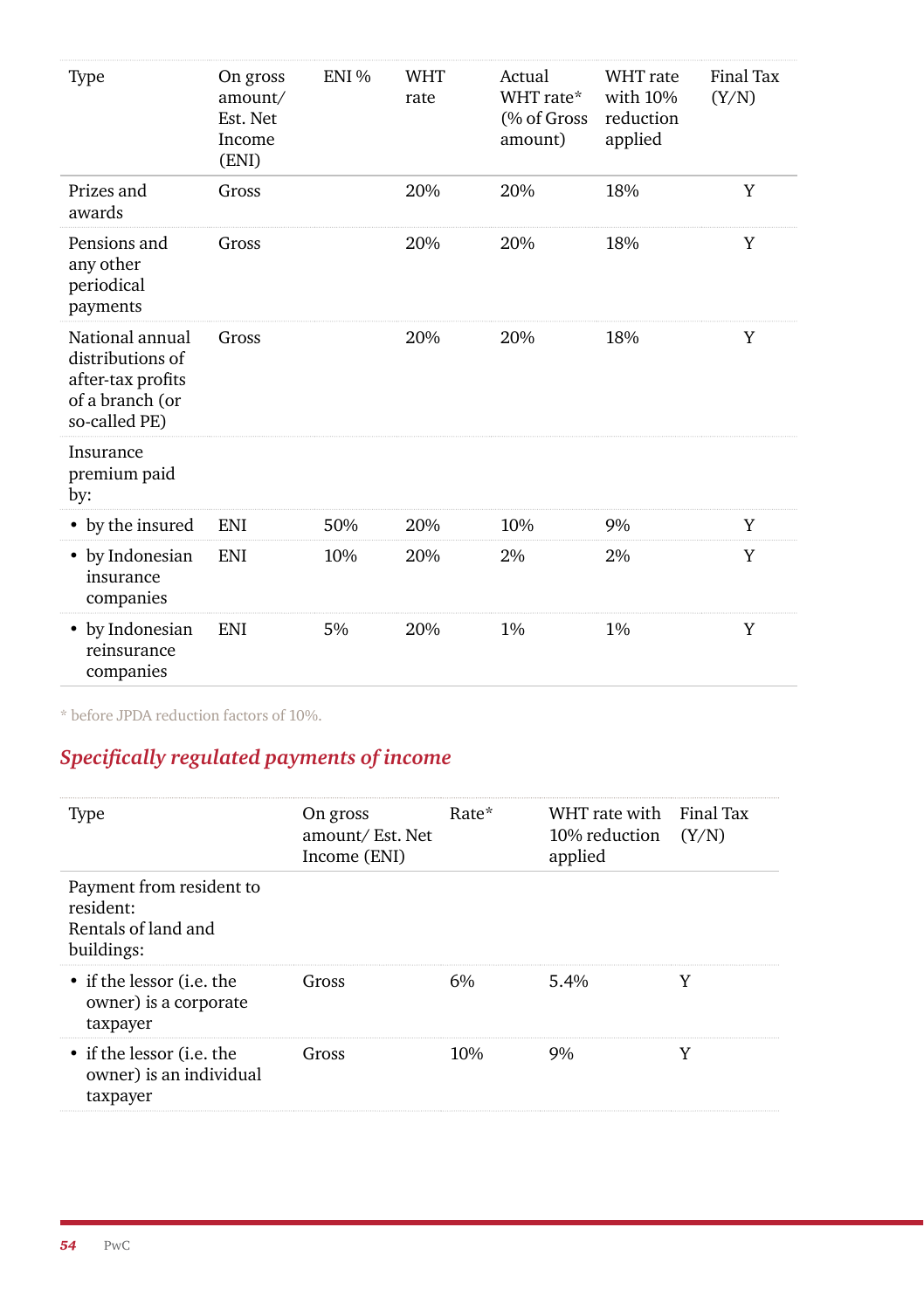| Type                                                                                  | On gross<br>amount/Est. Net<br>Income (ENI) | Rate* | WHT rate with<br>10% reduction<br>applied | Final Tax<br>(Y/N) |
|---------------------------------------------------------------------------------------|---------------------------------------------|-------|-------------------------------------------|--------------------|
| • if the lessor is a corporate<br>taxpayer but the owner is<br>an individual taxpayer | Gross                                       | 10%   | 9%                                        | Y                  |
| Fees for construction and<br>consulting<br>services:                                  |                                             |       |                                           |                    |
| • construction contracting                                                            | Gross                                       | 2%    | 1.8%                                      | Y                  |
| • construction planning                                                               | Gross                                       | 4%    | $3.6\%$                                   | Y                  |
| • construction supervision                                                            | Gross                                       | 4%    | 3.6%                                      | Y                  |
| • consulting services (other<br>than tax and legal)                                   | Gross                                       | 4%    | 3.6%                                      | Y                  |
| Payment of interest from<br>banks                                                     | Gross                                       | 15%   | 13.5%                                     | Y                  |
| Payment to resident<br>shipping/airlines<br>companies                                 | Gross                                       | 1.2%  | 1.08%                                     | Y                  |
| Payment to non-resident<br>shipping/<br>airlines companies (with<br>PE)               | Gross                                       | 2.64% | 2.376%                                    | Y                  |

\* May be an additional tax on branch profits if earned by a PE.

# *3. Value Added Tax*

As previously mentioned, Indonesia's tax laws as at 25 October 1999 included a broad-based VAT levied at the rate of 10%. This VAT continues to apply in areas covered by Annex F PSCs (see Sub-Part 3 for details).

# *4. Bayu-Undan (excluding EKKN)*

## **a) Taxation of Bayu-Undan Contractors Act**

In June 2003, Timor-Leste passed the ToBUCA. ToBUCA was introduced to provide specific tax related concessions and obligations (relevant to the Indonesian Income Tax Law as at 25 October 1999) considered necessary to help ensure the early development of the Bayu-Undan LNG project. The underlying intention was to encourage the Bayu-Undan contractors to proceed with the gas phase of the project. These changes were effective from 1 January 2002.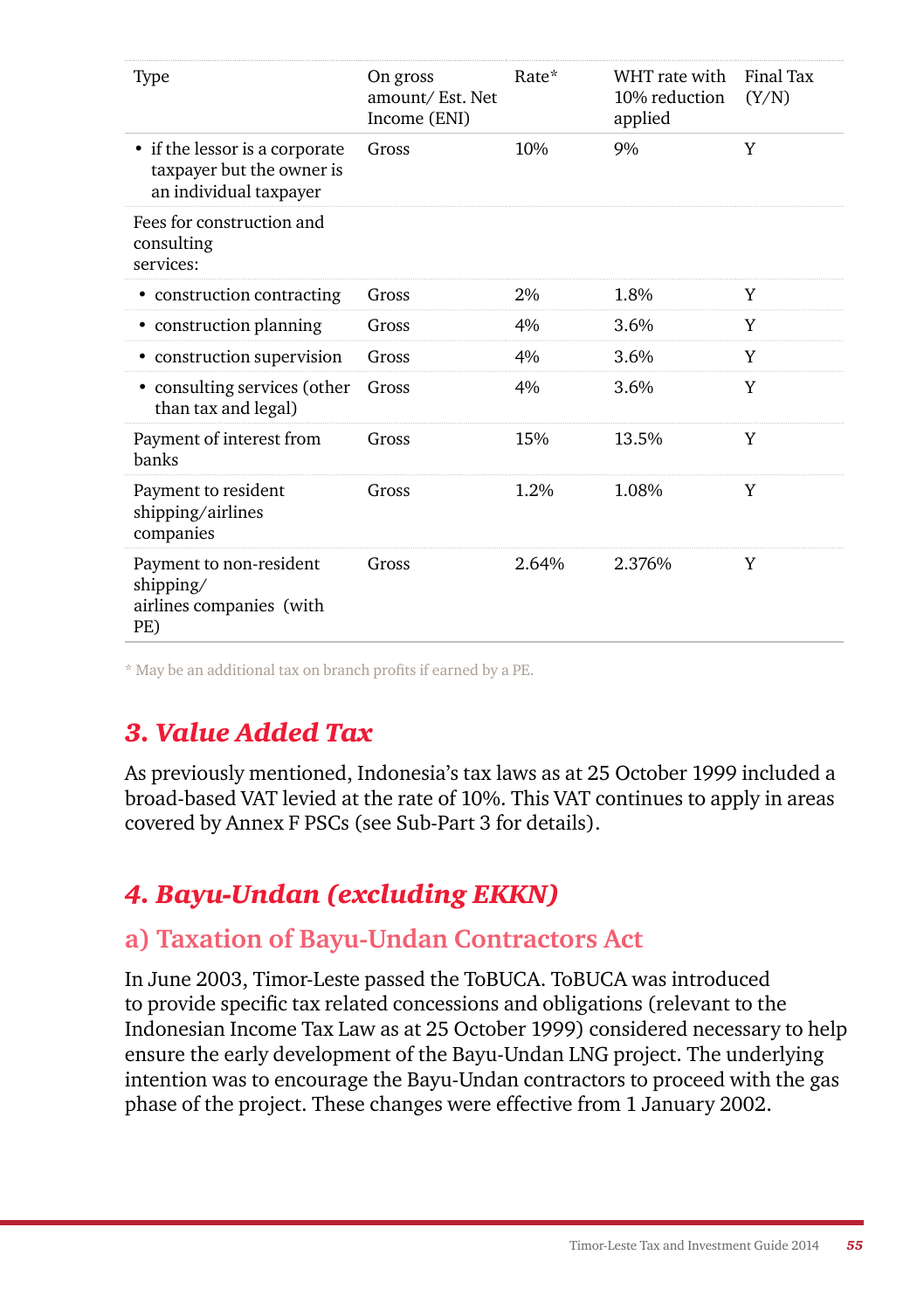ToBUCA specifically excludes the EKKN fields which remain subject to the Law on Income Tax as outlined above.

## **b) Impact of ToBUCA**

Summarised below is an outline of the ToBUCA modification. ToBUCA applies to Contractors and Subcontractors supplying goods or services in respect of JPDA PSC 03-12 (previously 91-12) (excluding the Elang Kakatua Kakatua North area) and JPDA PSC 03- 13 (previously 91-13).

| ToBUCA changes to the Law on Income Tax                 | Description of Change                                                                                                                                                            |
|---------------------------------------------------------|----------------------------------------------------------------------------------------------------------------------------------------------------------------------------------|
| <b>Taxes Covered</b><br>withholdings), VAT, Sales Tax.  | Income Tax (including associated                                                                                                                                                 |
| <b>Activities Covered</b><br>Undan (other than EKKN).   | Petroleum activities in relation Bayu                                                                                                                                            |
| ToBUCA changes to the Law on Income Tax                 | Description of Change                                                                                                                                                            |
| Activities Exempted<br>the Bayu- Undan export pipeline. | Income and activities connected to                                                                                                                                               |
| Branch Profits Tax                                      | General elimination of tax on branch profit<br>remittances for "first tier" Contractors (i.e.<br>PSC entities) and Sub-contractors.                                              |
| Withholding Taxes                                       | General reduction in WHT rates on a wide<br>range of service charges (see below for<br>further detail).                                                                          |
| <b>Additional Profit Tax</b>                            | Introduction of an Additional Profit Tax<br>(APT) on significant oil and gas profits. APT<br>is calculated in the same manner and method<br>as SPT (see Sub-Part 2 for details). |
| Decommissioning Costs Reserve                           | Introduction of an entitlement to<br>progressively accrue qualifying<br>decommissioning costs. Accrual is tax<br>deductible.                                                     |
| Depreciation/Amortisation                               | Acceleration of tax depreciation and<br>amortization rates for Bayu-Undan assets.                                                                                                |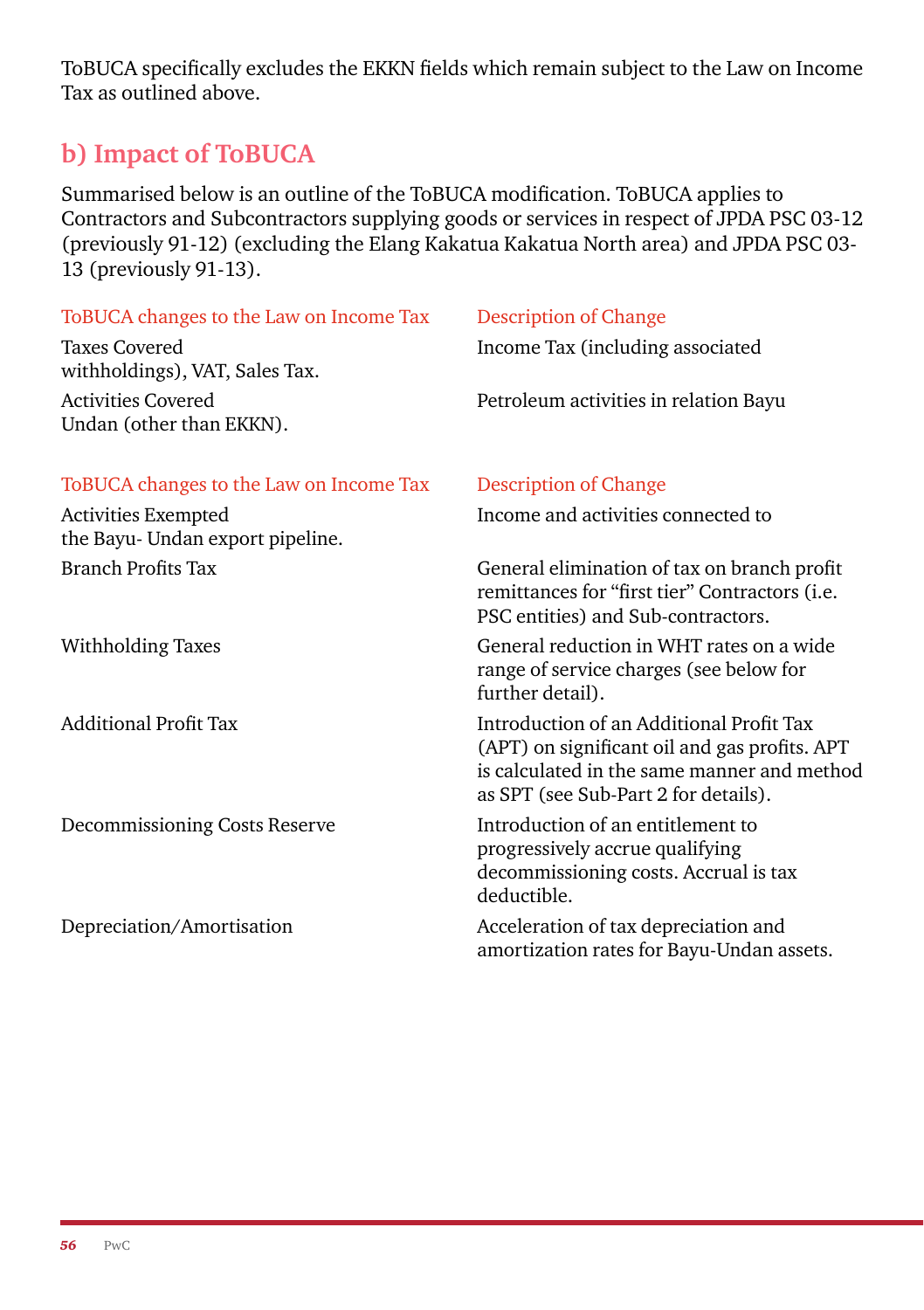# **c) ToBUCA Withholding Tax Rates**

|                                                         |                                            | Pre-ToBUCA                  | Post-ToBUCA                                    |                             |                              |
|---------------------------------------------------------|--------------------------------------------|-----------------------------|------------------------------------------------|-----------------------------|------------------------------|
| Type of activity                                        | Actual<br><b>WHT</b><br>on gross<br>amount | 10%<br>reduction<br>applied | Post ToBUCA<br>rate (reduction<br>not applied) | 10%<br>Reduction<br>applied | Final<br><b>Tax</b><br>(Y/N) |
| Drilling Services (by a<br>$PE)*$                       | 4.5%                                       | 4.05%                       | 1.8%                                           | 1.62%                       | Y                            |
| <b>Drilling Support</b>                                 | 4.5%                                       | 4.05%                       | 1.8%                                           | 1.62%                       | N                            |
| <b>Construction Services</b>                            | 2.0%                                       | 1.8%                        | 0.8%                                           | 0.72%                       | Y                            |
| Construction<br><b>Consulting Services</b>              | 4.0%                                       | 3.6%                        | 1.6%                                           | 1.44%                       | Y                            |
| Royalties - to residents<br>(or PE)                     | 15.0%                                      | 13.5%                       | 6.0%                                           | 5.4%                        | N                            |
| Royalties – to non<br>residents                         | 20.0%                                      | 18.0%                       | 8.0%                                           | 7.2%                        | Y                            |
| Shipping and Air<br>Charter<br>Service (by a PE)        | 2.64%                                      | 2.376%                      | 0.72%                                          | 0.648%                      | Y                            |
| Payments for (most)<br>services<br>to residents (or PE) | 6.0%                                       | 5.4%                        | 2.4%                                           | 2.16%                       | N                            |
| Payments for services to<br>non-residents               | 20.0%                                      | 18.0%                       | 8.0%                                           | 7.2%                        | Y                            |

#### The rates arising from ToBUCA are as follows:

# *5. Greater Sunrise Field*

The Sunrise and Troubadour fields (collectively known as Greater Sunrise) are estimated to contain some 8 trillion cubic feet of gas and 300 million barrels of condensate. Greater Sunrise straddles waters falling within the JPDA (approximately 20.1 %) and waters that are claimed exclusively by both Australia and Timor-Leste.

In respect of the disputed areas, the Timor Sea Treaty (Annex E) and the Sunrise International Unitisation Agreement (IUA) acknowledged that production from the Greater Sunrise fields would be distributed on the basis that 20.1% would be attributable to the JPDA and 79.9% would be attributed to Australia. Effectively, this gives Timor-Leste the right to tax 90% of the portion of the Greater Sunrise area which lies in the JPDA (i.e.  $90\% \times 20.1\% = 18.09\%$ ). Australia's taxable portion is therefore 79.9% plus its entitlement to 10% of the area which lies in the JPDA (10% of  $20.1% = 2.01%$ ).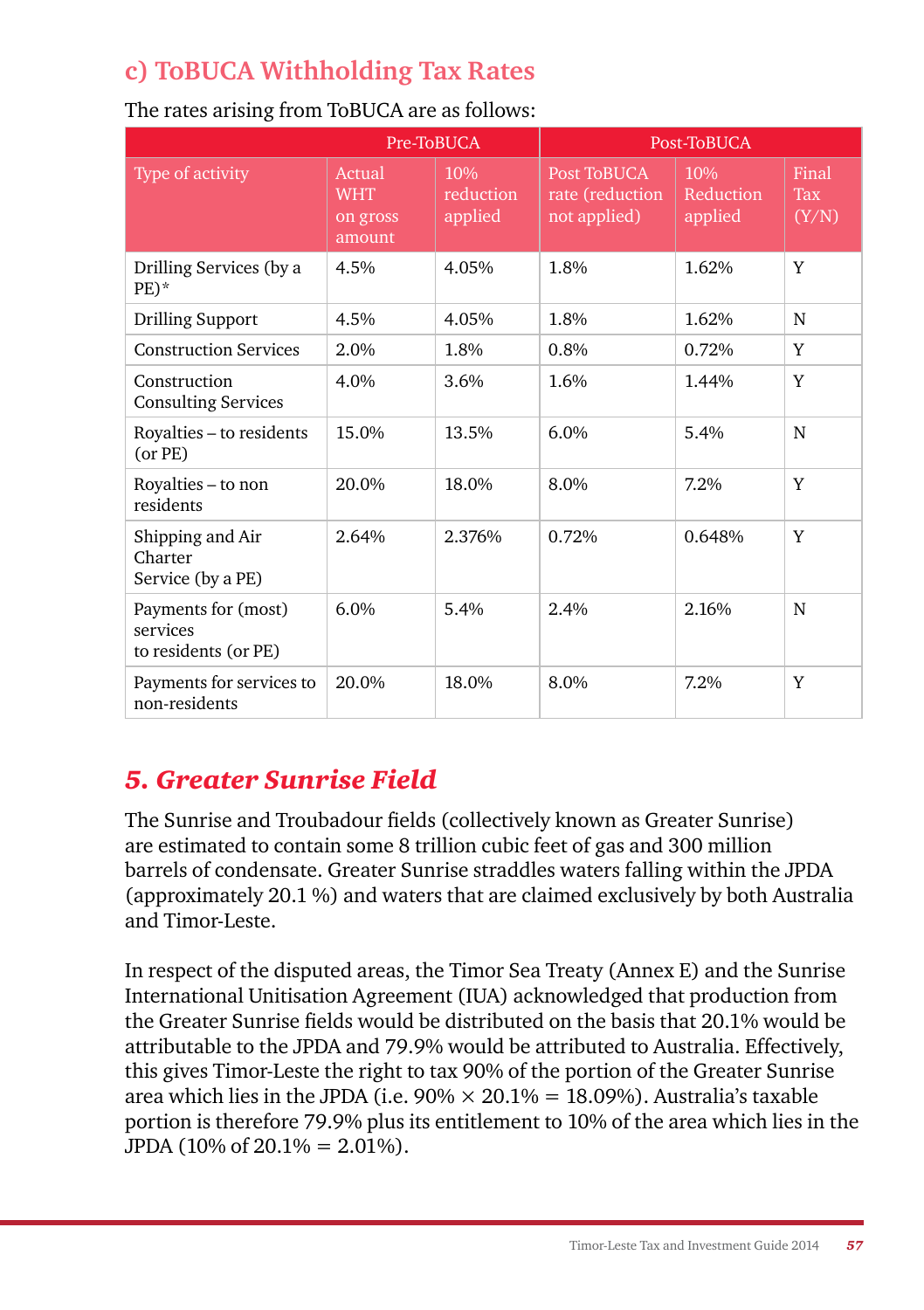Annex E to the Timor Sea Treaty also provided for the renegotiation of the unitisation for the hydrocarbon reserves contained in Greater Sunrise. On 12 January 2006, Timor-Leste and Australia signed the Certain Maritime Agreements in the Timor Sea (CMATS) Treaty.

CMATS came into force on 23 February 2007 and extends for a period of 50 years or the earlier of certain events including the cessation of petroleum exploitation. It provides for a moratorium on claims by either party in relation to their sovereign rights, or fiscal jurisdiction, and over the maritime boundary for the period of the agreement.

The key feature of CMATS is that Timor-Leste and Australia agree to share equally in the revenue derived directly from the production of petroleum in Greater Sunrise insofar as it relates to the upstream exploitation of that petroleum.

The value of such petroleum is to be determined on the basis of arm's length principles. It is important to note that the mechanism for sharing revenue equally between the two nations does not disturb the calculation of tax under the Timor Sea Treaty and Sunrise IUA (i.e. the 79.9% Australia / 20.1% JPDA calculation above).

Either Timor-Leste or Australia could terminate CMATS if a development plan for the Greater Sunrise field was not approved within six years after its entry into force. This six year period passed on 23 February 2013 without a development plan being approved. CMATS further states that should petroleum production take place in the Greater Sunrise field after the termination of CMATS all the terms of the treaty shall re-enter into force and operate from the date of commencement of production.

Disagreements around the progress and method of development of the Greater Sunrise field resulted in Timor-Leste exercising its right to arbitration under Annex B of the Timor Sea Treaty in April 2013. It is understood that Timor-Leste is arguing that CMATS was now invalid. A ruling had not been issued at the time of writing.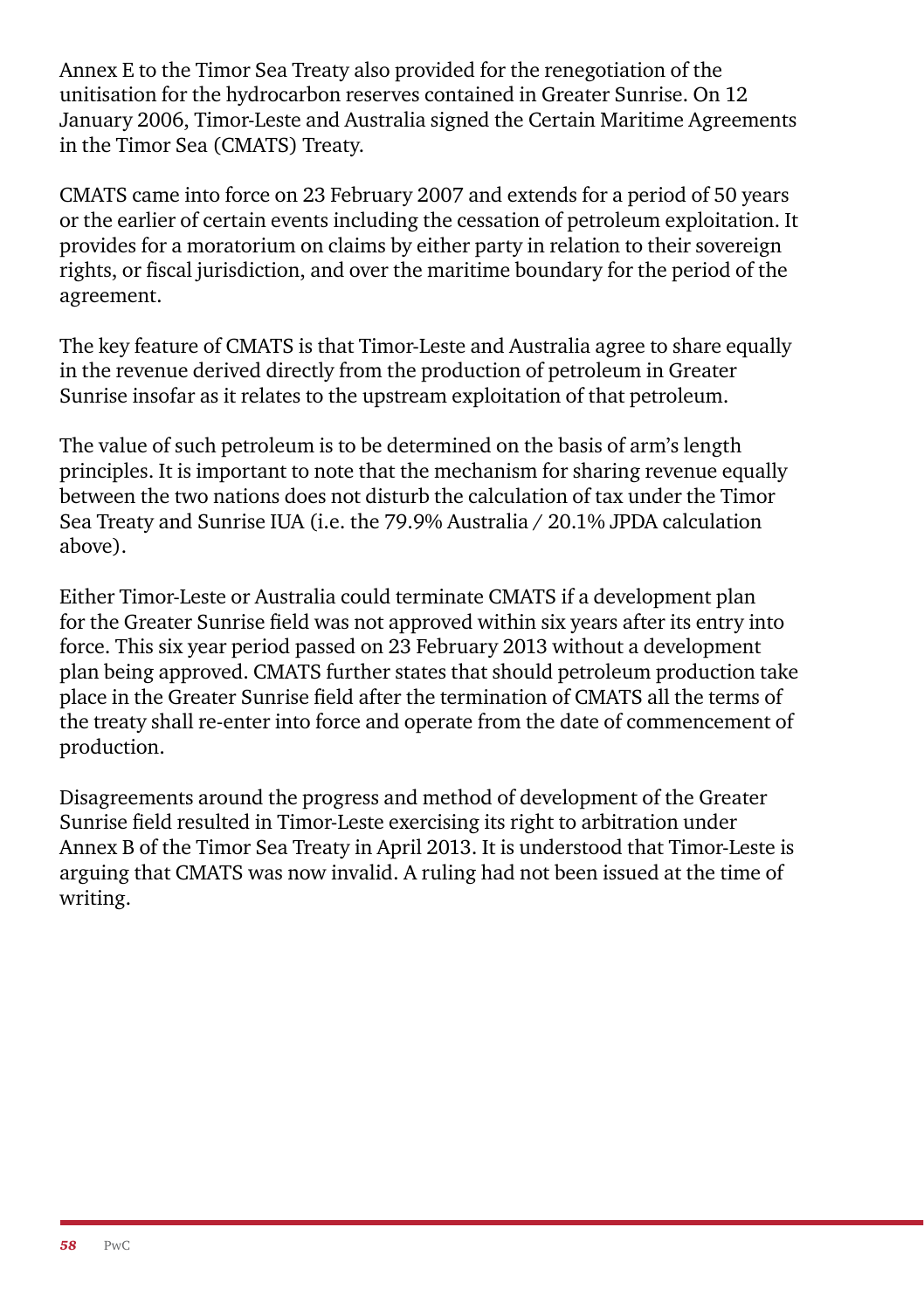# Appendix A

## *Regulations/Documents of Relevance*

## Indonesian Tax Law (as at 25 October 1999)

- Law No.9/1994 (as an amendment of Law No. 6/1983) General Tax Provisions and Procedures
- Law No. 10/1994 (as an amendment of Law No. 7/1983) Income Tax
- Law No. 11/1994 (as the Amendment of Law No. 8/1983) Value Added Tax

### UNTAET Regulations

- UNTAET Regulation 1999/1
- UNTAET Regulation 2000/12
- UNTAET Regulation 2000/18 of July 2002 (as amended)

#### Timor-Leste Sovereign Law

- Constitution of the Democratic Republic of Timor-Leste dated 20 May 2002
- Decree Law No. 3/2003 and Regulation No. 19/2013 Taxation of Bayu-Undan Contractors Act
- Law No. 4/2003 Petroleum Development of Timor Sea Tax Stability Act
- Law No. 4/2004 Law on Commercial Companies
- Decree Law No. 10/2004 Customs Tax Offences
- Law No. 4/2005 (repealed by Private Investment Law No. 14/2011) Law on Domestic Investment
- Law No. 5/2005 (repealed by Private Investment Law No. 14/2011) Law on External Investment
- Decree Law No. 7/2005 Public Tendering in Respect of Petroleum Contracts Awards
- Law No. 8/2005 (repealed by Taxes and Duties Act No. 8/2008) Petroleum Taxation Act
- Law No. 9/2005 (as revised by Law No. 12/2011) Petroleum Act
- JPDA Petroleum Mining Code (equivalent to Law No. 9/2005) and JPDA Model Production Sharing Contract (August 2005)
- Law No. 13/2005 Petroleum Activities Law
- **Decree Law No. 7/2006 Code of Business Registration**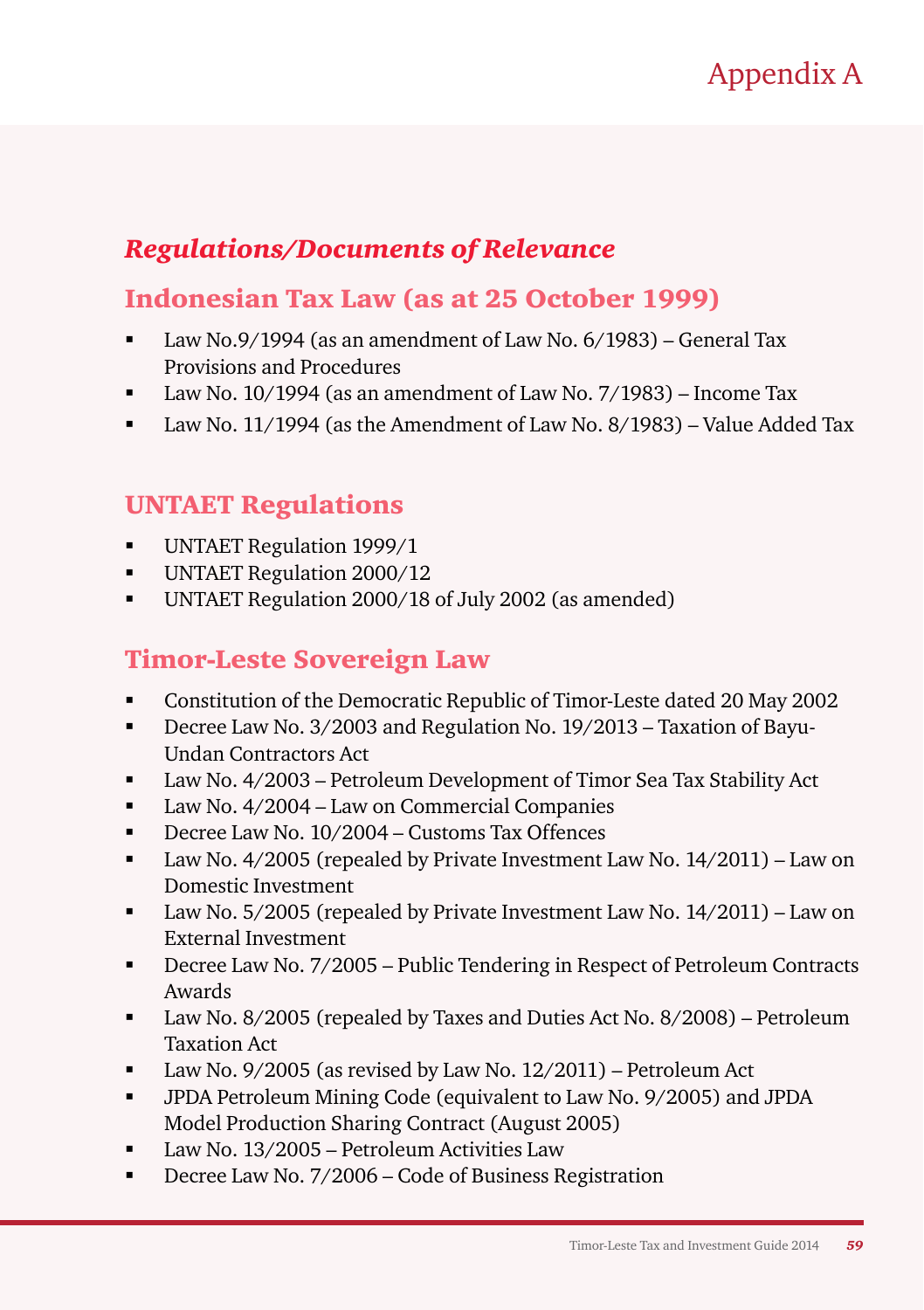# Appendix A

- Decree Law No. 8/2008 Taxes and Duties Act
- Decree Law No. 20/2008; Decree Law No. 1/2012; ANP Regulation No. 1/2012; and Regulation No. 2/2012 – National Petroleum Authority, Downstream Licensing and Downstream Inspection Activities
- **Decree Law No. 5/2011 Environmental Licensing Decree**
- $\blacksquare$  Law No.  $10/2011$  Civil Code
- Law No. 14/2011 Private Investment Law
- $\blacksquare$  TDA-IX/2012
- Decree Law No. 31/2011 Timor GAP, E.P.
- **Law No. 4/2012 Labour Code**
- Decree Law No. 42/2012 Public-Private Partnership Framework
- Decision of the Secretary of State for Professional Training and Employment Policy (SEPFOPE) No. 232/SEPFOPE-GSE/D/X/2013 on the employment of foreign employees

#### Tax Treaties

- Annex G of The Timor Sea Treaty between Australia and Timor-Leste
- The Portugal Timor-Leste Double Tax Agreement of 2011 as ratified by Portugal on 9 August 2012 (but yet to be ratified by Timor-Leste).

## International Agreements

- Timor Sea Treaty between Australia and Timor-Leste signed on 20 May 2002
- Sunrise International Unitisation Agreement between Australia and Timor-Leste signed on 6 March 2003
- Certain Maritime Agreements in the Timor Sea Treaty between Australia and Timor-Leste signed on 12 January 2006

## International Memberships

- Timor-Leste belongs to the Community of Portuguese Language Countries (CPLP)
- Timor-Leste has applied for ASEAN membership (March 2011)
- Timor-Leste has expressed an interest in becoming part of the Commonwealth of Nations.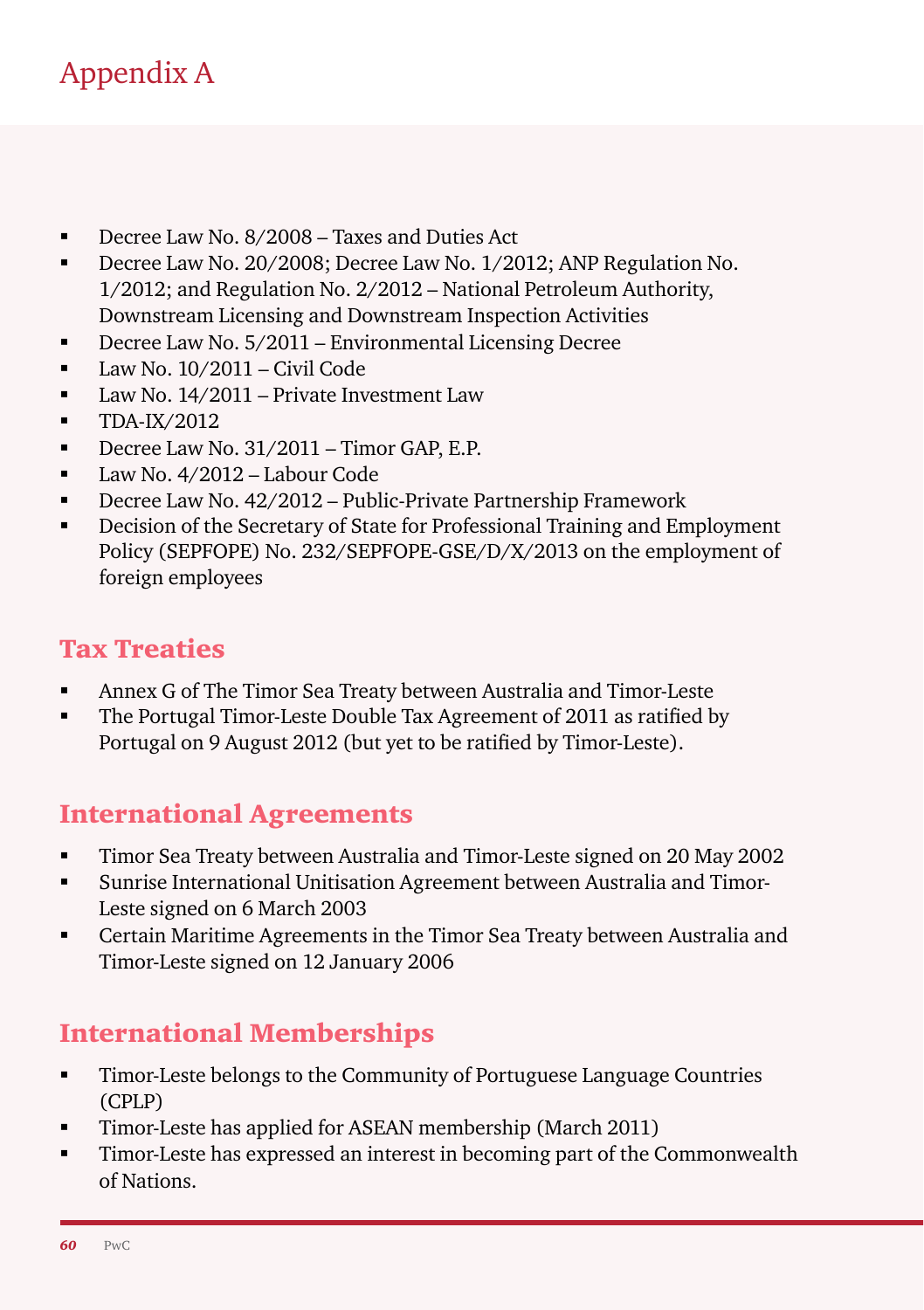### Rulings

- TLRS Public Ruling 2001/01 The Public and Private Rulings Programs
- TLRS Public Ruling 2001/02 National Director's Powers
- TLRS Public Ruling 2001/03 When is there Employment in East Timor
- TLRS Public Ruling 2001/04 Services Tax and Vehicles
- TLRS Public Ruling 2001/05 Meaning of Wages
- TLRS Public Ruling 2001/06 Construction
- TLRS Public Ruling 2001/07 Depreciation
- TLRS Public Ruling 2001/08 Useful Life of Depreciable Assets
- TLRS Public Ruling 2001/09 Apportioning Expenses
- TLRS Public Ruling 2001/10 Auditing, Access and Information Collection
- TLRS Public Ruling 2001/11 Residency
- TLRS Public Ruling 2001/12 Additional Tax
- TLRS Public Ruling 2001/13 Value of Non-wage Benefits for Employees of Income Tax
- TLRS Public Ruling 2010/81 Withholding Tax: Section 81 of the Taxes and Duties Act, Decree Law No. 08/2008
- TLRS Public Ruling 2011/02 Supplemental Petroleum Tax Calculation
- TLRS Public Ruling 2011/11 Taxation of Capital Gains within the JPDA

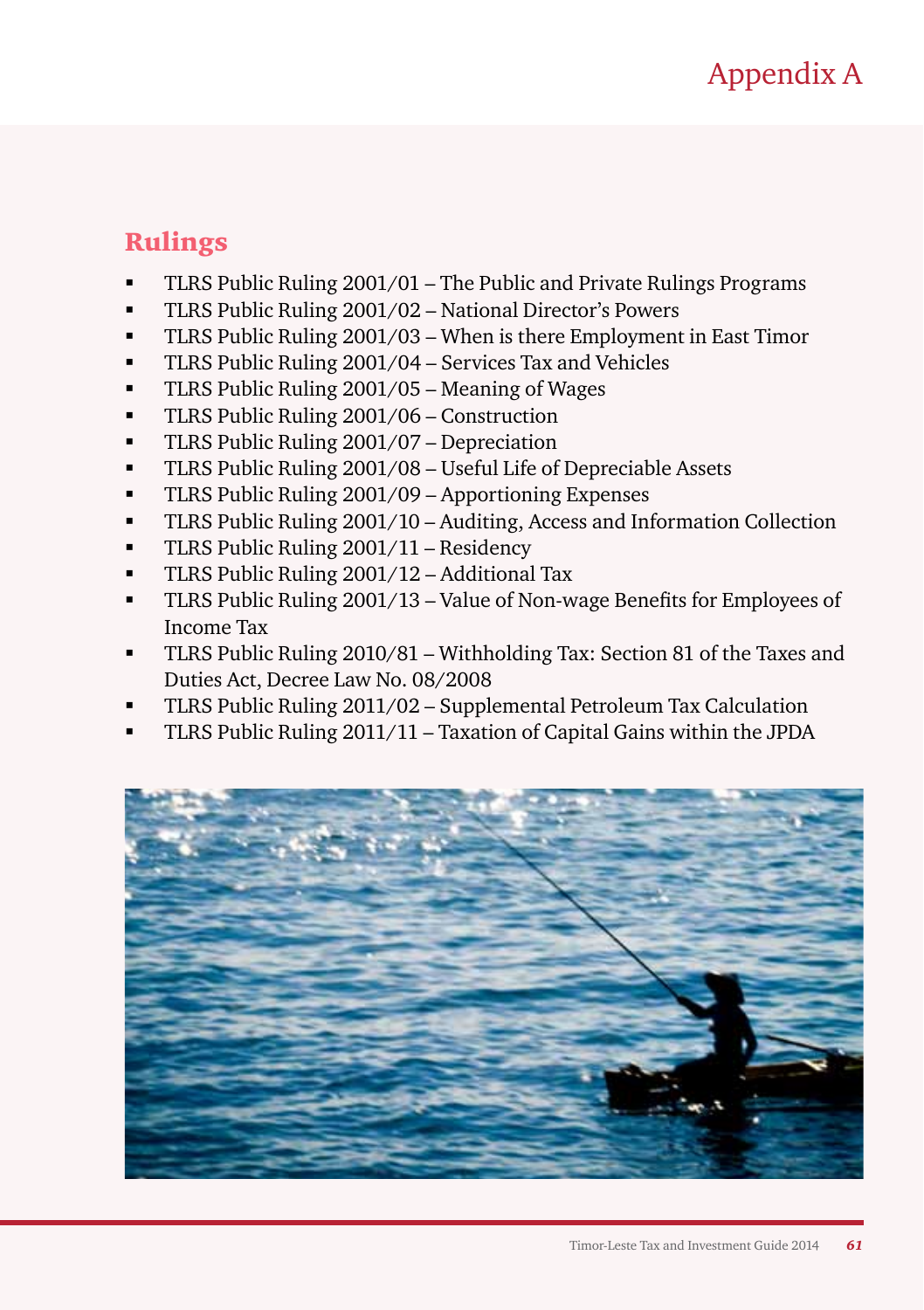# Appendix B

| Tax<br><b>Regime</b><br><b>Matrix</b>             | Part C                                                                                                                                                                                                                                     | Part D<br>Sub-Part 2                                                                                      | Part D<br>Sub-Part 3                                                                                                                                                                                                                             |  |
|---------------------------------------------------|--------------------------------------------------------------------------------------------------------------------------------------------------------------------------------------------------------------------------------------------|-----------------------------------------------------------------------------------------------------------|--------------------------------------------------------------------------------------------------------------------------------------------------------------------------------------------------------------------------------------------------|--|
|                                                   | Non-JPDA - 100% Timor-Lestè                                                                                                                                                                                                                |                                                                                                           |                                                                                                                                                                                                                                                  |  |
|                                                   | Non-PSC                                                                                                                                                                                                                                    |                                                                                                           | Non-Annex F PSCs                                                                                                                                                                                                                                 |  |
|                                                   | Non-Oil and Gas (general tax<br>regime)                                                                                                                                                                                                    | Oil and Gas (non-JPDA)                                                                                    | JPDA (non-Annex F)                                                                                                                                                                                                                               |  |
| Foundation Laws:                                  | TDA (excluding Chapter IX).                                                                                                                                                                                                                | TDA (Specifically modified by<br>Chapter IX).                                                             | TDA (Chapter IX only).                                                                                                                                                                                                                           |  |
| Comments:                                         | The TDA provides the framework<br>for the general taxation regime<br>in Timor-Lestè. However, it does<br>not provide a tax administration,<br>offences, sanctions or collection<br>framework (UNTAET 2000/18<br>continues in this regard). | The TDA repeals the previous<br>Petroleum Tax Act.<br>UNTAET 2000/18 continues<br>for tax administration. | The TST (including Tax Code<br>-Annex G) applies, meaning tax<br>levied in the JPDA is at 90% of the<br>rates set out under the TDA.<br>Indonesian VAT at 25/10/99<br>continues to apply.<br>UNTAET 2000/18 continues for<br>tax administration. |  |
| <b>Main Features</b>                              |                                                                                                                                                                                                                                            |                                                                                                           |                                                                                                                                                                                                                                                  |  |
| <b>Effective taxable Portion</b>                  | 100%                                                                                                                                                                                                                                       | 100%                                                                                                      | 90%                                                                                                                                                                                                                                              |  |
| Income tax rate<br>- PSC Contractor               | N/A                                                                                                                                                                                                                                        | 30%                                                                                                       | 30%                                                                                                                                                                                                                                              |  |
| - Sub-contractor                                  | N/A                                                                                                                                                                                                                                        | 10%                                                                                                       | N/A (but will generally be subject<br>to WHT)                                                                                                                                                                                                    |  |
| - Other corporate/PE                              | 10%                                                                                                                                                                                                                                        | 10%                                                                                                       | Progressive rates                                                                                                                                                                                                                                |  |
| - Individual                                      | 0% if $< 6k$ p.a.<br>10% if $>$ \$6k p.a.<br>No income tax on wages subject<br>to WIT.                                                                                                                                                     | Different rates for employees<br>of Contractors and non-<br>Contractors                                   | Different rates for employees of<br>Contractors and non-<br>Contractors                                                                                                                                                                          |  |
| Wage Income Tax<br>-Payment to resident           | 0% if $<$ \$6k p.a.<br>10% if > \$6k p.a.                                                                                                                                                                                                  | Various rates (0%-30%)                                                                                    | Various rates                                                                                                                                                                                                                                    |  |
| -Payment to non-resident                          | 10% (final)                                                                                                                                                                                                                                | 20% (final)                                                                                               | 18% (final)                                                                                                                                                                                                                                      |  |
| Branch profit tax                                 | N/A                                                                                                                                                                                                                                        | N/A                                                                                                       | N/A                                                                                                                                                                                                                                              |  |
| <b>WHT</b> on Services<br>-payment to resident/PE | Various rates                                                                                                                                                                                                                              | 12% (final) or 6% (final)                                                                                 | 5.4% (final)                                                                                                                                                                                                                                     |  |
| -payment to non-resident                          | 10% (final)                                                                                                                                                                                                                                | 6% (final)                                                                                                | 5.4% (final)                                                                                                                                                                                                                                     |  |
| Supplemental petroleum tax                        | N/A                                                                                                                                                                                                                                        | Applicable for Contractor                                                                                 | Applicable for Contractor                                                                                                                                                                                                                        |  |
| <b>VAT</b>                                        | N/A                                                                                                                                                                                                                                        | N/A                                                                                                       | 10%                                                                                                                                                                                                                                              |  |
| Interest deductibility                            | No longer deductible                                                                                                                                                                                                                       | Contractor only - equal to<br>interest income $+25%$ of net<br>non-interest income                        | Contractor only - equal to interest<br>income $+25%$ of net non-interest<br>income                                                                                                                                                               |  |

NOTES:

1. The TDA consolidates the tax regimes applicable to Timor-Lestè, other than the Law on the Taxation of Buyu-Undan Contractors (Section 4). This includes the taxation of Oil and Gas (Chapter IX) which was previously governed by the Petroleum Tax Act.

2. At present, the TDA preserves the previous tax administration, collection, offences and sanctions as provided under UNTAET 2000/18.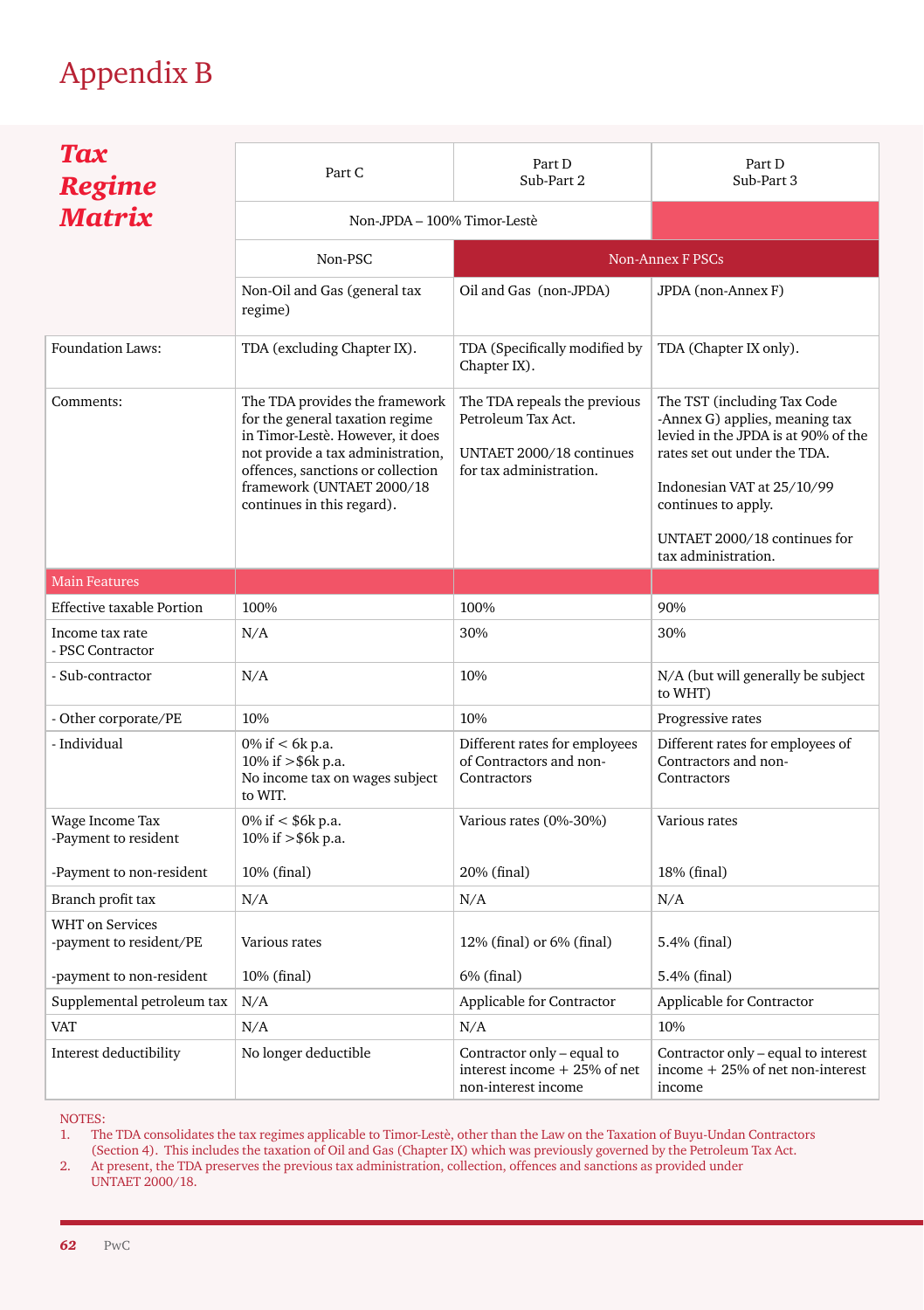# Appendix B

| Part D<br>Sub-Part 4                                                                                                                                                                                                                               |                                                                                                                                                                                                                                |                                                                                                                                                                                                                                                                                                                                                                      |  |
|----------------------------------------------------------------------------------------------------------------------------------------------------------------------------------------------------------------------------------------------------|--------------------------------------------------------------------------------------------------------------------------------------------------------------------------------------------------------------------------------|----------------------------------------------------------------------------------------------------------------------------------------------------------------------------------------------------------------------------------------------------------------------------------------------------------------------------------------------------------------------|--|
| JPDA – 90% taxed by Timor-Lestè (10% Australia)                                                                                                                                                                                                    |                                                                                                                                                                                                                                |                                                                                                                                                                                                                                                                                                                                                                      |  |
|                                                                                                                                                                                                                                                    | Annex F PSCs                                                                                                                                                                                                                   |                                                                                                                                                                                                                                                                                                                                                                      |  |
| Bayu Undan PSCs 03-12 and 03-<br>13 (excluding EKKN)                                                                                                                                                                                               | <b>EKKN (PSC 03-12)</b>                                                                                                                                                                                                        | Greater Sunrise PSCs 03-19 and 03-20                                                                                                                                                                                                                                                                                                                                 |  |
| Indonesian tax laws at 25/10/99,<br>modified by ToBUCA.                                                                                                                                                                                            | Indonesian tax laws at 25/10/99.                                                                                                                                                                                               | Indonesian tax laws at 25/10/99 as modified by<br>the Sunrise IUA.                                                                                                                                                                                                                                                                                                   |  |
| Special regime to enable the gas<br>re-cycle phase of Bayu Undan.<br>The TST (including Tax Code<br>-Annex G) applies, meaning tax<br>levied in the JPDA is at 90% of the<br>rates under Indonesian tax laws at<br>25/10/99 as modified by ToBUCA. | Regime covering the early liquids<br>phase of Buyu-Undan PSC 91-12.<br>The TST (including Tax Code<br>-Annex G) applies, meaning tax<br>levied in the JPDA is at 90% of the<br>rates under Indonesian tax laws at<br>25/10/99. | The Sunrise IUA creates the taxation split 20.1%<br>JPDA / 79.9% Australia. CMATS is a separate<br>government revenue sharing mechanism (50%<br>Australia / 50% Timor-Lestè).<br>The TST (including Tax Code -Annex G) applies,<br>meaning tax levied in the JPDA is at 90% of the<br>rates under Indonesian tax laws at 25/10/99 as<br>modified by the Sunrise IUA. |  |
|                                                                                                                                                                                                                                                    |                                                                                                                                                                                                                                |                                                                                                                                                                                                                                                                                                                                                                      |  |
| 90%                                                                                                                                                                                                                                                | 90%                                                                                                                                                                                                                            | $90\% \times 20.1\% = 18.09\%$                                                                                                                                                                                                                                                                                                                                       |  |
| 30% (exemption for export<br>pipeline)                                                                                                                                                                                                             | Progressive rates                                                                                                                                                                                                              | Progressive rates                                                                                                                                                                                                                                                                                                                                                    |  |
| Progressive rates                                                                                                                                                                                                                                  | Progressive rates                                                                                                                                                                                                              | Progressive rates                                                                                                                                                                                                                                                                                                                                                    |  |
| Progressive rates                                                                                                                                                                                                                                  | Progressive rates                                                                                                                                                                                                              | Progressive rates                                                                                                                                                                                                                                                                                                                                                    |  |
| Progressive rates                                                                                                                                                                                                                                  | Progressive rates                                                                                                                                                                                                              | Progressive rates                                                                                                                                                                                                                                                                                                                                                    |  |
| Various rates                                                                                                                                                                                                                                      | Various rates                                                                                                                                                                                                                  | Various rates                                                                                                                                                                                                                                                                                                                                                        |  |
| 18% (final)                                                                                                                                                                                                                                        | 18% (final)                                                                                                                                                                                                                    | 18% (final)                                                                                                                                                                                                                                                                                                                                                          |  |
| N/A                                                                                                                                                                                                                                                | 18%                                                                                                                                                                                                                            | 18%                                                                                                                                                                                                                                                                                                                                                                  |  |
| Various (reduced) rates<br>7.2% (final)                                                                                                                                                                                                            | Various rates<br>18% (final)                                                                                                                                                                                                   | Various rates<br>18% (final)                                                                                                                                                                                                                                                                                                                                         |  |
| Applicable for Contractor                                                                                                                                                                                                                          | N/A                                                                                                                                                                                                                            | N/A                                                                                                                                                                                                                                                                                                                                                                  |  |
| 10%                                                                                                                                                                                                                                                | 10%                                                                                                                                                                                                                            | 10%                                                                                                                                                                                                                                                                                                                                                                  |  |
| N/A                                                                                                                                                                                                                                                | N/A                                                                                                                                                                                                                            | N/A                                                                                                                                                                                                                                                                                                                                                                  |  |

3. Indonesian Tax Law at 25/10/1999 includes Income Tax, VAT and the General Tax provisions.

4. Australian tax law applies on the remaining 10% of income from the JPDA. The Progressive rates for Income Tax purposes are 10% (on the first \$3,368), 15% (on the next \$3,368) and 30% (on income over \$6,737).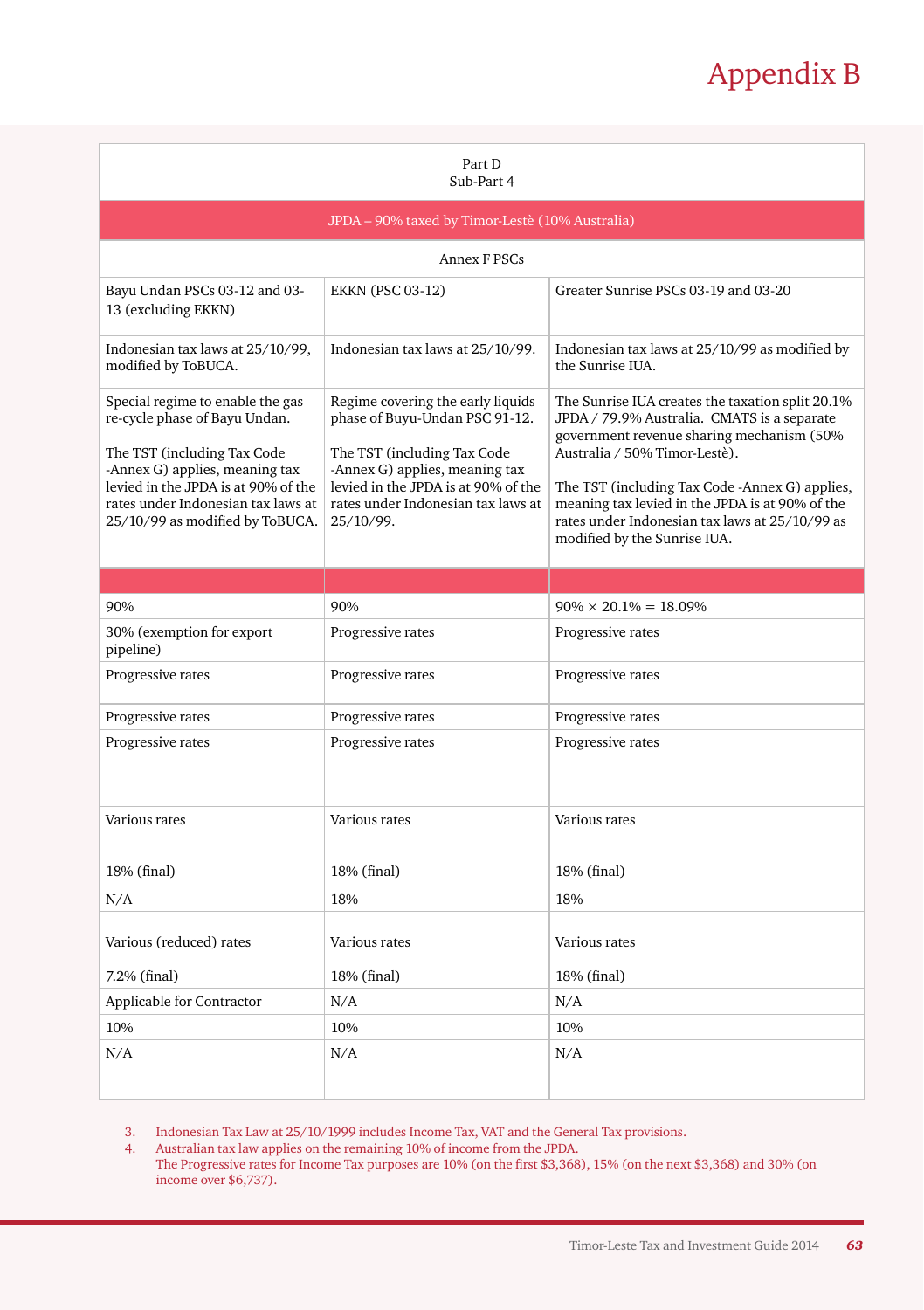# *PSC Possible Classifications*

| <b>PSCs</b>                                                                                      | <b>Current</b><br><b>Operator</b>                                                                | <b>Status/Project</b>                                                   | Tax<br>Regime<br><b>Matrix</b>         | <b>Comments</b>                                                                                           |
|--------------------------------------------------------------------------------------------------|--------------------------------------------------------------------------------------------------|-------------------------------------------------------------------------|----------------------------------------|-----------------------------------------------------------------------------------------------------------|
| JPDA 11-106                                                                                      | <b>ENI</b> Group                                                                                 | Exploration                                                             | D <sub>3</sub>                         | Awarded in April 2013. Reliquished<br>acreage from JPDA 06-105.                                           |
| S-06-01 (Area A)<br>S-06-02 (Area B)<br>S-06-03 (Area C)<br>S-06-04 (Area E)<br>S-06-05 (Area H) | <b>ENI</b> Group<br><b>ENI</b> Group<br><b>ENI</b> Group<br><b>ENI</b> Group<br><b>ENI</b> Group | Exploration<br>Exploration<br>Exploration<br>Exploration<br>Exploration | D <sub>2</sub><br>D2<br>D2<br>D2<br>D2 | Awarded in 2006 as part of Timor-<br>Leste's inaugural offshore bid round<br>for its sovereign territory. |
| S-06-06 (Area K)                                                                                 | Reliance<br><b>Industries Limited</b>                                                            | Relinquished in<br>2011                                                 | D <sub>2</sub>                         | Awarded in 2006 as part of Timor-<br>Lestè's inaugural offshore bid round<br>for its sovereign territory. |
| JPDA 06-101(A)                                                                                   | Minza Oil and Gas<br>Limited                                                                     | Discovery                                                               | D3                                     | Includes the Chuditch gas field<br>discovered in 1998.                                                    |
| JPDA 06-102                                                                                      | Petronas Group                                                                                   | Reliquished                                                             | D <sub>3</sub>                         |                                                                                                           |
| JPDA 06-103                                                                                      | Oilex Group                                                                                      | Seeking<br>termination by<br>mutual consent                             | D <sub>3</sub>                         | Located near the producing oil & gas<br>fields at Laminaria, Coralina, EKKN<br>and Bayu-Undan.            |
| JPDA 06-105                                                                                      | <b>ENI</b> Group                                                                                 | Oil Production                                                          | D <sub>3</sub>                         | Includes the Jahal, Kuda Tasi and<br>Kitan Oil field's first discovered in<br>1996 (formally JPDA 03-01). |
| JPDA 03-12                                                                                       | Conoco<br>Phillips<br>Group                                                                      | <b>LNG Production</b>                                                   | D <sub>4</sub>                         | Bayu-Undan Project (formally PSC<br>95-12). This PSC includes the EKKN<br>area.                           |
| JPDA 03-13                                                                                       | Conoco<br>Phillips<br>Group                                                                      | <b>LNG Production</b>                                                   | D4                                     | Bayu-Undan Project (formally PSC<br>$95-13$ ).                                                            |
| <b>JPDA 03-19</b>                                                                                | Woodside Group                                                                                   | Discovery                                                               | D4                                     | Greater Sunrise Project (formally PSC<br>95-19).                                                          |
| <b>JPDA 03-20</b>                                                                                | Woodside Group                                                                                   | Discovery                                                               | D4                                     | Greater Sunrise Project (formally PSC<br>95-20).                                                          |

 $^\ast$  See Appendix D for a geographical representation of the above PSCs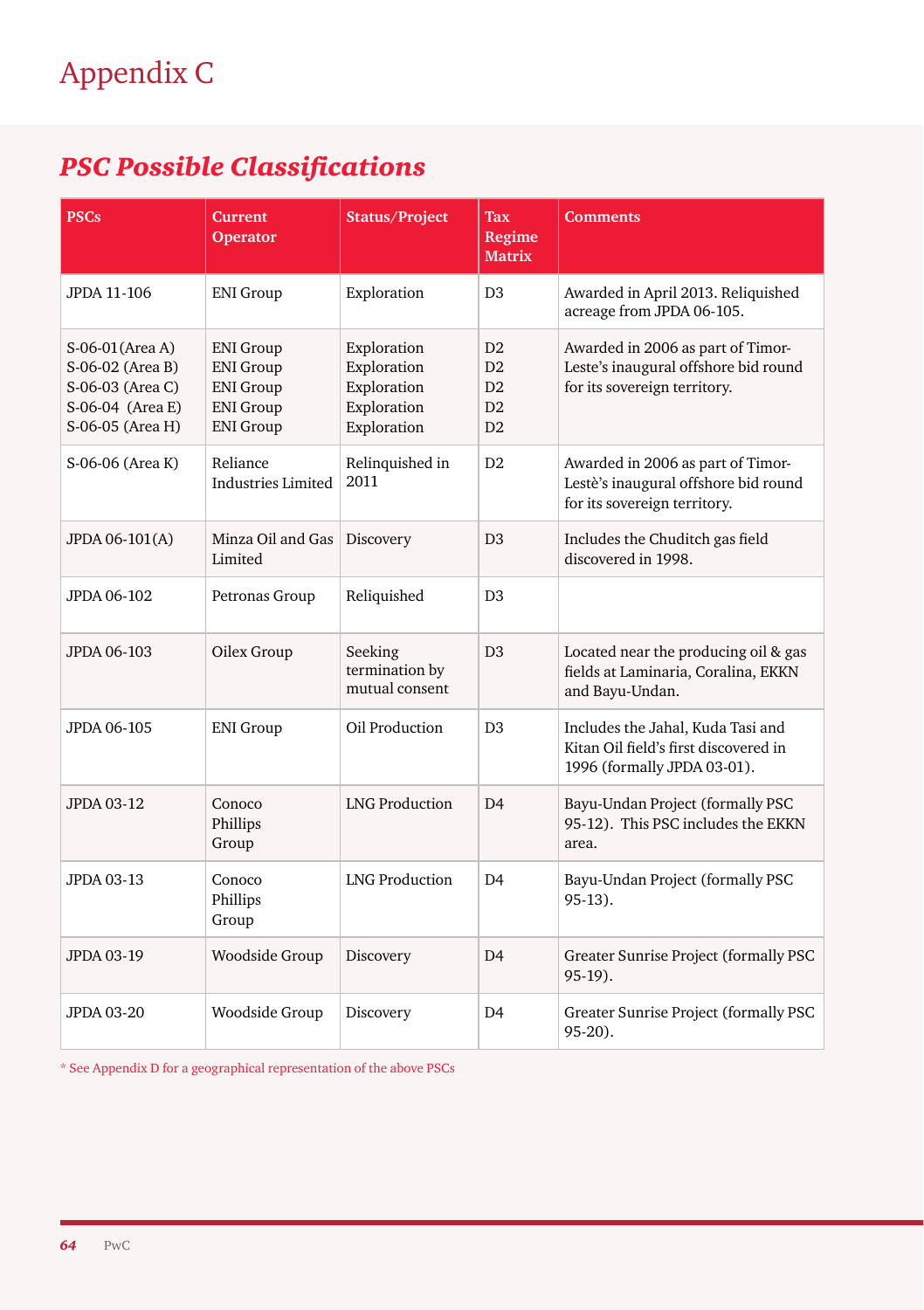# Appendix D

#### *PSC Map*



Map is not to scale.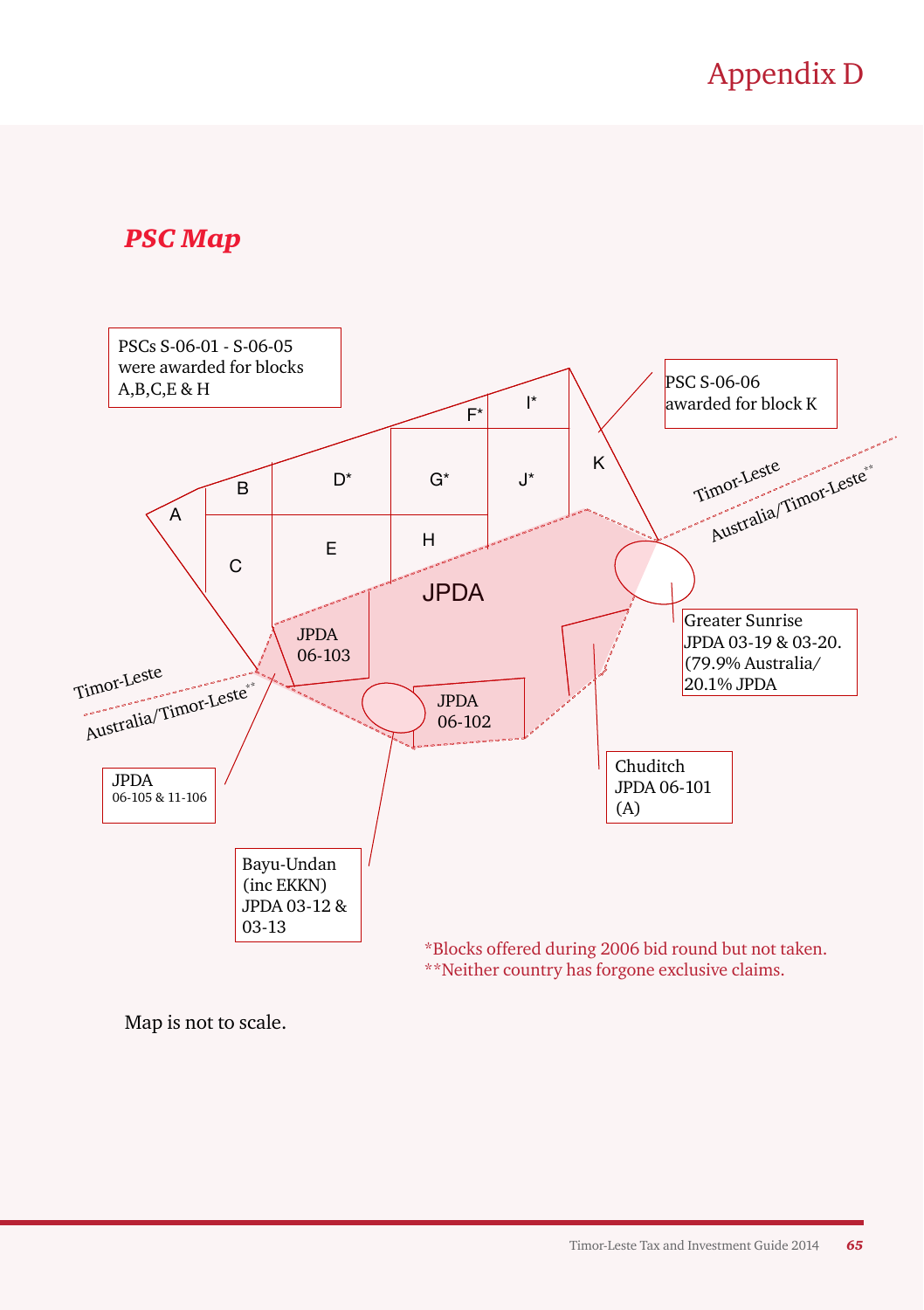# Appendix E

# *Glossary of Abbreviations*

# Timor-Leste Definition

| ADB               | Asian Development Bank                               |
|-------------------|------------------------------------------------------|
| AMP               | Alliance with a Parliamentary Majority               |
| Annex F PSCs      | PSCs detailed in Annex F of the Timor Sea Treaty     |
| <b>ANP</b>        | Autoridade Nacional do Petróleo / National Petroleum |
|                   | Authority                                            |
| <b>ANR</b>        | <b>Accumulated Net receipts</b>                      |
| <b>APT</b>        | <b>Additional Profit Tax</b>                         |
| <b>ASEAN</b>      | <b>Association of South East Asian Nations</b>       |
| <b>BCTL</b>       | Banco Central de Timor-Leste                         |
| <b>CFA</b>        | <b>Central Fiscal Authority</b>                      |
| CIF               | Cost, Insurance and Freight                          |
| <b>CMATS</b>      | Certain Maritime Arrangements in the Timor Sea       |
|                   | Treaty between Australia and Timor-Leste             |
| <b>CPLP</b>       | Community of Portuguese Language Countries           |
| <b>EKKN</b>       | Elang Kakatua-Kakatua North                          |
| <b>ENI</b>        | <b>Estimated Net Income</b>                          |
| f.o.b             | free on board                                        |
| Fretilin          | Frente Revolucionária de Timor-Leste Independente    |
| <b>GATT</b>       | General Agreement on Tariffs and Trade               |
| GDP               | <b>Gross Domestic Product</b>                        |
| Law on Income Tax | Indonesian Tax Laws as at 25 October 1999            |
| <b>IBRD</b>       | International Bank for Reconstruction and            |
|                   | Development                                          |
| <b>ICSID</b>      | International Centre for Settlement of Investment    |
|                   | Disputes                                             |
| <b>IDA</b>        | <b>International Development Association</b>         |
| <b>IFC</b>        | <b>International Financial Corporation</b>           |
| IMF               | <b>International Monetary Fund</b>                   |
| <b>JPDA</b>       | Joint Petroleum Development Area as provided for in  |
|                   | the Timor Sea Treaty (previously ZOCA)               |
| <b>LNG</b>        | <b>Liquefied Natural Gas</b>                         |
| <b>MCIA</b>       | Ministry of Commerce, Industry and Environment       |
| <b>MIGA</b>       | Multilateral Investment Guarantee Agency             |
| MoJ               | Ministry of Justice                                  |
| MoF               | Minister of Finance                                  |
|                   |                                                      |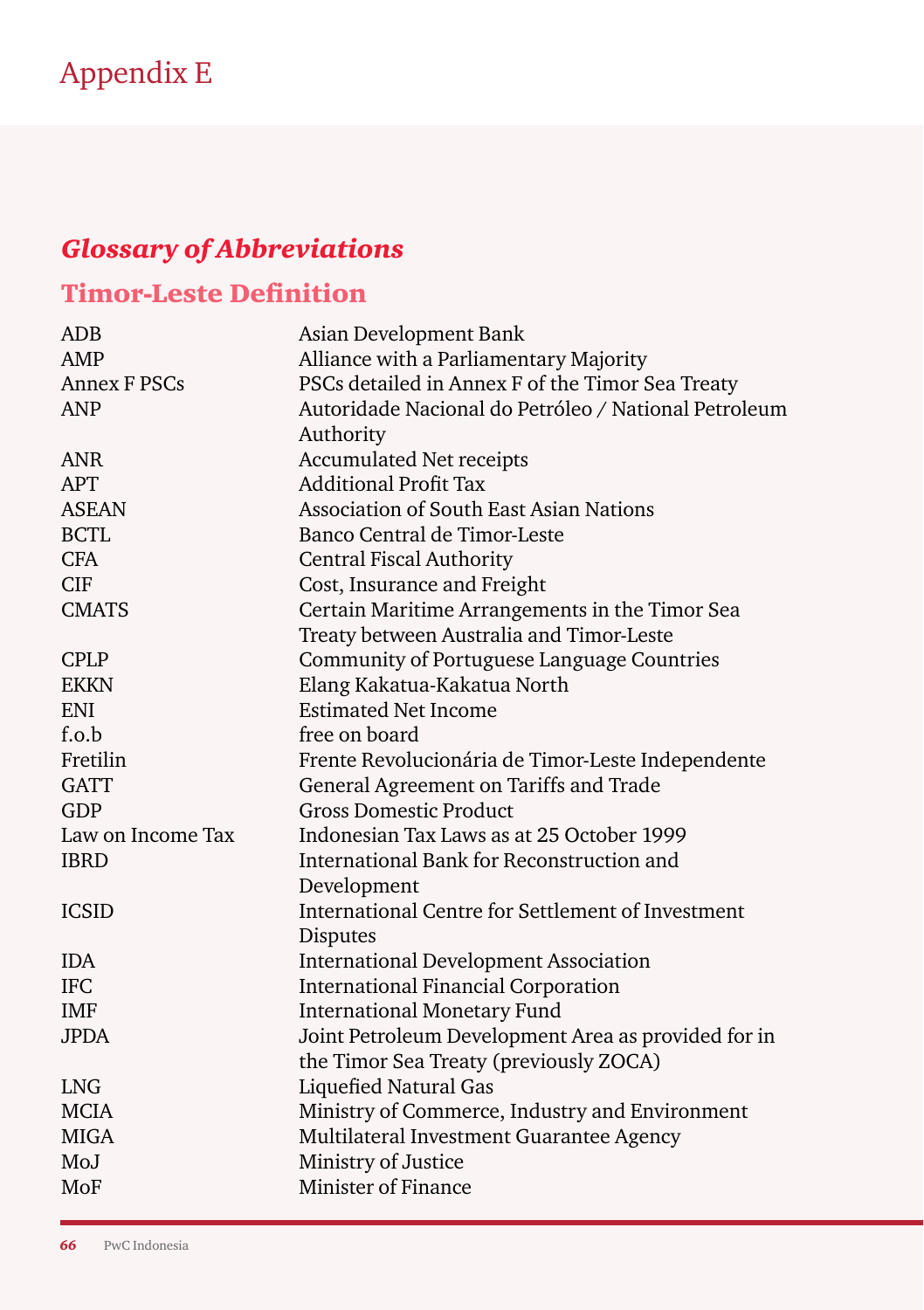# Appendix E

| <b>MPRM</b>             | Ministry of Petroleum and Mineral Resources           |
|-------------------------|-------------------------------------------------------|
| <b>MTCI</b>             | Ministry of Tourism, Commerce and Industry            |
| <b>NDDR</b>             | National Directorate of Domestic Revenue              |
| <b>NDPMR</b>            | National Directorate of Petroleum and Mineral         |
|                         | Revenues                                              |
| PE                      | Permanent Establishment                               |
| <b>PSC</b>              | <b>Production Sharing Contract</b>                    |
| <b>PTA</b>              | <b>Petroleum Taxation Act</b>                         |
| <b>SPT</b>              | Supplemental Petroleum Tax                            |
| Sunrise IUA             | International Unitisation Agreement of the Greater    |
|                         | Sunrise Fields Agreement                              |
| Tasi Mane               | Southern Coast Projects                               |
| TDA                     | Taxes and Duties Act                                  |
| <b>TGEP</b>             | Timor Gas E Petroleo, E.P. / Timor Gas and Petroleum, |
|                         | E.P.                                                  |
| <b>Timor Gap Treaty</b> | Predecessor to the Timor Sea Treaty. An agreement     |
|                         | between Australia and Indonesia to                    |
|                         | jointly share in the exploration of the disputed      |
|                         | geographical area known as Zone A (i.e.               |
|                         | ZOCA) signed on 11 December 1989 and operative        |
|                         | from 9 February 1991 to 20 May 2002.                  |
| <b>Timor Sea Treaty</b> | The successor to the Timor Gap Treaty. An agreement   |
|                         | between Timor-Leste and Australia                     |
|                         | entered into and effective from 20 May 2002.          |
| <b>TIN</b>              | Tax Identification Number                             |
| <b>TLEA</b>             | Timor-Leste Exclusive Area                            |
| <b>TLRS</b>             | Timor-Leste Revenue Service (superseded by NDDR       |
|                         | and NDPMR)                                            |
| <b>ToBUCA</b>           | Taxation of Bayu-Undan Contractors Act                |
| TST                     | <b>Timor Sea Treaty</b>                               |
| <b>UN</b>               | <b>United Nations</b>                                 |
| <b>UNTAET</b>           | United Nations Transitional Administration in         |
|                         | East Timor                                            |
| VAT                     | Value Added Tax                                       |
| <b>WHT</b>              | Withholding Tax                                       |
| <b>WIT</b>              | Wage Income Tax                                       |
| ZOCA                    | Zone of Cooperation – A, as provided for under the    |
|                         | Timor Gap Treaty.                                     |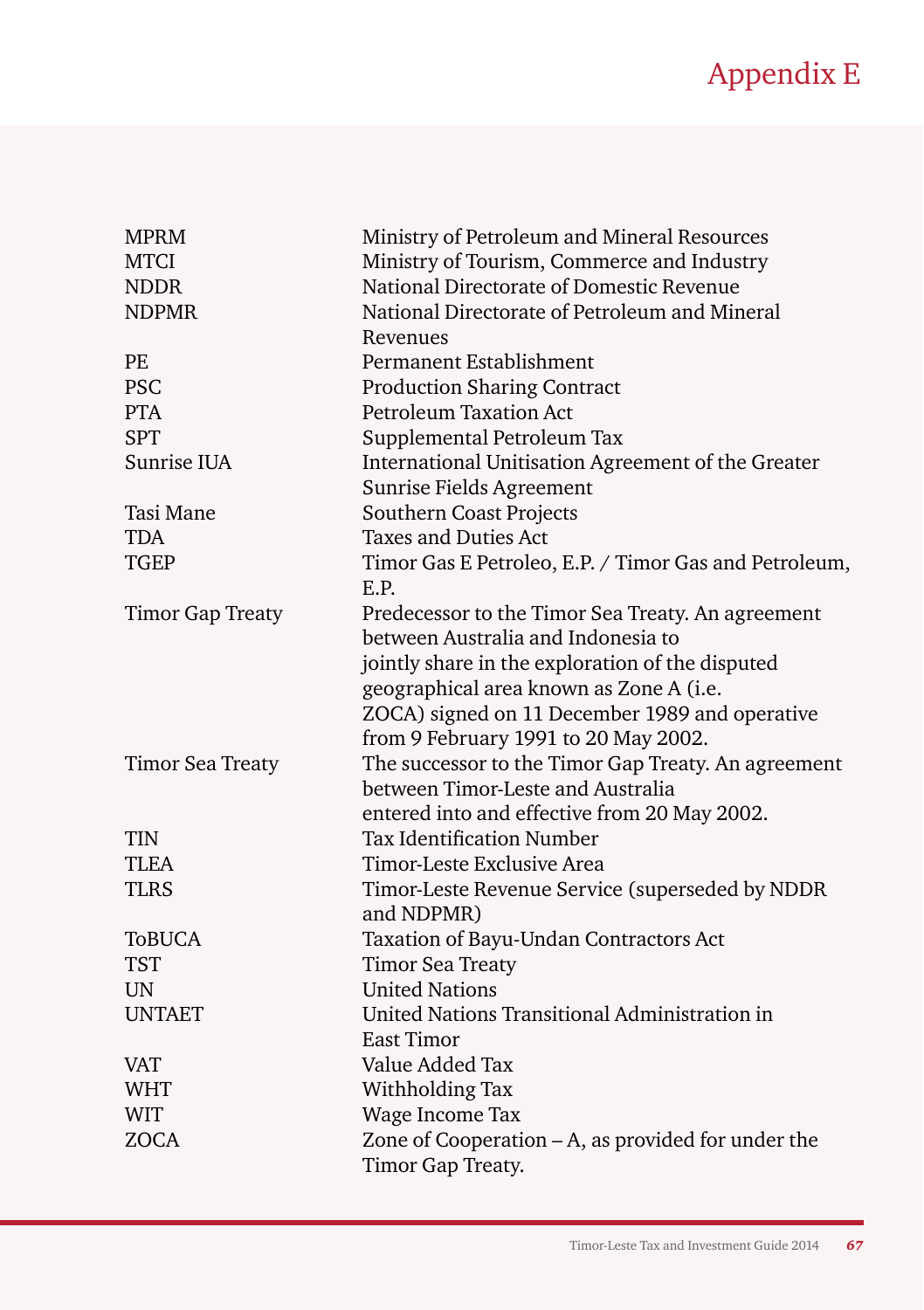#### *PwC Contacts*

PwC has extensive experience in advising on Timor-Leste as well as international tax matters.

This publication has been prepared for the general information and assistance of those investing in Timor-Leste. It should not be used as a substitute for specific advice on a contemplated transaction.

#### For any questions please contact:

#### *Tax and Investment:*

Tim Watson (tim.robert.watson@id.pwc.com) Alexander Lukito (alexander.lukito@id.pwc.com) Vega Ramadhan (vega.ramadhan@id.pwc.com)

#### *Audit:*

Sacha Winzenried (sacha.winzenried@id.pwc.com) Gopinath Menon (gopinath.menon@id.pwc.com)

*Advisory:* Elizabeth Goodbody (elizabeth.goodbody@id.pwc.com)

#### *All based at:*

Jakarta PwC Indonesia Jl. HR. Rasuna Said Kav.X-7 No.6 Jakarta 12940 INDONESIA Tel. +62 21 521 2901 Fax: +62 21 521 5050 www.pwc.com/id